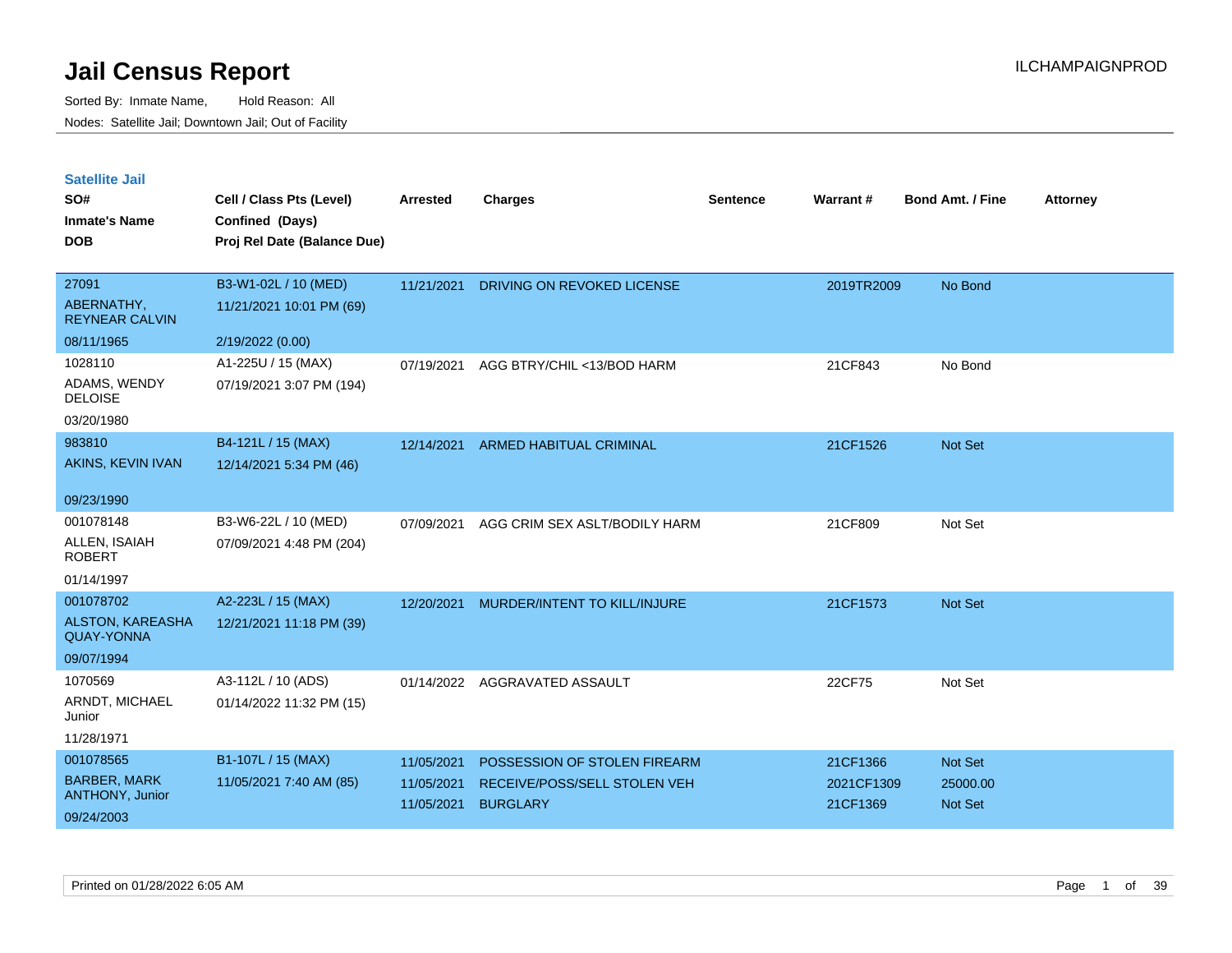| Sorted By: Inmate Name,                               | Hold Reason: All                            |                 |                                           |                 |               |                         |                        |          |
|-------------------------------------------------------|---------------------------------------------|-----------------|-------------------------------------------|-----------------|---------------|-------------------------|------------------------|----------|
| Nodes: Satellite Jail; Downtown Jail; Out of Facility |                                             |                 |                                           |                 |               |                         |                        |          |
| SO#                                                   | Cell / Class Pts (Level)                    | <b>Arrested</b> | Charges                                   | <b>Sentence</b> | Warrant#      | <b>Bond Amt. / Fine</b> | <b>Attorney</b>        |          |
| <b>Inmate's Name</b>                                  | Confined (Days)                             |                 |                                           |                 |               |                         |                        |          |
| <b>DOB</b>                                            | Proj Rel Date (Balance Due)                 |                 |                                           |                 |               |                         |                        |          |
|                                                       |                                             |                 |                                           |                 |               |                         |                        |          |
| 518851                                                | B1-105U / 10 (MED)                          | 01/11/2022      | <b>BAD CHK/OBTAIN CON PROP/&gt;150</b>    |                 | 19CF1686      | 15000.00                |                        |          |
| BARKER, ALEXANDER<br><b>MASSIE</b>                    | 01/11/2022 2:37 PM (18)                     |                 | 01/11/2022 METH DELIVERY/15<100 GRAMS     | 20y (DOC)       | 20CF1383      | No Bond                 |                        |          |
|                                                       |                                             |                 | 01/11/2022 DRIVING ON REVOKED LICENSE     |                 | 2020TR16539   | 1500.00                 |                        |          |
|                                                       |                                             |                 | 01/11/2022 OBSTRUCTING IDENTIFICATION     |                 | 2020CM222     | 1500.00                 |                        |          |
|                                                       |                                             |                 | 01/11/2022 FELON POSS/USE WEAPON/FIREARM  |                 | 20CF361       | 15000.00                |                        |          |
|                                                       |                                             |                 | 01/11/2022 POSS AMT CON SUB EXCEPT(A)/(D) |                 | 2020CF863     | 15000.00                |                        |          |
|                                                       |                                             |                 | 01/11/2022 BAD CHK/OBTAIN CON PROP/>150   |                 | 20CF192       | 15000.00                |                        |          |
| 09/24/1986                                            |                                             |                 |                                           |                 |               |                         |                        |          |
| 1073281                                               | A1-124U / 5 (MIN)                           | 11/15/2021      | DOM BTRY/CONTACT/1-2 PRECONV              |                 | 2021CF206     | 5000.00                 |                        |          |
| <b>BASLER, MONET</b><br><b>MARISA</b>                 | 11/15/2021 11:08 PM (75)                    |                 |                                           |                 |               |                         |                        |          |
| 08/17/1994                                            |                                             |                 |                                           |                 |               |                         |                        |          |
| 1072477                                               | A4-104U / 15 (ADS)                          |                 | 01/13/2022 FELON POSS/USE WEAPON/FIREARM  |                 | <b>22CF74</b> | <b>Not Set</b>          |                        |          |
|                                                       | BEASLEY, KEVIN CORY 01/13/2022 8:47 PM (16) |                 |                                           |                 |               |                         |                        |          |
|                                                       |                                             |                 |                                           |                 |               |                         |                        |          |
| 06/16/2000                                            |                                             |                 |                                           |                 |               |                         |                        |          |
| 001078535                                             | B2-T2-07U / 15 (SPH)                        | 10/26/2021      | <b>CRIM SEX ASSAULT/FORCE</b>             |                 | 21CF1305      | Not Set                 |                        |          |
| BERRY, DAVID ISAAC                                    | 10/26/2021 10:52 AM (95)                    |                 |                                           |                 |               |                         |                        |          |
| 09/23/2000                                            |                                             |                 |                                           |                 |               |                         |                        |          |
| 001078781                                             | A3-217L / 15 (ADS)                          |                 | 01/19/2022 MACHINE GUN/AUTOMATIC WEAPON   |                 | 22CF89        | Not Set                 |                        |          |
| <b>BILLINGS, DEMONTE</b>                              | 01/19/2022 9:57 PM (10)                     |                 |                                           |                 |               |                         |                        |          |
| <b>JADON</b>                                          |                                             |                 |                                           |                 |               |                         |                        |          |
| 02/06/2000                                            |                                             |                 |                                           |                 |               |                         |                        |          |
| 47897                                                 | A3-214U / 15 (ADS)                          | 01/19/2022      | VIOLATE ORDER PROTECTION                  |                 | 22CF85        | Not Set                 |                        |          |
| BRANAMAN,<br><b>CLIFFORD EARL</b>                     | 01/19/2022 9:21 PM (10)                     |                 | 01/19/2022 DRVG REVOKED/2+/PERS INJ/DEATH |                 | 22CF84        | Not Set                 |                        |          |
| 03/09/1975                                            |                                             |                 |                                           |                 |               |                         |                        |          |
| 923208                                                | A3-111L / 10 (ADS)                          |                 | 01/22/2022 CRIM TRES TO RES/PERS PRESENT  |                 | 22CF92        | Not Set                 |                        |          |
| <b>BREADY, ANDREW</b><br><b>NICHOLAS</b>              | 01/22/2022 7:43 PM (7)                      |                 |                                           |                 |               |                         |                        |          |
| 06/08/1988                                            |                                             |                 |                                           |                 |               |                         |                        |          |
| Printed on 01/28/2022 6:05 AM                         |                                             |                 |                                           |                 |               |                         | $\overline{2}$<br>Page | of<br>39 |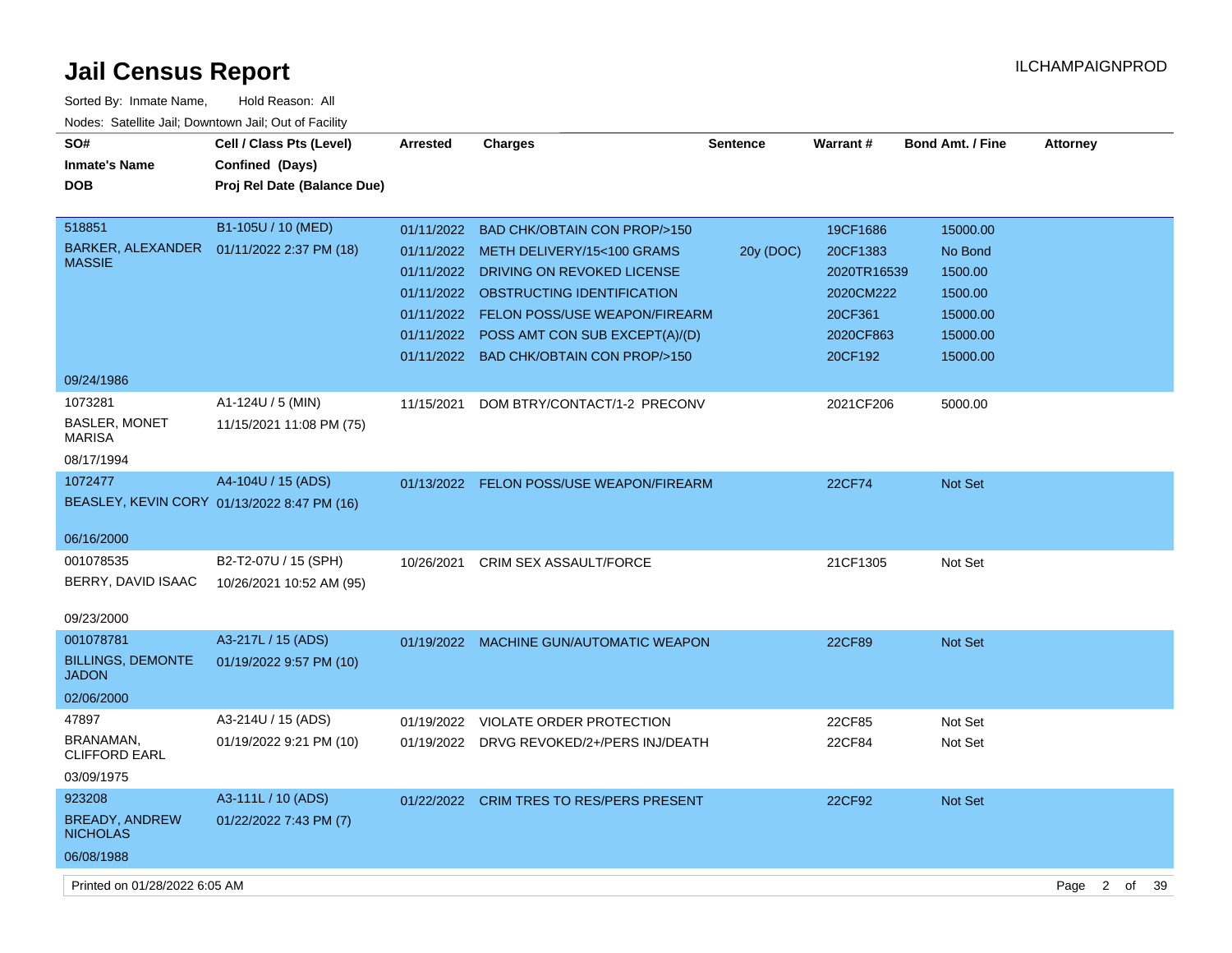| SO#                                          | Cell / Class Pts (Level)                       | <b>Arrested</b>   | <b>Charges</b>                            | <b>Sentence</b> | Warrant#   | <b>Bond Amt. / Fine</b> | <b>Attorney</b> |
|----------------------------------------------|------------------------------------------------|-------------------|-------------------------------------------|-----------------|------------|-------------------------|-----------------|
| <b>Inmate's Name</b><br><b>DOB</b>           | Confined (Days)<br>Proj Rel Date (Balance Due) |                   |                                           |                 |            |                         |                 |
|                                              |                                                |                   |                                           |                 |            |                         |                 |
| 51247                                        | B1-202U / 10 (MED)                             |                   | 04/15/2021 FELON POSS/USE WEAPON/FIREARM  |                 | 21CF411    | <b>Not Set</b>          |                 |
| <b>BROWN, DANTE</b><br><b>MAURICE</b>        | 04/15/2021 6:24 PM (289)                       |                   |                                           |                 |            |                         |                 |
| 04/19/1979                                   |                                                |                   |                                           |                 |            |                         |                 |
| 990921                                       | A3-214L / 15 (ADS)                             | 01/20/2022        | MFG/DEL 1<15 GR COCAINE/ANLG              |                 | 19CF369    | 25000.00                |                 |
| <b>BROWN, QUINTIN</b><br><b>MARSHAUN</b>     | 01/20/2022 7:19 PM (9)                         |                   | 01/20/2022 ARMED HABITUAL CRIMINAL        |                 | 21CF935    | 750000.00               |                 |
| 09/26/1991                                   |                                                |                   |                                           |                 |            |                         |                 |
| 29957                                        | B4-222L / 15 (MAX)                             | 11/13/2021        | FELON POSS/USE WEAPON/FIREARM             |                 | 21CF1390   | Not Set                 |                 |
| <b>BROWN, RODNEY</b><br>LOUIS                | 11/13/2021 8:57 PM (77)                        |                   | 11/13/2021 AGG CRIM SX AB/>5 YR OLDER VIC |                 | 2019CF0718 | 250000.00               |                 |
| 01/07/1968                                   |                                                |                   |                                           |                 |            |                         |                 |
| 001077945                                    | A1-227U / 10 (MED)                             | 11/13/2021        | AGG ASLT PEACE OFF/FIRE/ER WRK            |                 | 2021CF637  | 1000.00                 |                 |
| <b>BROWN, SIDREA</b>                         | 11/13/2021 10:49 AM (77)                       | 11/13/2021        | <b>BURGLARY</b>                           |                 | 2021CF543  | 50000.00                |                 |
| <b>RENEIA</b>                                |                                                | 11/17/2021        | <b>BURGLARY</b>                           |                 | 21CF1264   | 1000.00                 |                 |
| 07/23/1992                                   |                                                |                   |                                           |                 |            |                         |                 |
| 981645                                       | BOOKH-3                                        | 01/27/2022 MURDER |                                           |                 | 2021CF     | 1000000.00              |                 |
| <b>BRUMFIELD,</b><br><b>JONATHAN EZEKEIL</b> | 01/27/2022 8:15 PM (2)                         |                   | 01/27/2022 ARMED HABITUAL CRIMINAL        |                 | 2021CF     | Not Set                 |                 |
| 08/03/1989                                   |                                                |                   |                                           |                 |            |                         |                 |
| 001078739                                    | A2-122L / 5 (ADS)                              | 01/05/2022        | CRIMINAL TRESPASS BUILDING                |                 | 2020CM392  | 1000.00                 |                 |
| BRYANT, JUDITH ANN                           | 01/05/2022 6:36 PM (24)                        |                   |                                           |                 |            |                         |                 |
| 10/22/1957                                   |                                                |                   |                                           |                 |            |                         |                 |
| 001077954                                    | B3-W1-04L / 10 (MED)                           | 12/21/2021        | <b>RESIDENTIAL BURGLARY</b>               |                 | 21CF1570   | Not Set                 |                 |
|                                              | CALKINS, STEVEN RAY 12/21/2021 6:35 AM (39)    |                   |                                           |                 |            |                         |                 |
| 01/01/1992                                   |                                                |                   |                                           |                 |            |                         |                 |
| 39474                                        | B1-101U / 10 (ADS)                             | 07/06/2021        | MFG/DEL 15<100 GR HEROIN/ANLG             |                 | 21CF792    | Not Set                 |                 |
| CAMPBELL, AARON<br><b>JACOB</b>              | 07/06/2021 11:56 PM (207)                      |                   |                                           |                 |            |                         |                 |
| 07/18/1974                                   |                                                |                   |                                           |                 |            |                         |                 |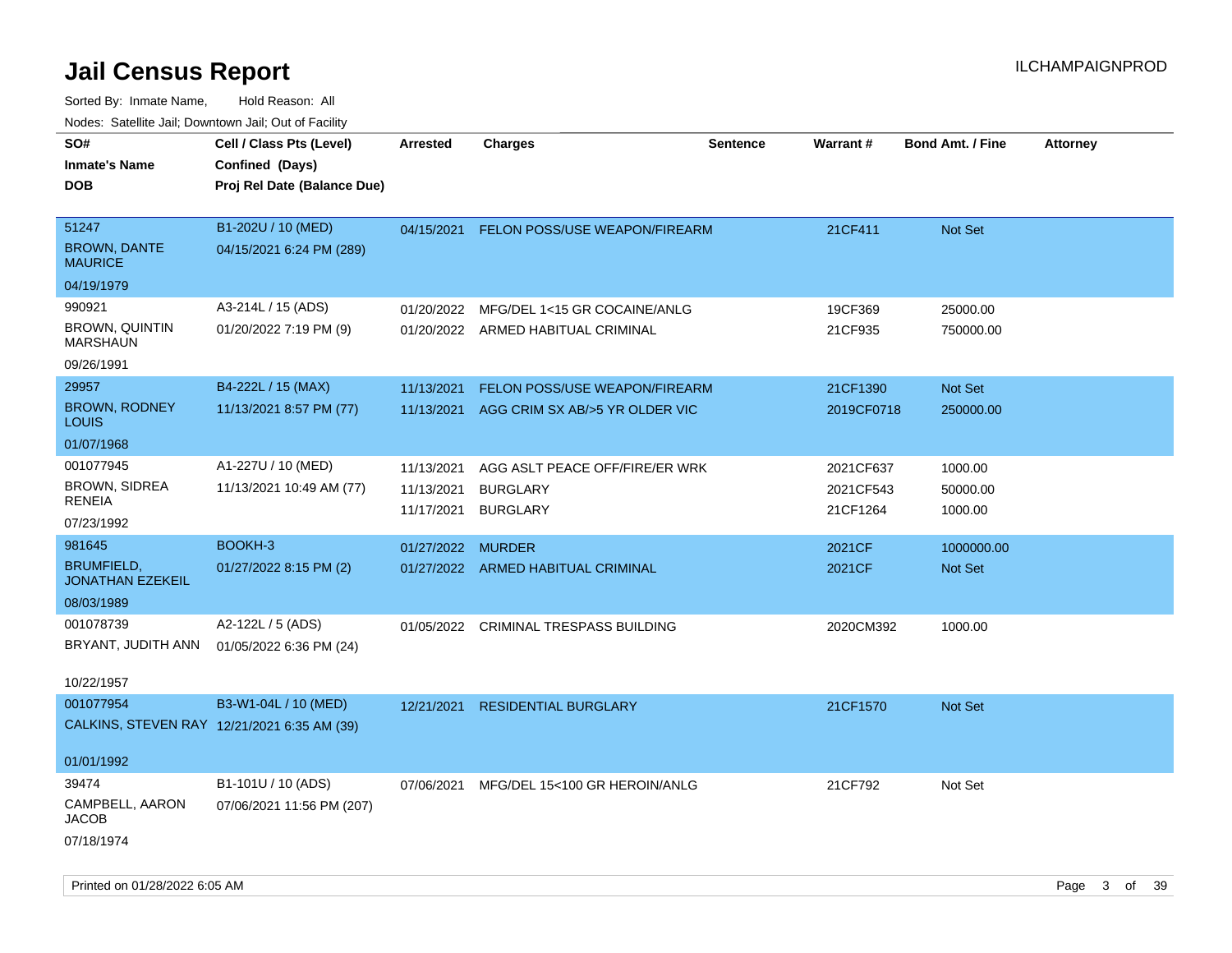Sorted By: Inmate Name, Hold Reason: All

Nodes: Satellite Jail; Downtown Jail; Out of Facility

| SO#<br><b>Inmate's Name</b><br><b>DOB</b>                                          | Cell / Class Pts (Level)<br>Confined (Days)<br>Proj Rel Date (Balance Due) | <b>Arrested</b>                        | <b>Charges</b>                                                                       | <b>Sentence</b>      | Warrant#                         | <b>Bond Amt. / Fine</b>       | <b>Attorney</b> |
|------------------------------------------------------------------------------------|----------------------------------------------------------------------------|----------------------------------------|--------------------------------------------------------------------------------------|----------------------|----------------------------------|-------------------------------|-----------------|
| 48473<br>CARRINGTON, ALBERT 01/14/2022 6:08 PM (15)<br>LAMONT, Third<br>10/03/1966 | A4-107L / 10 (ADS)                                                         |                                        | 01/14/2022 VIOLATE OP/OTHER PRIOR                                                    |                      | 22CF70                           | Not Set                       |                 |
| 1060436<br>CARTER, DERESHEO<br><b>DEWAYNE</b><br>09/10/1991                        | B1-106U / 10 (MED)<br>01/06/2022 8:43 PM (23)                              | 01/06/2022                             | AGGRAVATED UNLAWFUL RESTRAINT<br>01/06/2022 FELON ESCAPE/PEACE OFFICER               |                      | 22CF29<br>22CF28                 | Not Set<br>Not Set            |                 |
| 1029088<br>CHAPPLE, MALIK<br><b>BIANCO</b><br>10/25/1994                           | B1-201U / 10 (MED)<br>12/22/2021 10:02 AM (38)                             | 12/21/2021                             | <b>FELON POSS/USE FIREARM PRIOR</b>                                                  |                      | 21CF1338                         | 250000.00                     |                 |
| 56241<br>CLARK, DAMON<br><b>GILLMORE</b><br>12/21/1976                             | A4-205L / 5 (ADS)<br>01/13/2022 4:36 AM (16)                               |                                        | 01/13/2022 VIOLATE ORDER/PRIOR DOM BTRY                                              |                      | 22CF59                           | Not Set                       |                 |
| 001077485<br><b>COLBERT, ARIEANA</b><br><b>FELICIA</b><br>12/13/2000               | A1-124L / 15 (MAX)<br>12/21/2021 2:08 PM (39)                              | 12/21/2021                             | <b>MURDER/INTENT TO KILL/INJURE</b>                                                  |                      | 2021CF1282                       | 1000000.00                    |                 |
| 34805<br>11/16/1971                                                                | B4-227U / 15 (MAX)<br>CONERLY, KIN JOSEPH 10/01/2021 1:53 AM (120)         | 10/01/2021<br>10/01/2021<br>10/06/2021 | <b>DOMESTIC BATTERY</b><br>ARMED HABITUAL CRIMINAL<br>POSS STOLEN VEHICLE > \$25,000 |                      | 21CF1183<br>21CF1184<br>19CF1786 | Not Set<br>Not Set<br>Not Set |                 |
| 958936<br><b>COWAN, CAPRICE</b><br><b>CASHAY</b><br>07/19/1988                     | A2-220L / 10 (ADS)<br>01/11/2022 7:04 PM (18)                              | 01/11/2022                             | <b>FELON FAIL/RETURN FRM FURLOUGH</b><br>01/12/2022 AGG BATTERY/USE DEADLY WEAPON    | 2y/6m (DOC) 18CF1571 | 21CF1351                         | 150000.00<br>No Bond          |                 |
| 1074319<br>CRAIG, DAVUCCI<br><b>DAVION</b>                                         | B1-104L / 15 (MAX)<br>10/12/2021 11:36 AM (109)                            | 10/12/2021<br>10/14/2021               | AGGRAVATED CRUELTY TO ANIMALS<br><b>MURDER</b>                                       |                      | 21CF1238<br>21CF1239             | Not Set<br>Not Set            |                 |

08/02/2001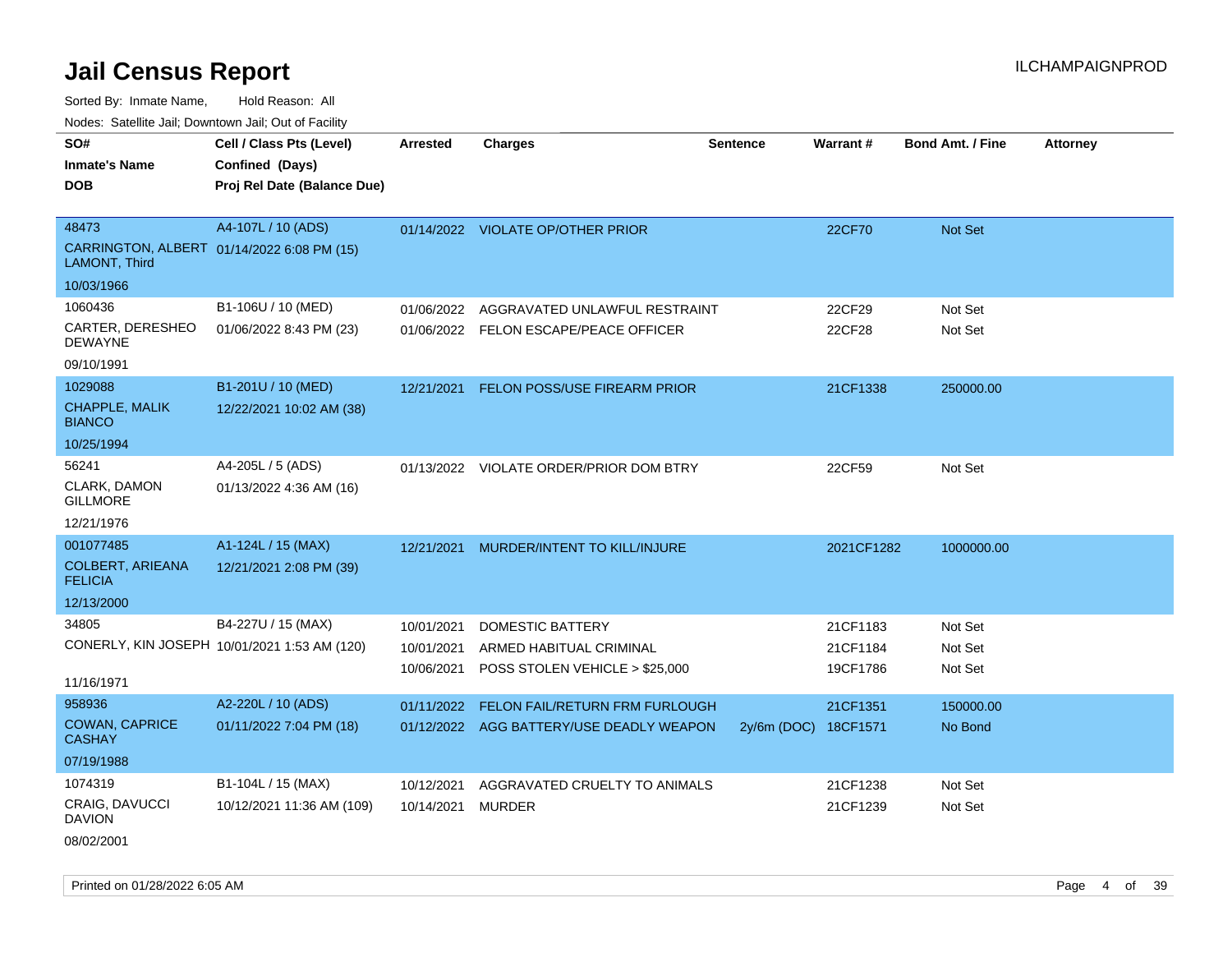| rouco. Calcillo Jali, Downtown Jali, Out of Facility |                             |            |                                          |                 |             |                         |                 |
|------------------------------------------------------|-----------------------------|------------|------------------------------------------|-----------------|-------------|-------------------------|-----------------|
| SO#                                                  | Cell / Class Pts (Level)    | Arrested   | <b>Charges</b>                           | <b>Sentence</b> | Warrant#    | <b>Bond Amt. / Fine</b> | <b>Attorney</b> |
| <b>Inmate's Name</b>                                 | Confined (Days)             |            |                                          |                 |             |                         |                 |
| <b>DOB</b>                                           | Proj Rel Date (Balance Due) |            |                                          |                 |             |                         |                 |
|                                                      |                             |            |                                          |                 |             |                         |                 |
| 001077549                                            | B2-T3-10L / 10 (SPH)        |            | 12/22/2020 PRED CRIM SEX ASLT/VICTIM <13 |                 | 2020CF1469  | Not Set                 |                 |
| CRISTOBAL-MATEO,<br><b>CRISTOBAL</b>                 | 12/22/2020 1:17 PM (403)    |            |                                          |                 |             |                         |                 |
| 12/02/1988                                           |                             |            |                                          |                 |             |                         |                 |
| 1076848                                              | A4-103L / 15 (ADS)          |            | 01/18/2022 AGG BATTERY/PUBLIC PLACE      |                 | 20CF1491    | No Bond                 |                 |
| CROSS, STEED<br>GATHON                               | 01/18/2022 4:02 PM (11)     |            |                                          |                 |             |                         |                 |
| 10/11/1974                                           |                             |            |                                          |                 |             |                         |                 |
| 988538                                               | B1-106L / 10 (MED)          | 12/21/2021 | AGGRAVATED DOMESTIC BATTERY              |                 | 21CF1564    | Not Set                 |                 |
| DAVIDSON, HARLEY<br><b>KYLE SCOTT</b>                | 12/21/2021 5:45 AM (39)     |            |                                          |                 |             |                         |                 |
| 08/05/1990                                           |                             |            |                                          |                 |             |                         |                 |
| 1023587                                              | B1-203U / 15 (MAX)          | 09/24/2021 | MFG/DEL CANNABIS/2.5-10 GRAMS            |                 | 21CF1155    | Not Set                 |                 |
| DAVIS, MARTIN<br><b>DENNIS</b>                       | 09/24/2021 9:38 PM (127)    | 09/24/2021 | ARMED HABITUAL CRIMINAL                  |                 | 2021-CF681  | 500000.00               |                 |
| 12/02/1994                                           |                             |            |                                          |                 |             |                         |                 |
| 001078538                                            | B1-205L / 10 (MED)          | 10/26/2021 | <b>CRIM SEX ASSAULT/FORCE</b>            |                 | 21CF1301    | Not Set                 |                 |
| DAWKINS, LEN                                         | 10/26/2021 8:18 PM (95)     |            |                                          |                 |             |                         |                 |
| 03/23/1987                                           |                             |            |                                          |                 |             |                         |                 |
| 56972                                                | B3-W3-10L / 10 (MED)        | 08/30/2021 | POSS STOLEN VEHICLE > \$25,000           |                 | 21CF1044    | Not Set                 |                 |
| DAY, DANIEL JOSEPH                                   | 08/30/2021 3:07 PM (152)    | 09/04/2021 | <b>BURGLARY</b>                          |                 | 21CF1054    | Not Set                 |                 |
|                                                      |                             |            |                                          |                 |             |                         |                 |
| 10/16/1982                                           |                             |            |                                          |                 |             |                         |                 |
| 25659                                                | B4-125L / 15 (MAX)          | 06/15/2021 | <b>RESIDENTIAL BURGLARY</b>              |                 | 2020CF1218  | 50000.00                |                 |
| DORRIS, LORENZO                                      | 06/15/2021 6:17 AM (228)    | 06/15/2021 | <b>BURGLARY</b>                          |                 | 21CF689     | Not Set                 |                 |
| 07/19/1966                                           |                             |            |                                          |                 |             |                         |                 |
| 1028733                                              | BOOKF-2                     | 01/27/2022 | DOMESTIC BATTERY                         |                 | 2022CMAWOW  | Not Set                 |                 |
| DURHAM, VICTORIA                                     | 01/27/2022 10:52 PM (2)     | 01/27/2022 | CRIM DAMAGE/PROPERTY/>\$100K             |                 | 2022CMAWOW  | Not Set                 |                 |
| JOANN                                                |                             | 01/27/2022 | DRVG UNDER INFLU OF ALCOHOL              |                 | 2022DTAWOW  | Not Set                 |                 |
| 01/08/1993                                           |                             | 01/27/2022 | DRVG UNDER INFLU/BAC 0.08                |                 | 2022DTAWOW  | Not Set                 |                 |
|                                                      |                             |            | 01/27/2022 OPERATE UNINSURED MTR VEHICLE |                 | 2021-TR-AWO | Not Set                 |                 |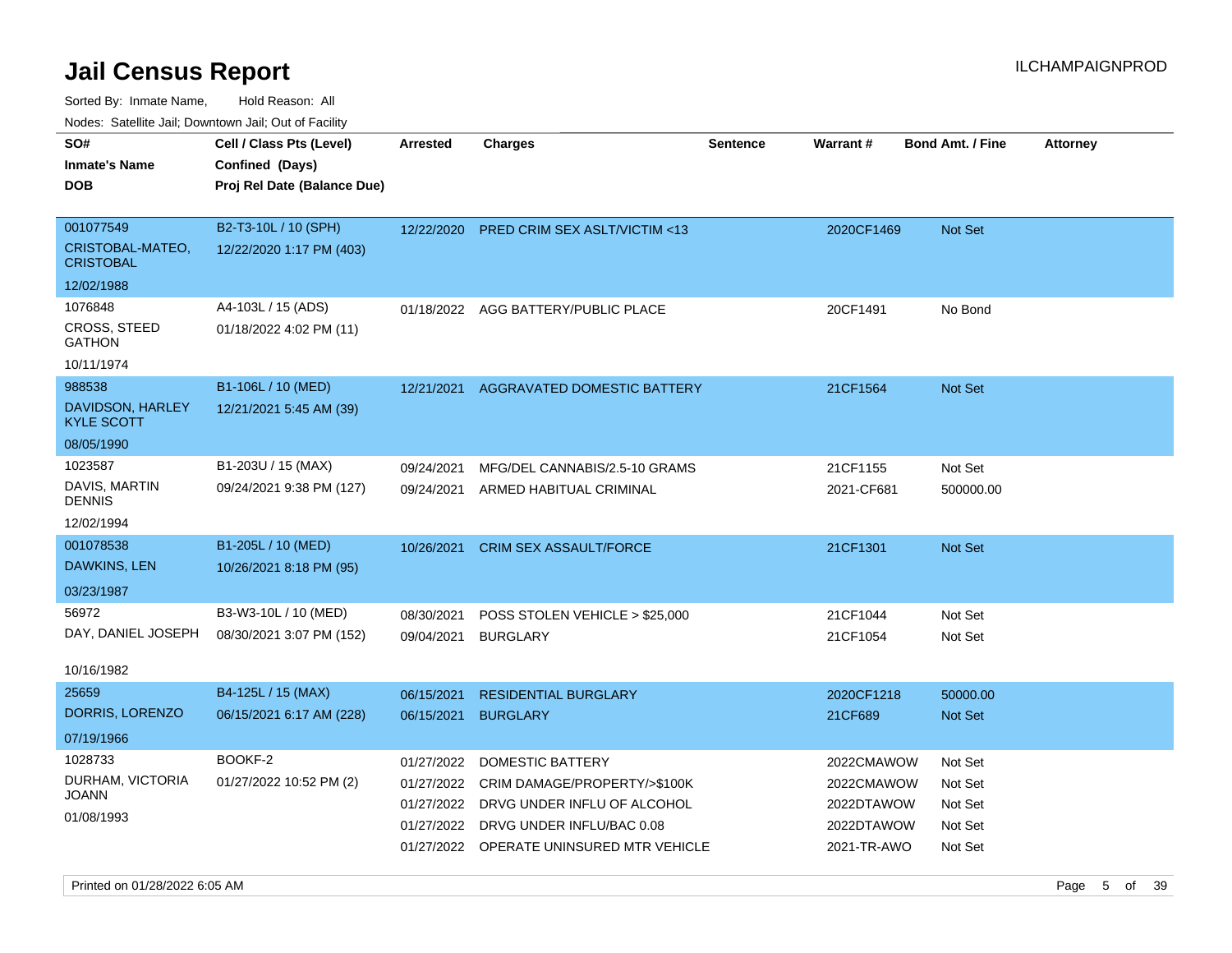Sorted By: Inmate Name, Hold Reason: All Nodes: Satellite Jail; Downtown Jail; Out of Facility

| SO#<br><b>Inmate's Name</b><br><b>DOB</b> | Cell / Class Pts (Level)<br>Confined (Days)<br>Proj Rel Date (Balance Due) | <b>Arrested</b> | <b>Charges</b>                           | <b>Sentence</b> | Warrant#    | <b>Bond Amt. / Fine</b> | <b>Attorney</b> |
|-------------------------------------------|----------------------------------------------------------------------------|-----------------|------------------------------------------|-----------------|-------------|-------------------------|-----------------|
| 1024895                                   | B3-W4-14L / 10 (MED)                                                       | 12/15/2021      | MFG/DEL 100<400 GR COCA/ANLG             |                 | 21CF1535    | Not Set                 |                 |
| <b>EDWARDS, GEORGE</b><br>CORTEZ          | 12/15/2021 12:26 PM (45)                                                   | 12/15/2021      | <b>AGGRAVATED BATTERY</b>                |                 | 21CF1536    | Not Set                 |                 |
| 06/19/1994                                |                                                                            |                 |                                          |                 |             |                         |                 |
| 1074720                                   | A4-204L / 15 (ADS)                                                         |                 | 01/19/2022 PRED CRIM SEX ASLT/VICTIM <13 |                 | 21CF1414    | 500000.00               |                 |
| ELVIR-REYES, JORGE<br>LEONARDO            | 01/19/2022 1:43 PM (10)                                                    |                 |                                          |                 |             |                         |                 |
| 06/03/1988                                |                                                                            |                 |                                          |                 |             |                         |                 |
| 1069992                                   | A3-116L / 10 (ADS)                                                         |                 | 01/14/2022 VIO BAIL BOND/CLASS 4 OFFENSE |                 | 22CM19      | Not Set                 |                 |
| <b>EMBEYA, CRISTAVI</b><br><b>TSHOMBA</b> | 01/14/2022 5:19 PM (15)                                                    |                 |                                          |                 |             |                         |                 |
| 03/19/1999                                |                                                                            |                 |                                          |                 |             |                         |                 |
| 43977                                     | B2-T1-01U / 5 (SPH)                                                        | 12/20/2021      | AGG FLEEING POLICE/21 MPH OVER           |                 | 21CF1566    | Not Set                 |                 |
| <b>EMKES, DOUGLAS</b><br>ALAN             | 12/20/2021 9:59 AM (40)                                                    | 12/20/2021      | PAROLE REVOCATION                        |                 |             | No Bond                 |                 |
| 06/08/1959                                |                                                                            |                 |                                          |                 |             |                         |                 |
| 987328                                    | A2-121L / 10 (MED)                                                         | 12/11/2021      | AGG ASLT PEACE OFF/FIRE/ER WRK           |                 | 21CF1515    | Not Set                 |                 |
| ERVIN, DEIDRA ANN<br>RUTH                 | 12/11/2021 8:48 PM (49)                                                    |                 |                                          |                 |             |                         |                 |
| 04/15/1991                                |                                                                            |                 |                                          |                 |             |                         |                 |
| 527081                                    | B3-W6-24L / 10 (MED)                                                       | 09/06/2021      | ARSON/REAL/PERSONAL PROP>\$150           |                 | 2021 CF 797 | 25000.00                |                 |
| FERGUSON,<br><b>CHRISTOPHER</b>           | 09/06/2021 1:18 PM (145)                                                   |                 |                                          |                 |             |                         |                 |
| 12/21/1981                                |                                                                            |                 |                                          |                 |             |                         |                 |
| 1039744                                   | B4-224U / 15 (MAX)                                                         | 12/06/2021      | <b>MURDER</b>                            |                 | 20CF959     | 1000000.00              |                 |
| FONVILLE, TREVOY<br><b>JERMAINE</b>       | 12/06/2021 10:52 AM (54)                                                   |                 |                                          |                 |             |                         |                 |
| 01/13/1996                                |                                                                            |                 |                                          |                 |             |                         |                 |
| 518395                                    | B2-T3-12L / 15 (SPH)                                                       | 07/07/2020      | <b>CRIMINAL SEXUAL ASSAULT</b>           |                 | 2020-CF735  | 250000.00               |                 |
|                                           | FRANDLE, MARK RYAN 07/07/2020 3:42 PM (571)                                |                 |                                          |                 |             |                         |                 |

09/10/1985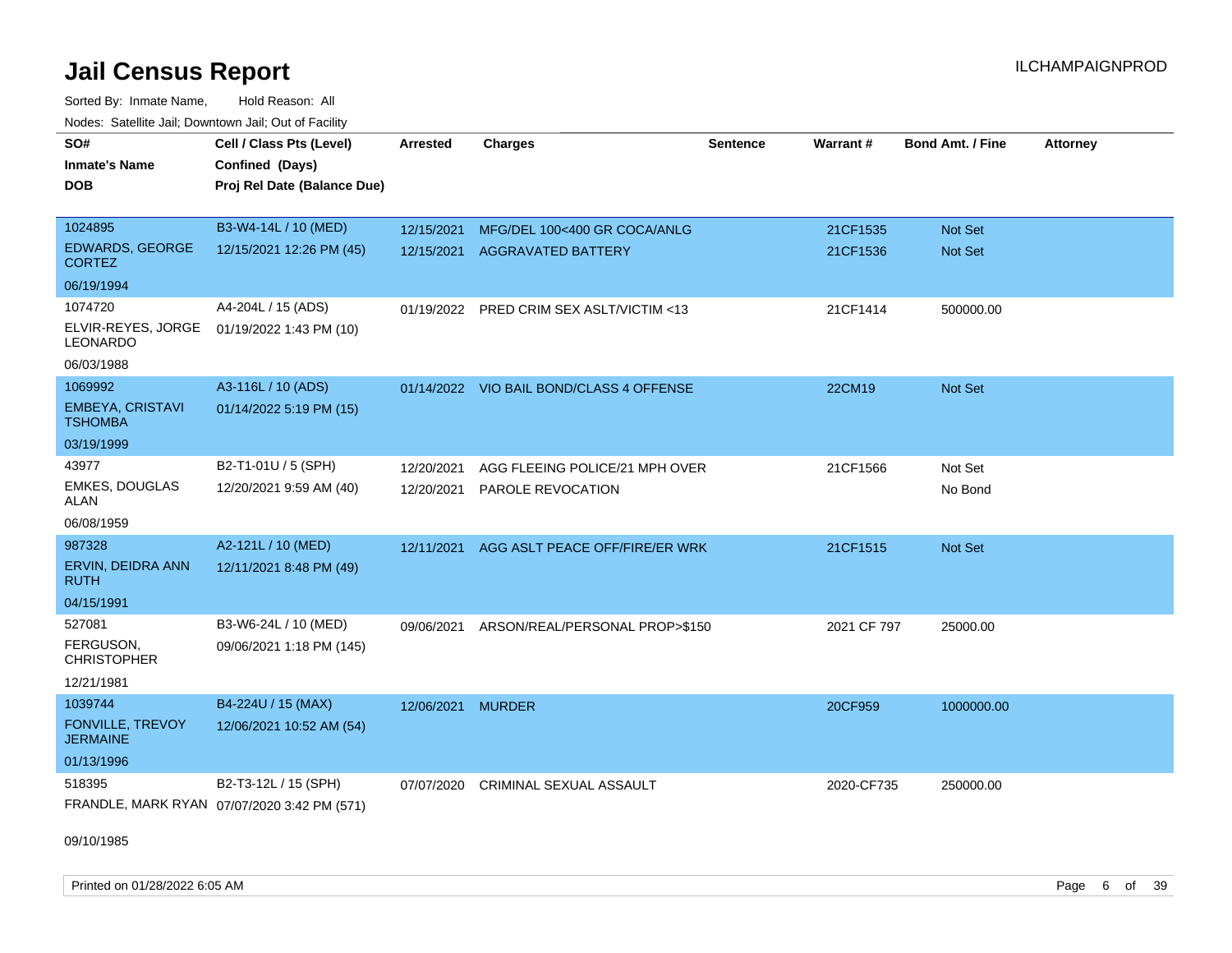| SO#                                   | Cell / Class Pts (Level)    | <b>Arrested</b> | <b>Charges</b>                           | <b>Sentence</b> | Warrant#     | <b>Bond Amt. / Fine</b> | <b>Attorney</b> |
|---------------------------------------|-----------------------------|-----------------|------------------------------------------|-----------------|--------------|-------------------------|-----------------|
| <b>Inmate's Name</b>                  | Confined (Days)             |                 |                                          |                 |              |                         |                 |
| <b>DOB</b>                            | Proj Rel Date (Balance Due) |                 |                                          |                 |              |                         |                 |
|                                       |                             |                 |                                          |                 |              |                         |                 |
| 001077934                             | A1-125L / 10 (MED)          | 08/22/2021      | <b>DOMESTIC BATTERY</b>                  |                 | 21 CM 172    | 10000.00                |                 |
| FREED, LOGAN<br><b>SUZANNE</b>        | 08/22/2021 11:45 PM (160)   | 08/22/2021      | AGG DUI/ACCIDENT/DEATH                   |                 | 21CF1024     | <b>Not Set</b>          |                 |
| 08/18/1996                            |                             |                 |                                          |                 |              |                         |                 |
| 001078290                             | A1-125U / 10 (ADS)          | 08/19/2021      | MACHINE GUN/AUTO WEAPON/VEH              |                 | 21CF1012     | Not Set                 |                 |
| FREEMAN, ANGEL<br><b>JANILA KAY</b>   | 08/19/2021 1:26 AM (163)    |                 |                                          |                 |              |                         |                 |
| 12/25/1995                            |                             |                 |                                          |                 |              |                         |                 |
| 001078780                             | A3-217U / 15 (ADS)          |                 | 01/19/2022 FIREARM/FOID INVALID/NOT ELIG |                 | <b>2CF90</b> | Not Set                 |                 |
| FULWILEY, KANYE<br><b>TONY</b>        | 01/19/2022 9:39 PM (10)     |                 |                                          |                 |              |                         |                 |
| 09/24/2003                            |                             |                 |                                          |                 |              |                         |                 |
| 1063104                               | A3-212L / 5 (ADS)           | 01/10/2022      | VIOLATE ORDER PROTECTION                 |                 | 21CF1258     | 25000.00                |                 |
| <b>FUSON, KEITH</b><br>EDWARD         | 01/10/2022 9:14 PM (19)     |                 | 01/10/2022 VIOLATE ORDER PROTECTION      |                 | 21CF1259     | 25000.00                |                 |
| 05/07/1987                            |                             |                 |                                          |                 |              |                         |                 |
| 001078154                             | B4-121U / 10 (MED)          | 01/09/2022      | DRVG UNDER INFLU OF ALCOHOL              |                 | 2021 DT 182  | 5000.00                 |                 |
| <b>GENTRY, DAMON</b><br><b>LIONEL</b> | 01/09/2022 4:41 PM (20)     |                 | 01/09/2022 AGG DOMESTIC BATTERY/STRANGLE |                 | 2021 CF 1396 | 50000.00                |                 |
| 12/25/1971                            |                             |                 |                                          |                 |              |                         |                 |
| 001078633                             | B2-T4-13U / 25 (SPH)        | 12/01/2021      | <b>PRED CRIM SEX ASLT/VICTIM &lt;13</b>  |                 | 21CF1416     | 250000.00               |                 |
| GONZALEZ-GUILLEN,<br><b>EDWARD</b>    | 12/01/2021 12:08 PM (59)    |                 |                                          |                 |              |                         |                 |
| 08/25/2002                            |                             |                 |                                          |                 |              |                         |                 |
| 001078607                             | B4-221L / 15 (MAX)          | 11/22/2021      | FELON POSS/USE FIREARM/PAROLE            |                 | 21CF1437     | Not Set                 |                 |
| <b>GRAY, WILLIAM</b><br>DA'VON        | 11/22/2021 2:57 PM (68)     |                 | 11/22/2021 ATTEMPT (FIRST DEGREE MURDER) |                 | 21CF1435     | <b>Not Set</b>          |                 |
| 04/18/1984                            |                             |                 |                                          |                 |              |                         |                 |
| 56342                                 | B1-206L / 10 (MED)          | 10/21/2021      | THEFT CONTROL INTENT <\$500              |                 | 17CF1451     | 10000.00                |                 |
| <b>GRIFFIN, NATHAN</b>                | 10/21/2021 4:20 PM (100)    | 10/21/2021      | DRIVING ON REVOKED LICENSE               |                 | 20TR1979     | 3000.00                 |                 |
| <b>EUGENE</b>                         |                             | 10/21/2021      | ARMED HABITUAL CRIMINAL                  |                 | 21CF1279     | Not Set                 |                 |
| 02/24/1969                            |                             |                 |                                          |                 |              |                         |                 |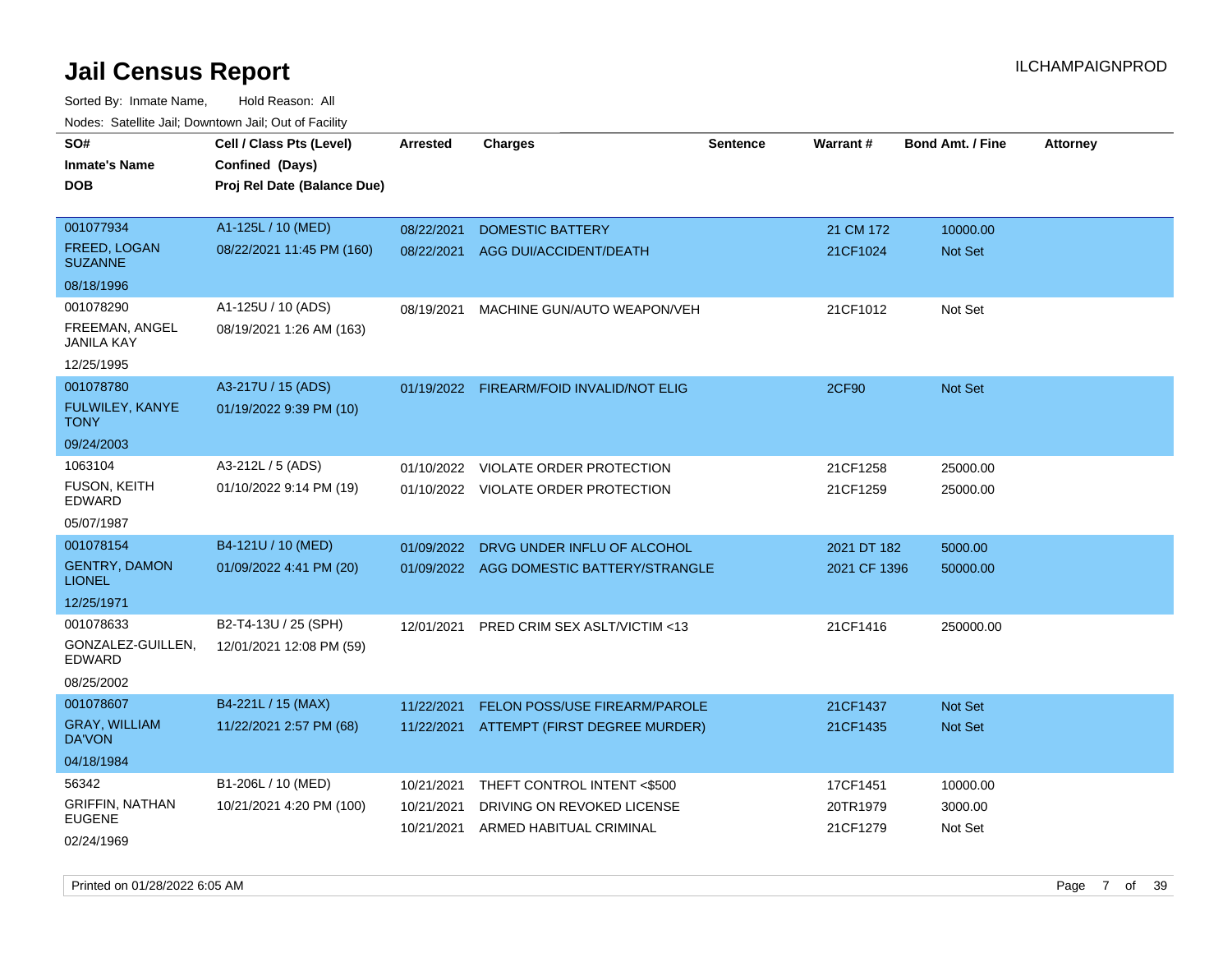| roucs. Oatchite sail, Downtown sail, Out of Facility |                                                                            |                          |                                                                   |                 |            |                         |                 |
|------------------------------------------------------|----------------------------------------------------------------------------|--------------------------|-------------------------------------------------------------------|-----------------|------------|-------------------------|-----------------|
| SO#<br><b>Inmate's Name</b><br><b>DOB</b>            | Cell / Class Pts (Level)<br>Confined (Days)<br>Proj Rel Date (Balance Due) | <b>Arrested</b>          | <b>Charges</b>                                                    | <b>Sentence</b> | Warrant#   | <b>Bond Amt. / Fine</b> | <b>Attorney</b> |
|                                                      |                                                                            |                          |                                                                   |                 |            |                         |                 |
| 987254                                               | A3-115L / 10 (ADS)                                                         |                          | 01/12/2022 DOMESTIC BATTERY/OTHER PRIOR                           | 6y (DOC)        | 20CF356    | No Bond                 |                 |
| HAYES, CARL DONJO                                    | 01/12/2022 5:20 PM (17)                                                    |                          |                                                                   |                 |            |                         |                 |
| 03/02/1963                                           |                                                                            |                          |                                                                   |                 |            |                         |                 |
| 001078488                                            | B2-T4-15U / 15 (SPH)                                                       | 10/14/2021               | PRED CRIM SEX ASLT/VICTIM <13                                     |                 | 21CF1232   | 500000.00               |                 |
| HERNANDEZ-LOPEZ,<br><b>ERNESTO</b>                   | 10/14/2021 3:15 PM (107)                                                   | 10/14/2021               | <b>FUGITIVE FROM JUSTICE</b>                                      |                 | 21CF1246   | Not Set                 |                 |
| 11/28/1975                                           |                                                                            |                          |                                                                   |                 |            |                         |                 |
| 975293                                               | B2-T4-14L / 10 (SPH)                                                       | 07/21/2021               | <b>STALKING</b>                                                   |                 | 2021CF863  | Not Set                 |                 |
| <b>HILL, JACOB MILES</b>                             | 07/21/2021 8:43 PM (192)                                                   | 07/21/2021               | VIO ORDER/PRIOR VIO OF ORDER                                      |                 | 21CF914    | No Bond                 |                 |
|                                                      |                                                                            | 07/25/2021               | <b>PAROLE REVOCATION</b>                                          |                 | CH2104646  | Not Set                 |                 |
| 02/06/1988                                           |                                                                            | 08/18/2021               | <b>HARASS WITNESS/FAMILY MBR/REP</b>                              |                 | 21CF992    | <b>Not Set</b>          |                 |
|                                                      |                                                                            | 09/09/2021               | AGG STALKING/BODILY HARM                                          |                 | 21CF1073   | <b>Not Set</b>          |                 |
| 48471                                                | B1-207L / 15 (MAX)                                                         | 08/08/2021               | AGG BATTERY/DISCHARGE FIREARM                                     |                 | 21CF946    | Not Set                 |                 |
| HILL, RAMESH<br><b>JERMAINE</b>                      | 08/08/2021 4:45 AM (174)                                                   |                          |                                                                   |                 |            |                         |                 |
| 12/11/1978                                           |                                                                            |                          |                                                                   |                 |            |                         |                 |
| 1043704                                              | B4-223L / 15 (MAX)                                                         | 07/13/2021               | ARMED ROBBERY/ARMED W/FIREARM                                     | 12y (DOC)       | 21CF815    | Not Set                 |                 |
| <b>HOUSTON, STEVEN</b><br><b>CORDELL</b>             | 07/13/2021 5:56 AM (200)                                                   |                          |                                                                   |                 |            |                         |                 |
| 01/24/1989                                           |                                                                            |                          |                                                                   |                 |            |                         |                 |
| 999198                                               | B4-226L / 15 (MAX)                                                         | 11/30/2021               | FELON POSS/USE FIREARM PRIOR                                      |                 | 21CF1377   | 500000.00               |                 |
| HOWARD, BRION LIN                                    | 11/30/2021 10:41 AM (60)                                                   |                          |                                                                   |                 |            |                         |                 |
| 06/10/1992                                           |                                                                            |                          |                                                                   |                 |            |                         |                 |
| 1061996                                              | A1-225L / 5 (MIN)                                                          | 10/30/2021               | DRVG UNDER INFLUENCE OF DRUG                                      |                 |            | No Bond                 |                 |
| HUBBARD, REBEKIAH<br><b>DIONA</b>                    | 10/30/2021 1:37 PM (91)                                                    | 10/30/2021<br>10/31/2021 | RETAIL THEFT/DISP MERCH/<\$300<br>USE FORGED CR/DEBIT CARD/<\$300 |                 | 2018CF1302 | 20000.00<br>No Bond     |                 |
| 04/08/1998                                           | 1/26/2022 (0.00)                                                           |                          |                                                                   | 2y (DOC)        |            |                         |                 |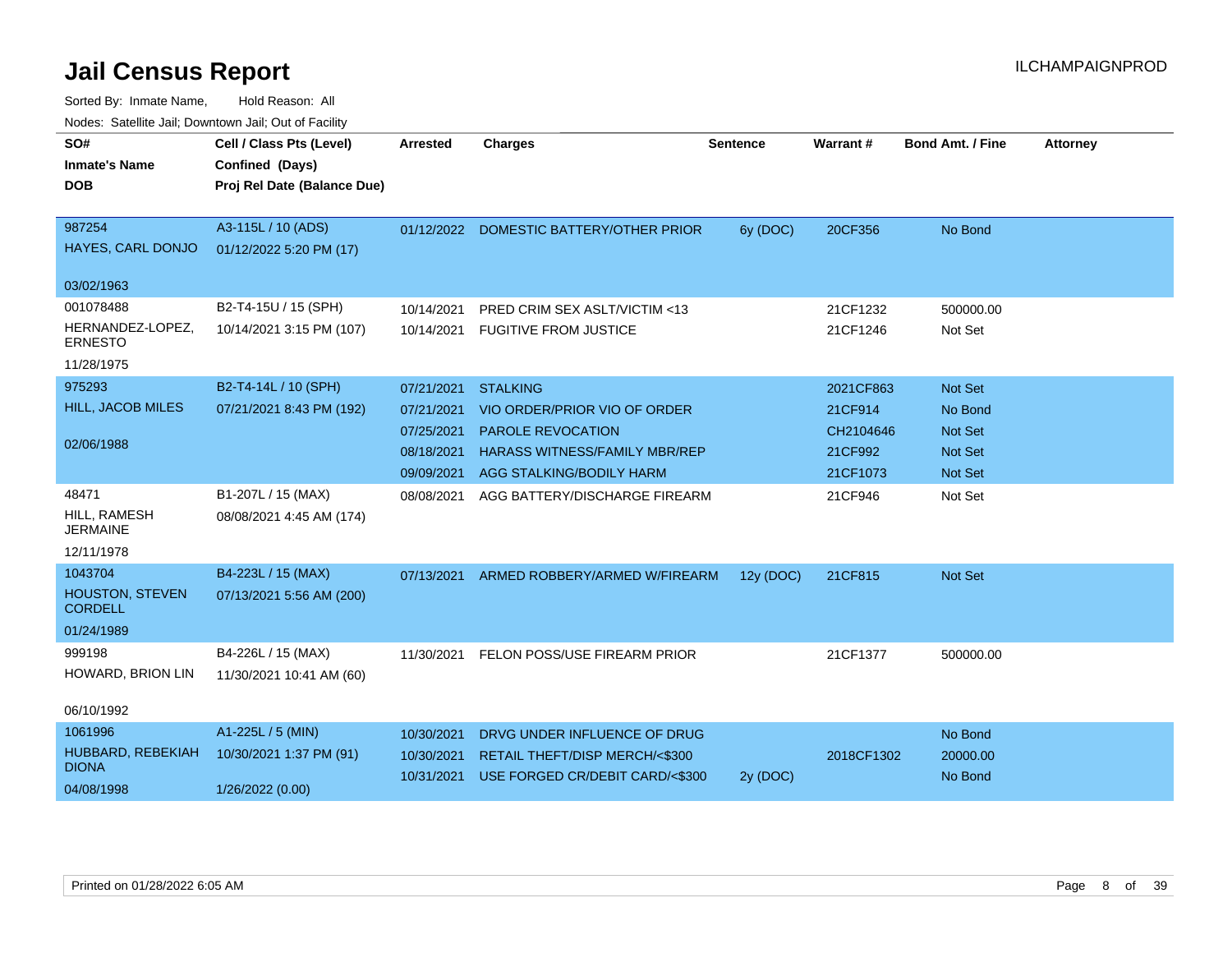| rouce. Calcinic Jan, Downtown Jan, Out of Facility |                                            |                 |                                   |                 |             |                         |                 |
|----------------------------------------------------|--------------------------------------------|-----------------|-----------------------------------|-----------------|-------------|-------------------------|-----------------|
| SO#                                                | Cell / Class Pts (Level)                   | <b>Arrested</b> | <b>Charges</b>                    | <b>Sentence</b> | Warrant#    | <b>Bond Amt. / Fine</b> | <b>Attorney</b> |
| <b>Inmate's Name</b>                               | Confined (Days)                            |                 |                                   |                 |             |                         |                 |
| DOB                                                | Proj Rel Date (Balance Due)                |                 |                                   |                 |             |                         |                 |
|                                                    |                                            |                 |                                   |                 |             |                         |                 |
| 953555                                             | B4-122L / 15 (MAX)                         | 03/10/2021      | <b>CRIM TRESPASS TO RESIDENCE</b> |                 | 21CF272     | Not Set                 |                 |
| HUNT, TAVARIS EARL                                 | 03/10/2021 4:58 AM (325)                   | 04/14/2021      | AGG FLEEING POLICE/21 MPH OVER    | 3y(DOC)         | 2020CF94    | 10000.00                |                 |
|                                                    |                                            |                 |                                   |                 |             |                         |                 |
| 12/29/1987                                         |                                            |                 |                                   |                 |             |                         |                 |
| 38993                                              | B4-126L / 15 (MAX)                         | 02/13/2021      | ATTEMPT (FIRST DEGREE MURDER)     |                 | 21CF181     | Not Set                 |                 |
| JACKSON, LAMONT<br><b>JEREMIE</b>                  | 02/13/2021 7:45 AM (350)                   |                 |                                   |                 |             |                         |                 |
| 07/31/1973                                         |                                            |                 |                                   |                 |             |                         |                 |
| 001078689                                          | B1-201L / 15 (MAX)                         | 12/17/2021      | FIREARM/FOID INVALID/NOT ELIG     |                 | 21CF1551    | No Bond                 |                 |
| <b>JACKSON, PRENTISS</b>                           | 12/18/2021 12:39 AM (42)                   | 12/17/2021      | POSS STOLEN VEHICLE > \$25,000    |                 | 21JD37      | Not Set                 |                 |
| <b>MANSION DEWAYNE</b>                             |                                            |                 |                                   |                 |             |                         |                 |
| 09/02/2003                                         | 1/30/2022 (0.00)                           |                 |                                   |                 |             |                         |                 |
| 001077487                                          | B3-W8-30L / 10 (MED)                       | 12/03/2020      | FELON POSS/USE WEAPON/FIREARM     |                 | 20CF1377    | Not Set                 |                 |
| JACKSON, TERRELL<br>DANDRE                         | 12/03/2020 10:18 AM (422)                  | 11/09/2021      | AGG DISCHARGE FIREARM/OCC VEH     |                 | 21CR0331401 | No Bond                 |                 |
| 08/11/1990                                         |                                            |                 |                                   |                 |             |                         |                 |
| 001077864                                          | B1-103L / 15 (MAX)                         | 04/18/2021      | FELON POSS/USE WEAPON/FIREARM     |                 | 21CF428     | Not Set                 |                 |
| D                                                  | JAMERSON, ANTHONY 04/18/2021 7:21 PM (286) |                 |                                   |                 |             |                         |                 |
| 01/26/1990                                         |                                            |                 |                                   |                 |             |                         |                 |
| 001078703                                          | A2-223U / 15 (ADS)                         | 12/20/2021      | MURDER/INTENT TO KILL/INJURE      |                 | 21CF1574    | Not Set                 |                 |
| JOHNS, SHANIQUH<br><b>THERESA</b>                  | 12/22/2021 6:41 AM (38)                    |                 |                                   |                 |             |                         |                 |
| 04/03/1992                                         |                                            |                 |                                   |                 |             |                         |                 |
| 001078788                                          | A4-207U / 5 (ADS)                          |                 | 01/21/2022 AGGRAVATED BATTERY     |                 | 22CF93      | <b>Not Set</b>          |                 |
| JOHNSON, BRENTON Z 01/21/2022 8:33 PM (8)          |                                            |                 |                                   |                 |             |                         |                 |
|                                                    |                                            |                 |                                   |                 |             |                         |                 |
| 08/07/1987                                         |                                            |                 |                                   |                 |             |                         |                 |
| 1071536                                            | B4-127L / 15 (MED)                         | 06/17/2021      | UNLAWFUL RESTRAINT                | 2y (DOC)        | 21CF702     | Not Set                 |                 |
| JOHNSON, ZACHERY<br>EDWARD                         | 06/17/2021 2:00 AM (226)                   |                 |                                   |                 |             |                         |                 |
| 10/30/1987                                         |                                            |                 |                                   |                 |             |                         |                 |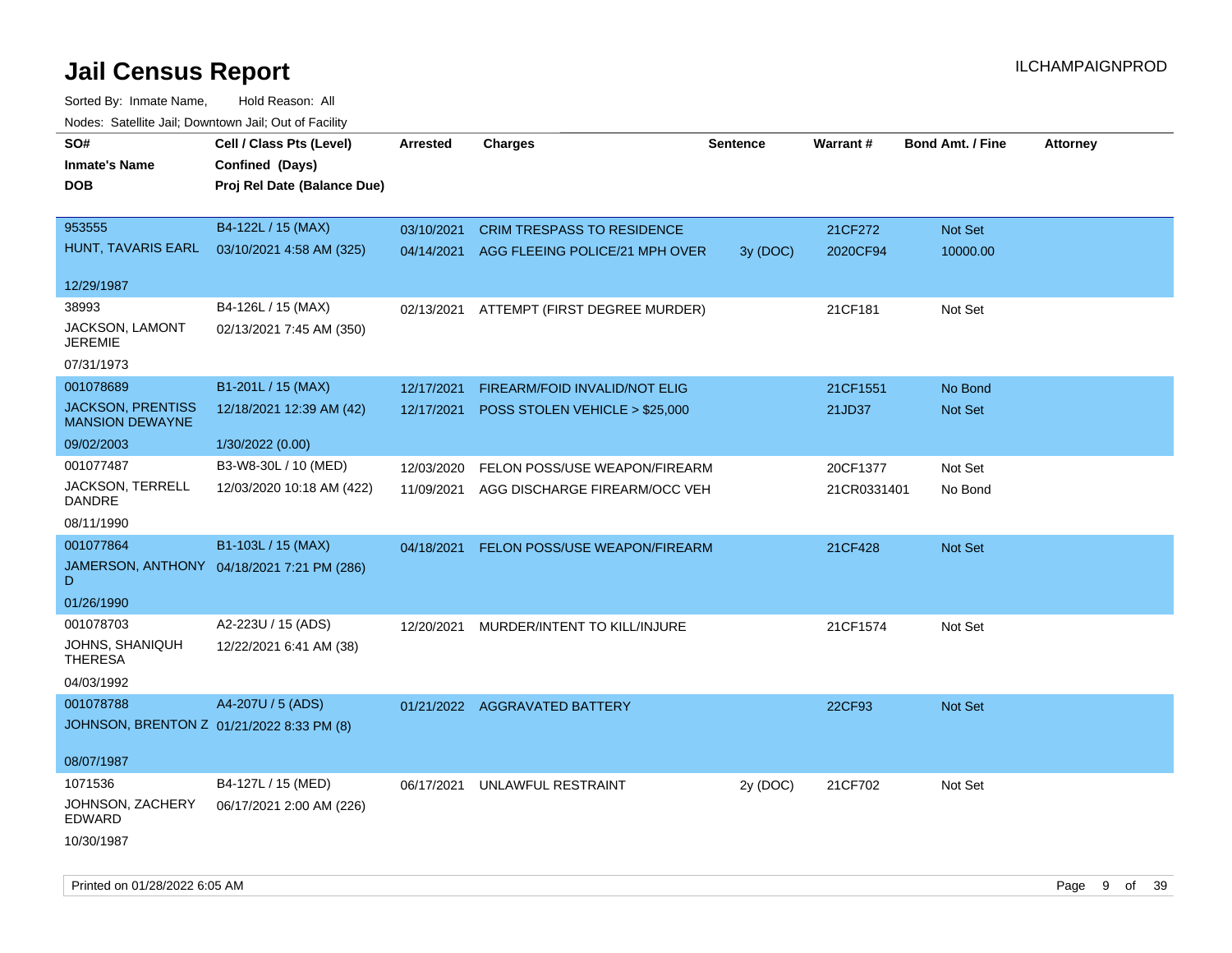| SO#<br><b>Inmate's Name</b>    | Cell / Class Pts (Level)<br>Confined (Days) | <b>Arrested</b> | <b>Charges</b>                                | <b>Sentence</b> | Warrant#   | <b>Bond Amt. / Fine</b> | <b>Attorney</b> |
|--------------------------------|---------------------------------------------|-----------------|-----------------------------------------------|-----------------|------------|-------------------------|-----------------|
| <b>DOB</b>                     | Proj Rel Date (Balance Due)                 |                 |                                               |                 |            |                         |                 |
|                                |                                             |                 |                                               |                 |            |                         |                 |
| 1042582                        | BOOKH-5                                     | 01/27/2022      | HOME INVASION/DANGEROUS WEAPON                |                 | 2022CFAWOW | Not Set                 |                 |
| <b>JONES, DEONTA</b>           | 01/27/2022 9:17 PM (2)                      | 01/27/2022      | <b>CRIM TRESPASS TO RESIDENCE</b>             |                 | 2022CMAWOW | <b>Not Set</b>          |                 |
| <b>DANTRAL</b>                 |                                             |                 | 01/27/2022 RESIST/OBSTRUCTING A PEACE OFFICEF |                 | 2022CMAWOW | Not Set                 |                 |
| 02/01/1993                     |                                             |                 |                                               |                 |            |                         |                 |
| 001078645                      | B4-222U / 10 (MED)                          | 12/02/2021      | <b>ILLEG POSS AMMUNITION/FOID</b>             |                 | 21CM472    | 1000.00                 |                 |
| JONES, KELVIN<br><b>KHYRIC</b> | 12/02/2021 6:56 PM (58)                     | 12/02/2021      | AGG DISCHARGE FIREARM                         |                 | 21CF1478   | No Bond                 |                 |
| 02/27/2001                     |                                             |                 |                                               |                 |            |                         |                 |
| 956822                         | B1-205U / 15 (MAX)                          | 11/25/2021      | AGGRAVATED DOMESTIC BATTERY                   |                 | 21CF1442   | Not Set                 |                 |
| <b>JONES, MARIO</b>            | 11/25/2021 10:37 AM (65)                    | 11/25/2021      | PAROLE REVOCATION                             |                 | CH2106361  | No Bond                 |                 |
| <b>NATHANIEL</b>               |                                             | 11/25/2021      | <b>UNLAWFUL RESTRAINT</b>                     |                 | 21CF1443   | <b>Not Set</b>          |                 |
| 10/27/1987                     |                                             |                 |                                               |                 |            |                         |                 |
| 1008468                        | B4-226U / 10 (MED)                          | 12/01/2021      | FELON POSS/USE WEAPON/FIREARM                 |                 | 21CF1472   | Not Set                 |                 |
| JONES, MARTEZ<br>LAMONTE       | 12/01/2021 1:28 PM (59)                     | 12/01/2021      | VIO BAIL BOND/FAMILY MEMBER                   |                 | 22CM9      | Not Set                 |                 |
|                                |                                             | 12/02/2021      | PROBATION VIOLATION                           |                 | 20CF1151   | Not Set                 |                 |
| 06/22/1993                     |                                             |                 |                                               |                 |            |                         |                 |
| 506244                         | B1-204L / 15 (MAX)                          | 07/15/2021      | ARMED ROBBERY/ARMED W/FIREARM                 |                 | 2021CF791  | 250000.00               |                 |
| JOSLIN, JASON LEE              | 07/15/2021 4:38 AM (198)                    |                 |                                               |                 |            |                         |                 |
| 12/22/1985                     |                                             |                 |                                               |                 |            |                         |                 |
| 66662                          | B3-W5-20L / 10 (MED)                        | 12/05/2021      | POSS AMT CON SUB EXCEPT(A)/(D)                | 2y (DOC)        | 18CF597    | 200000.00               |                 |
| KINTNER, WESLEY J              | 12/05/2021 1:57 PM (55)                     |                 |                                               |                 |            |                         |                 |
|                                |                                             |                 |                                               |                 |            |                         |                 |
| 04/15/1986                     |                                             |                 |                                               |                 |            |                         |                 |
| 001078693                      | B3-W2-05U / 5 (MIN)                         | 12/19/2021      | <b>RETAIL THEFT</b>                           |                 | 20CF422    | 20000.00                |                 |
|                                | LARGE, JOSHUA DALE 12/19/2021 4:54 AM (41)  | 12/19/2021      | RECEIVE/POSS/SELL STOLEN VEH                  |                 | 21CF1555   | Not Set                 |                 |
| 10/27/1985                     |                                             | 12/19/2021      | <b>RETAIL THEFT</b>                           |                 | 2021CM216  | 5000.00                 |                 |
| 1070011                        | B4-124U / 15 (MAX)                          | 08/03/2021      | AGG DISCH FIREARM/1ST AID PERS                |                 | 21CF929    | Not Set                 |                 |
| LAWS, WILLIAM<br>ZARAK, Third  | 08/03/2021 3:53 PM (179)                    |                 |                                               |                 |            |                         |                 |
| 07/06/1999                     |                                             |                 |                                               |                 |            |                         |                 |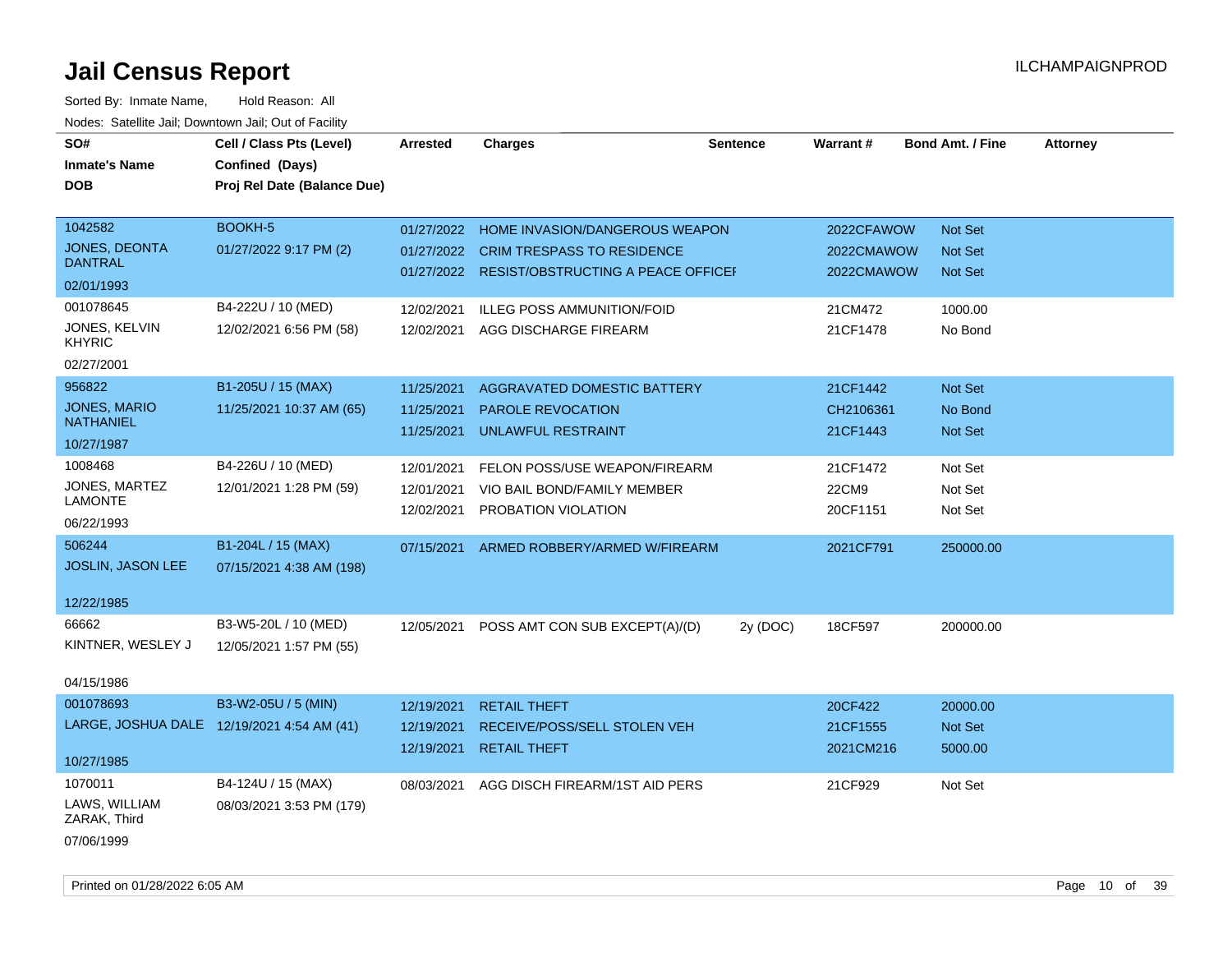| SO#<br><b>Inmate's Name</b><br><b>DOB</b>                                     | Cell / Class Pts (Level)<br>Confined (Days)<br>Proj Rel Date (Balance Due) | <b>Arrested</b>                                                    | <b>Charges</b>                                                                                                                             | <b>Sentence</b> | Warrant#                                                                   | <b>Bond Amt. / Fine</b>                                  | <b>Attorney</b> |
|-------------------------------------------------------------------------------|----------------------------------------------------------------------------|--------------------------------------------------------------------|--------------------------------------------------------------------------------------------------------------------------------------------|-----------------|----------------------------------------------------------------------------|----------------------------------------------------------|-----------------|
| 001078797<br>LEVIN, DANIEL DAVID<br>08/08/1984                                | BOOKH-7<br>01/26/2022 3:00 PM (3)                                          |                                                                    | 01/26/2022 VIO STALKING NO CONTACT ORDER                                                                                                   |                 | 22CM31                                                                     | Not Set                                                  |                 |
| 548089<br>LEWIS, LAWRENCE<br>PAUL, Third<br>02/08/1993                        | B1-204U / 15 (MAX)<br>12/04/2020 4:42 AM (421)                             | 12/04/2020<br>12/04/2020<br>12/04/2020                             | ATTEMPT (FIRST DEGREE MURDER)<br>METH DELIVERY/100<400 GRAMS<br>AGG DOMESTIC BATTERY/STRANGLE                                              |                 | 20CF1378<br>20CF1481<br>18CF1507                                           | Not Set<br>Not Set<br>10000.00                           |                 |
| 001077524<br><b>LEWIS, TREVOR</b><br><b>DANIEL</b><br>06/03/2002<br>001078800 | B2-T1-04L / 10 (SPH)<br>12/14/2020 5:16 PM (411)<br>BOOKH-3                | 12/14/2020<br>12/14/2020<br>12/14/2020<br>12/14/2020<br>01/27/2022 | AGG BATTERY/JUDGE/EMT<br><b>RESIDENTIAL ARSON</b><br>AGG BATTERY/PUBLIC PLACE<br>AGG BATTERY/PEACE OFFICER<br>MFG/DEL CANNABIS/500<2000 GR |                 | 2020-CF-1212<br>2020-CF-1388<br>2020-CF-1231<br>2020-CF-1211<br>2022CFAWOW | 10000.00<br>150000.00<br>50000.00<br>10000.00<br>Not Set |                 |
| LITTLE, THEOPHILOS<br><b>JULIAN</b><br>12/22/1999                             | 01/27/2022 4:18 PM (2)                                                     |                                                                    | 01/27/2022 POSSESSING A CONTROLLED SUBSTANC                                                                                                |                 | 2022CFAWOW                                                                 | Not Set                                                  |                 |
| 1065002<br>LOVELESS, DUSTIN<br>DEE.<br>06/17/1982                             | B3-W3-12L / 10 (MED)<br>11/16/2021 11:41 AM (74)                           | 11/16/2021                                                         | DOMESTIC BTRY/CONTACT/VIO O/P                                                                                                              |                 | 2019CF001781                                                               | 25000.00                                                 |                 |
| 48792<br>MCCLAIN, HURCHEL<br>JOSEPH<br>05/01/1979                             | B4-225U / 10 (MED)<br>11/20/2021 4:11 AM (70)                              | 11/19/2021                                                         | AGG BATTERY/DISCHARGE FIREARM                                                                                                              |                 | 21CF1425                                                                   | Not Set                                                  |                 |
| 001077938<br>MCGAHA,<br><b>CHRISTOPHER D</b><br>07/27/1991                    | <b>BOOKH-2 / 15 (ADS)</b><br>05/10/2021 7:02 PM (264)                      | 05/10/2021<br>05/11/2021<br>05/27/2021                             | AGG KIDNAPING DISCH FIR/HARM<br><b>MURDER</b><br>ESCAPE FROM DEPT OF CORRECTION                                                            |                 | 21CF532<br>2021-CF-215<br>21CF600                                          | Not Set<br>No Bond<br>Not Set                            |                 |
| 66710<br>MEEKS, CASSARIOUS<br><b>MONTE</b><br>06/22/1984                      | A4-202L / 15 (ADS)<br>01/20/2022 11:40 AM (9)                              | 01/19/2022                                                         | ARMED VIOLENCE/CATEGORY I                                                                                                                  |                 | 22CF88                                                                     | Not Set                                                  |                 |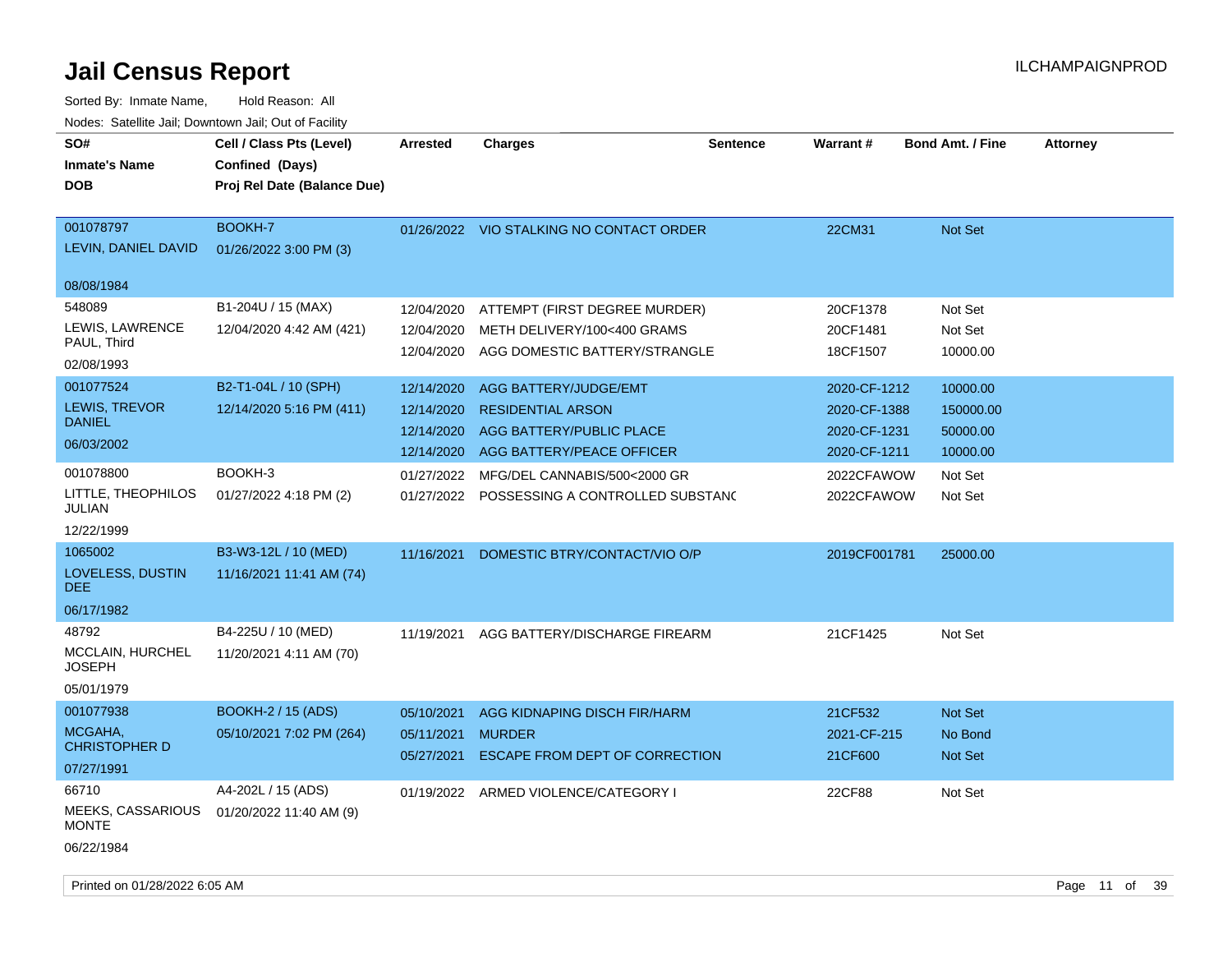| SO#<br><b>Inmate's Name</b><br><b>DOB</b>                                         | Cell / Class Pts (Level)<br>Confined (Days)<br>Proj Rel Date (Balance Due)            | <b>Arrested</b>                        | <b>Charges</b>                                                                                                                                                                | <b>Sentence</b> | Warrant#                                             | <b>Bond Amt. / Fine</b>                         | <b>Attorney</b> |
|-----------------------------------------------------------------------------------|---------------------------------------------------------------------------------------|----------------------------------------|-------------------------------------------------------------------------------------------------------------------------------------------------------------------------------|-----------------|------------------------------------------------------|-------------------------------------------------|-----------------|
| 1043071<br><b>MERRELL-</b><br>SUTHERLAND, ALICIA                                  | A2-120L / 10 (MED)<br>11/08/2021 2:22 AM (82)                                         | 11/08/2021                             | CRIM DMG/GOVT PROP/<\$500                                                                                                                                                     |                 | 21CF1378                                             | Not Set                                         |                 |
| 11/26/1972                                                                        |                                                                                       |                                        |                                                                                                                                                                               |                 |                                                      |                                                 |                 |
| 43476<br><b>MERRICK, BRIAN</b><br><b>MATHEW</b><br>06/01/1974                     | BOOKH-8 / 5 (ADS)<br>01/25/2022 12:40 PM (4)                                          | 01/25/2022<br>01/25/2022<br>01/25/2022 | POSSESSING A CONTROLLED SUBSTAND<br>POSSESSION OF METH< 5 GRAMS<br>01/25/2022 POSSESSION OF METH< 5 GRAMS<br>01/25/2022 METH DELIVERY<5 GRAMS<br>DRIVING RVK/SUSP DUI/SSS 2ND |                 | 22CF109<br>20CF450<br>21CF116<br>21CF170<br>19CF1153 | Not Set<br>690.00<br>690.00<br>940.00<br>240.00 |                 |
| 41584<br>MILLER, JOSE LOVELL 12/02/2021 1:04 AM (58)                              | B4-227L / 15 (MAX)                                                                    | 01/25/2022                             | DRIVING RVK/SUSP DUI/SSS 4-9<br>12/01/2021 ARMED HABITUAL CRIMINAL                                                                                                            |                 | 21CF730<br>21CF1467                                  | 440.00<br>Not Set                               |                 |
| 10/07/1975<br>001077902<br>MOFFETT, CAROLYN<br><b>REENE</b><br>10/23/1988         | A2-123L / 5 (ADS)<br>11/21/2021 10:31 AM (69)                                         | 11/23/2021                             | BATTERY/CAUSE BODILY HARM                                                                                                                                                     |                 | 21CM187                                              | Not Set                                         |                 |
| 39106<br>Junior<br>04/12/1973                                                     | A4-102L / 10 (MED)<br>MOORE, ANDREW LEE, 10/12/2021 1:02 AM (109)<br>4/10/2022 (0.00) | 10/12/2021                             | DOMESTIC BATTERY/OTHER PRIOR                                                                                                                                                  |                 | 21CF1217                                             | Not Set                                         |                 |
| 1007239<br>MOORE, ANDREW<br><b>VIRGIL</b>                                         | B4-127U / 10 (MED)<br>12/29/2021 8:40 PM (31)                                         | 12/29/2021                             | DOMESTIC BATTERY                                                                                                                                                              |                 | 21CF1607                                             | Not Set                                         |                 |
| 08/20/1972<br>1076661<br>MOORE, COLTIN RILEY 01/22/2022 5:32 AM (7)<br>10/23/1996 | A4-207L / 5 (ADS)                                                                     | 01/22/2022                             | <b>DUI INTOXICATING COMPOUND</b><br>01/22/2022 CRIM DAMAGE/<\$500                                                                                                             |                 | 20DT191<br>21CM196                                   | 5000.00<br>5000.00                              |                 |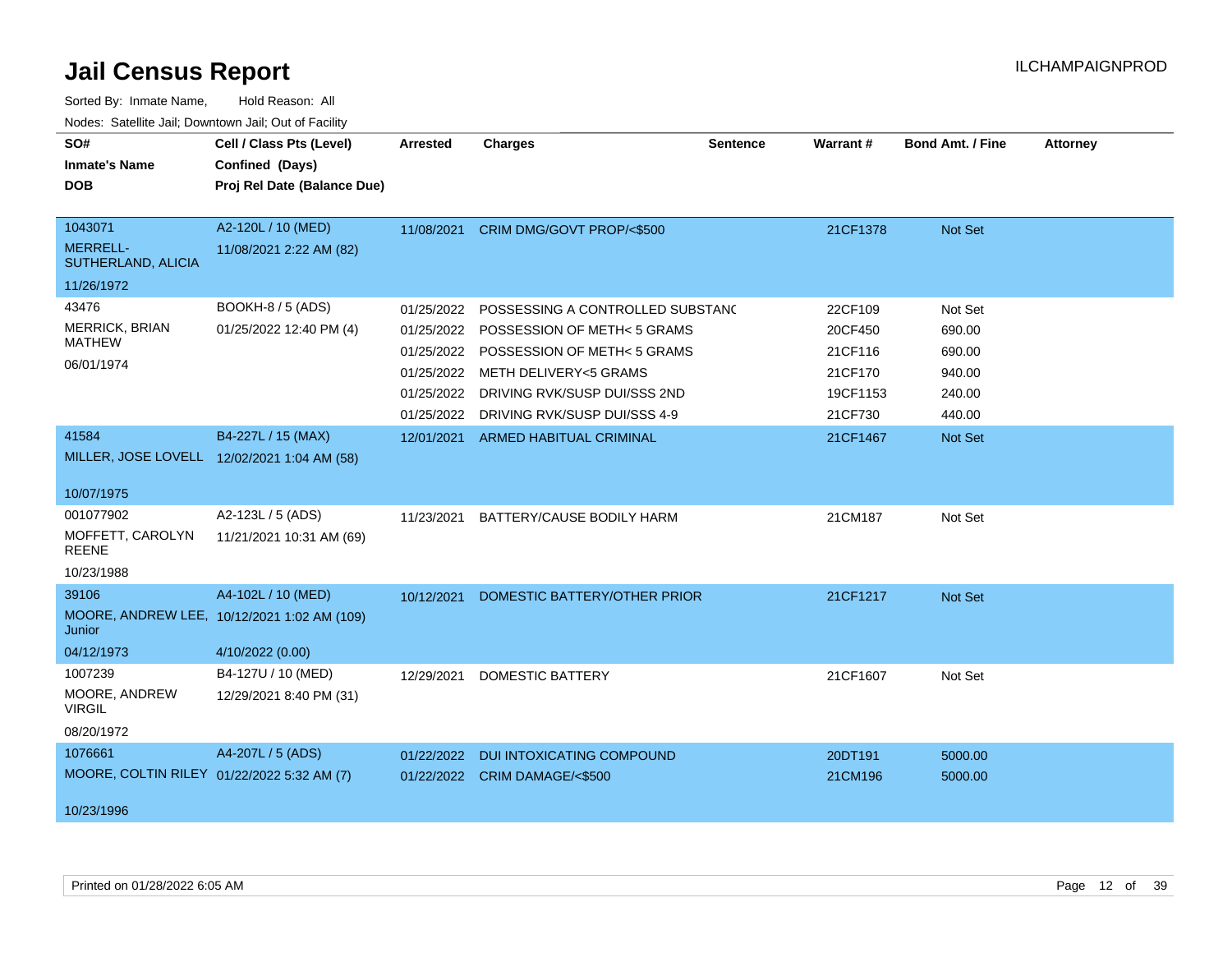| SO#<br><b>Inmate's Name</b><br>DOB           | Cell / Class Pts (Level)<br>Confined (Days)<br>Proj Rel Date (Balance Due) | <b>Arrested</b> | <b>Charges</b>                                                        | <b>Sentence</b> | <b>Warrant#</b>      | <b>Bond Amt. / Fine</b> | <b>Attorney</b> |
|----------------------------------------------|----------------------------------------------------------------------------|-----------------|-----------------------------------------------------------------------|-----------------|----------------------|-------------------------|-----------------|
|                                              |                                                                            |                 |                                                                       |                 |                      |                         |                 |
| 539294                                       | B1-104U / 10 (MED)                                                         | 01/11/2022      | AGG DUI/NO VALID DL                                                   |                 | 22CF49               | Not Set                 |                 |
| MOSLEY, JAMES<br><b>CALVIN</b>               | 01/11/2022 9:43 PM (18)                                                    |                 | 01/11/2022 PAROLE REVOCATION                                          |                 | CH2200227            | No Bond                 |                 |
| 12/11/1985                                   |                                                                            |                 |                                                                       |                 |                      |                         |                 |
| 001078517                                    | B1-102L / 15 (MAX)                                                         | 10/19/2021      | ATTEMPT (FIRST DEGREE MURDER)                                         |                 | 21CF1267             | Not Set                 |                 |
| NELSON, RORY<br><b>DEMOND</b>                | 10/19/2021 3:55 AM (102)                                                   |                 |                                                                       |                 |                      |                         |                 |
| 08/14/1984                                   |                                                                            |                 |                                                                       |                 |                      |                         |                 |
| 1029319                                      | BOOKH-3                                                                    | 01/27/2022      | UNLAWFUL USE OF A WEAPON                                              |                 | 22CFAWOW             | No Bond                 |                 |
| PARKER, DETRICK<br><b>DAMONT</b>             | 01/27/2022 7:47 AM (2)                                                     | 01/27/2022      | ARMED VIOLENCE/CATEGORY I<br>01/27/2022 MFG/DEL CANNABIS/30-500 GRAMS |                 | 22CFAWOW<br>22CFAWOW | No Bond<br>No Bond      |                 |
| 01/27/1995                                   |                                                                            |                 |                                                                       |                 |                      |                         |                 |
| 001078357                                    | B2-T1-02L / 15 (SPH)                                                       | 09/17/2021      | ARMED ROBBERY/ARMED W/FIREARM                                         |                 | 21CF1230             | Not Set                 |                 |
| PETTIGREW, CAREY<br><b>CORNITRIAS DEOBLO</b> | 09/17/2021 9:56 AM (134)                                                   | 09/17/2021      | ARMED ROBBERY/ARMED W/FIREARM                                         |                 | 21CF1128<br>21CF1129 | Not Set                 |                 |
| 08/31/1986                                   |                                                                            | 09/17/2021      | ARMED ROBBERY/ARMED W/FIREARM                                         |                 |                      | Not Set                 |                 |
| 1030954                                      | A4-101L / 15 (ADS)                                                         | 01/14/2022      | ARMED VIOLENCE/CATEGORY I                                             |                 | 22CF76               | Not Set                 |                 |
| PETTIGREW,<br><b>MALCOME JAMIESON</b>        | 01/15/2022 4:35 AM (14)                                                    | 01/14/2022      | MFG/DEL CANNABIS/10-30 GRAMS                                          |                 | 2020CF9              | 15000.00                |                 |
| 02/20/1995                                   |                                                                            |                 |                                                                       |                 |                      |                         |                 |
| 999352                                       | B4-225L / 10 (MED)                                                         | 09/09/2021      | <b>VIOLATE OP/OTHER PRIOR</b>                                         | 2y (DOC)        |                      | Not Set                 |                 |
| PIRLOT, JUSTIN LEE                           | 09/09/2021 11:28 AM (142)                                                  | 10/23/2021      | <b>FALSE REPORT OF OFFENSE</b>                                        |                 | 2019CF836            | 5000.00                 |                 |
| 11/08/1982                                   |                                                                            |                 |                                                                       |                 |                      |                         |                 |
| 001078799                                    | BOOKH-3                                                                    |                 | 01/27/2022 POSSESSION OF STOLEN FIREARM                               |                 | 22CFAWOW             | Not Set                 |                 |
| PURNELL, MARKISE<br><b>MONROE</b>            | 01/27/2022 9:50 AM (2)                                                     |                 |                                                                       |                 |                      |                         |                 |
| 07/13/2002                                   |                                                                            |                 |                                                                       |                 |                      |                         |                 |
| 001078669                                    | B1-107U / 10 (MED)                                                         | 12/10/2021      | AGG DISCHARGE FIREARM/BLDG/SCH                                        |                 | 21CF1507             | Not Set                 |                 |
| RANGEL, ADRIAN                               | 12/10/2021 12:53 AM (50)                                                   |                 |                                                                       |                 |                      |                         |                 |
| 11/25/2000                                   |                                                                            |                 |                                                                       |                 |                      |                         |                 |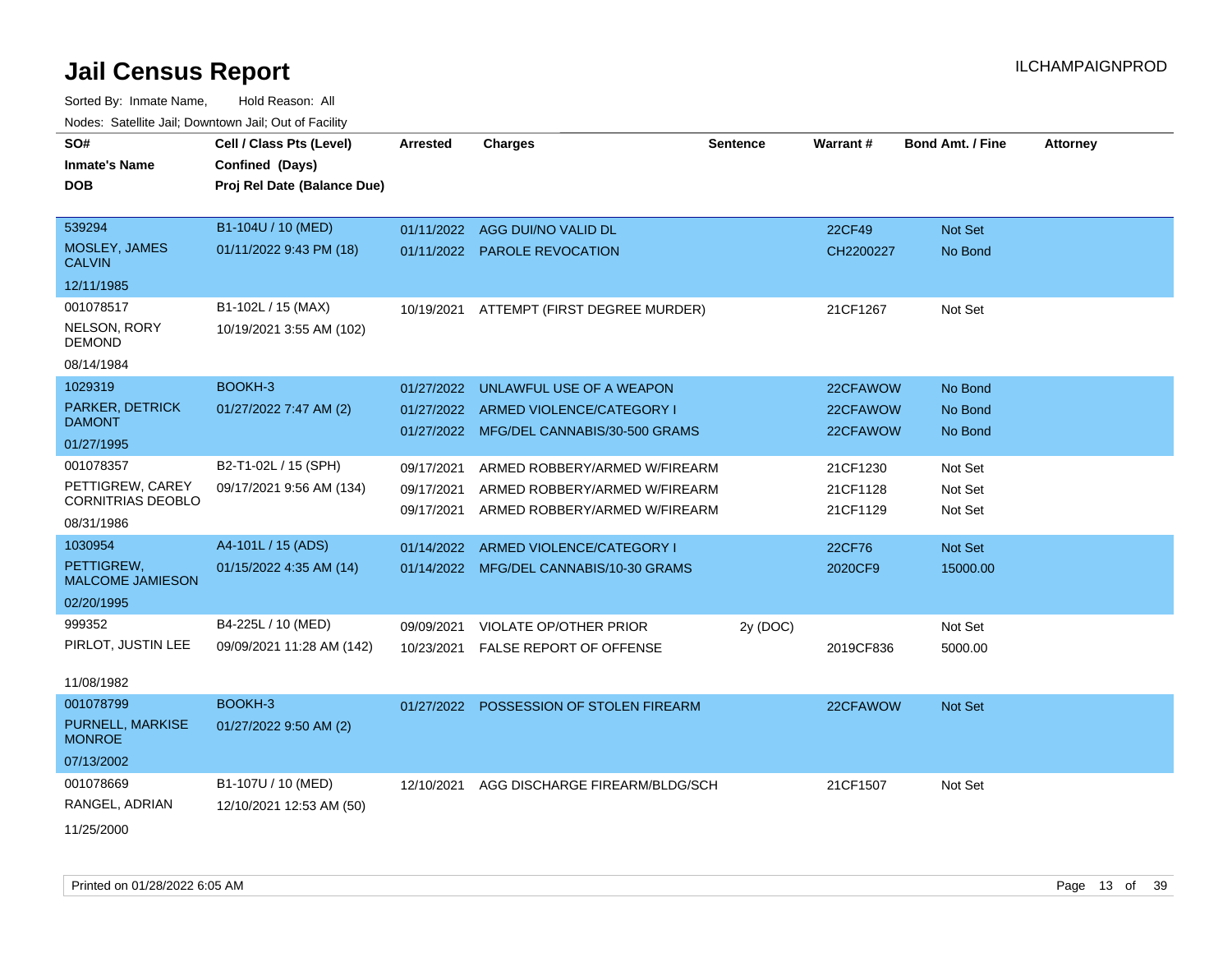Sorted By: Inmate Name, Hold Reason: All Nodes: Satellite Jail; Downtown Jail; Out of Facility

| SO#<br><b>Inmate's Name</b><br><b>DOB</b> | Cell / Class Pts (Level)<br>Confined (Days)<br>Proj Rel Date (Balance Due) | <b>Arrested</b> | <b>Charges</b>                                                         | <b>Sentence</b>     | <b>Warrant#</b>      | <b>Bond Amt. / Fine</b> | <b>Attorney</b> |
|-------------------------------------------|----------------------------------------------------------------------------|-----------------|------------------------------------------------------------------------|---------------------|----------------------|-------------------------|-----------------|
|                                           |                                                                            |                 |                                                                        |                     |                      |                         |                 |
| 1069524                                   | B4-224L / 15 (MAX)                                                         | 08/08/2021      | MFG/DEL CANNABIS/30-500 GRAMS                                          |                     | 21CF953              | <b>Not Set</b>          |                 |
| RAY-DAVIS, KAMARI<br><b>DAYVON</b>        | 08/09/2021 2:44 AM (173)                                                   |                 |                                                                        |                     |                      |                         |                 |
| 03/30/2000                                |                                                                            |                 |                                                                        |                     |                      |                         |                 |
| 45473                                     | B1-202L / 15 (MAX)                                                         | 11/23/2021      | CHIL SEX OFFEN/RESIDE DAY CARE                                         |                     | 21CF1275             | 10000.00                |                 |
| REXROAD, CALVIN<br>ALLEN                  | 11/23/2021 6:27 PM (67)                                                    | 11/23/2021      | VIOLATE SEX OFFENDER REGIS                                             |                     | 21CF546              | 50000.00                |                 |
| 10/04/1970                                |                                                                            |                 |                                                                        |                     |                      |                         |                 |
| 001078351                                 | A3-114L / 10 (ADS)                                                         | 01/14/2022      | AGG UNLAWFUL USE OF WEAPON/VEH                                         |                     | 22CF73               | Not Set                 |                 |
| ROBINSON, DONTAE<br><b>ROY</b>            | 01/14/2022 10:57 PM (15)                                                   |                 | 01/14/2022 POSSESSION OF STOLEN FIREARM                                |                     | 2021CF1609           | 150000.00               |                 |
| 06/25/2002                                |                                                                            |                 |                                                                        |                     |                      |                         |                 |
| 979485                                    | B2-T4-16L / 15 (SPH)                                                       | 03/12/2021      | PRED CRIM SEX ASLT/VICTIM <13                                          |                     | 21CF282              | Not Set                 |                 |
| RODRIGUEZ, JOSHUA<br><b>ANTHONY</b>       | 03/12/2021 1:57 PM (323)                                                   |                 |                                                                        |                     |                      |                         |                 |
| 04/06/1990                                |                                                                            |                 |                                                                        |                     |                      |                         |                 |
| 61330                                     | B4-123L / 15 (MAX)                                                         | 12/01/2021      | ARMED HABITUAL CRIMINAL                                                |                     | 21CF1473             | Not Set                 |                 |
| <b>RUFFIN, JONATHON</b><br><b>CECIL</b>   | 12/01/2021 5:34 AM (59)                                                    | 12/01/2021      | PAROLE REVOCATION                                                      |                     | CH2107545            | No Bond                 |                 |
| 05/10/1984                                |                                                                            |                 |                                                                        |                     |                      |                         |                 |
| 1071161                                   | B4-124L / 15 (MAX)                                                         | 08/18/2021      | DELIVERY OF OR POSSESSION OF W/INT                                     |                     | 21CF1008             | No Bond                 |                 |
| SANDERS, MARKELL<br>LAMAR                 | 08/18/2021 6:18 PM (164)                                                   |                 |                                                                        |                     |                      |                         |                 |
| 02/02/2000                                |                                                                            |                 |                                                                        |                     |                      |                         |                 |
| 1047469                                   | B3-W5-18L / 10 (MED)                                                       | 07/03/2021      | <b>CRIMINAL SEX ASSAULT/CONSENT</b>                                    | 2y/6m (DOC) 21CF773 |                      | Not Set                 |                 |
| <b>ALLEN</b>                              | SCHINDLER, RICHARD 07/03/2021 10:25 PM (210)                               |                 |                                                                        |                     |                      |                         |                 |
| 10/16/1979                                |                                                                            |                 |                                                                        |                     |                      |                         |                 |
| 1000820                                   | A4-206L / 15 (ADS)                                                         | 01/24/2022      | FELON POSS/USE WEAPON/FIREARM                                          |                     | 22CF105              | Not Set                 |                 |
| SCHNEIDER, SONGAN<br><b>MICHAEL</b>       | 01/24/2022 8:20 AM (5)                                                     | 01/24/2022      | 01/24/2022 AGGRAVATED DOMESTIC BATTERY<br>DRIVING ON SUSPENDED LICENSE |                     | 21CF1433<br>20TR2771 | 25000.00<br>2500.00     |                 |
| 08/18/1992                                |                                                                            |                 |                                                                        |                     |                      |                         |                 |

Printed on 01/28/2022 6:05 AM **Page 14** of 39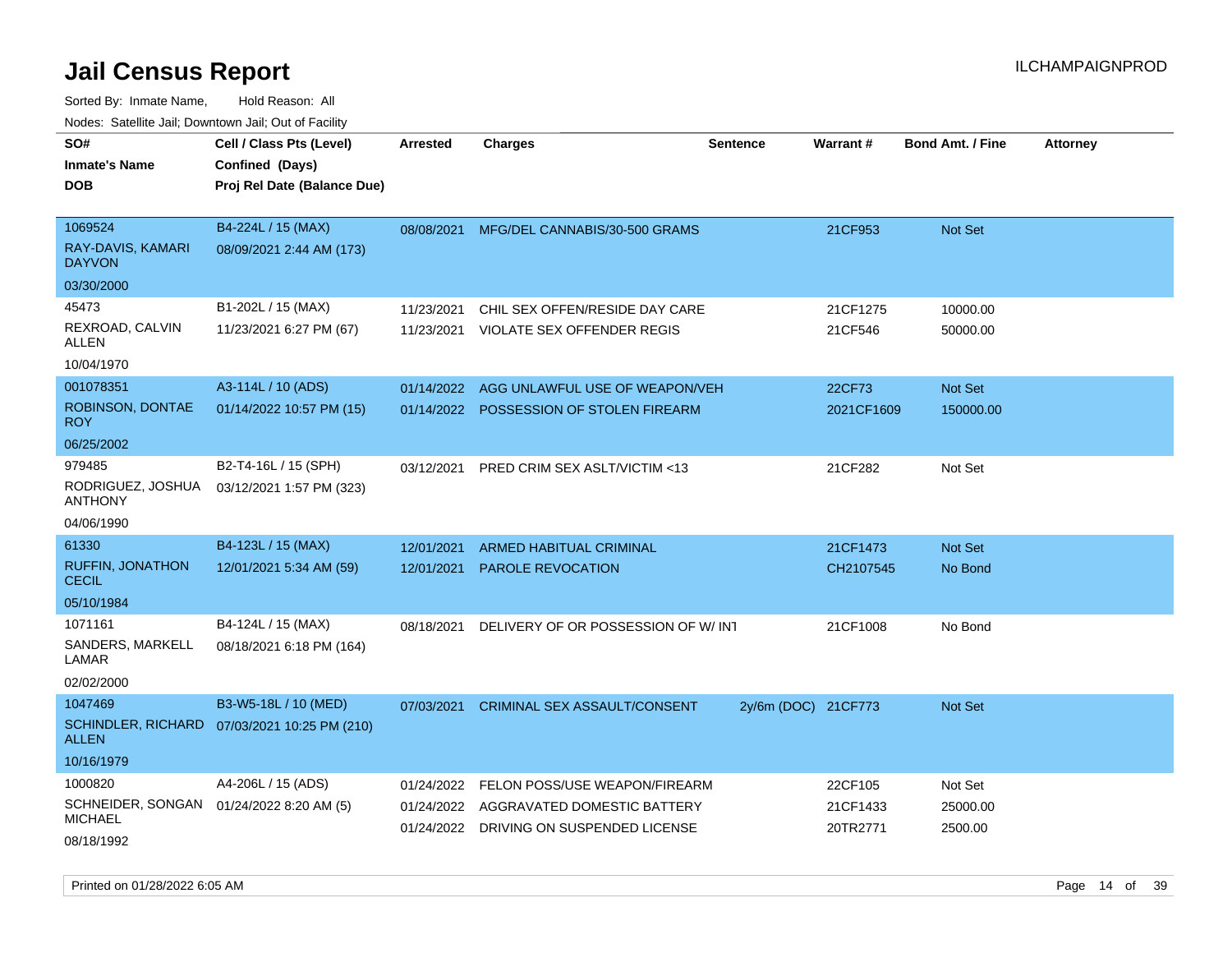Sorted By: Inmate Name, Hold Reason: All Nodes: Satellite Jail; Downtown Jail; Out of Facility

| SO#<br><b>Inmate's Name</b><br><b>DOB</b>   | Cell / Class Pts (Level)<br>Confined (Days)<br>Proj Rel Date (Balance Due) | <b>Arrested</b> | <b>Charges</b>                           | <b>Sentence</b> | Warrant#     | Bond Amt. / Fine | <b>Attorney</b> |
|---------------------------------------------|----------------------------------------------------------------------------|-----------------|------------------------------------------|-----------------|--------------|------------------|-----------------|
|                                             |                                                                            |                 |                                          |                 |              |                  |                 |
| 001078748                                   | A4-106L / 10 (ADS)                                                         |                 | 01/10/2022 AGGRAVATED BATTERY            |                 | 21CF151      | No Bond          |                 |
| <b>CURTIS</b>                               | SCHROEDER, JOSHUA 01/10/2022 9:34 AM (19)                                  |                 |                                          |                 |              |                  |                 |
| 09/04/1980                                  | 3/8/2022 (0.00)                                                            |                 |                                          |                 |              |                  |                 |
| 001078698                                   | A4-201L / 5 (ADS)                                                          | 12/20/2021      | DIRECT CRIMINAL CONTEMPT                 |                 | 2019F44      | No Bond          |                 |
| SIDES, BRIAN KEITH                          | 12/20/2021 4:23 PM (40)                                                    |                 |                                          |                 |              |                  |                 |
| 12/08/1969                                  |                                                                            |                 |                                          |                 |              |                  |                 |
| 001078441                                   | <b>BOOKF-1 / 15 (ADS)</b>                                                  | 10/01/2021      | <b>ARMED HABITUAL CRIMINAL</b>           |                 | 21CF1182     | Not Set          |                 |
| SINGLETON, CORRIE<br><b>DERRELL</b>         | 10/01/2021 12:36 PM (120)                                                  |                 | 12/20/2021 SPEEDING 26-34 MPH OVER LIMIT |                 | 2021TR2701   | 1000.00          |                 |
| 05/07/1983                                  |                                                                            |                 |                                          |                 |              |                  |                 |
| 001078765                                   | A4-101U / 10 (ADS)                                                         | 01/13/2022      | FELON POSS/USE WEAPON/FIREARM            |                 | 22CF66       | Not Set          |                 |
| SMITH, COREY ADRIAN 01/13/2022 7:32 PM (16) |                                                                            | 01/13/2022      | DRVG UNDER INFLUENCE OF DRUG             |                 | 2018DT262    | 190.00           |                 |
|                                             |                                                                            |                 | 01/13/2022 DRIVING ON REVOKED LICENSE    |                 | 20TR3078     | 190.00           |                 |
| 09/01/1987                                  |                                                                            |                 |                                          |                 |              |                  |                 |
| 001078801                                   | BOOKH-4                                                                    |                 | 01/27/2022 WARRANT OUT OF COUNTY         |                 | 2019-CF-3523 | 5000.00          |                 |
| SODEN, BRIAN<br><b>WILLIAM</b>              | 01/27/2022 11:33 PM (2)                                                    |                 |                                          |                 |              |                  |                 |
| 11/01/1979                                  |                                                                            |                 |                                          |                 |              |                  |                 |
| 951986                                      | B3-W2-08L / 10 (MED)                                                       |                 | 01/11/2022 WILFUL FAILURE TO REGISTER    |                 | 21 CF 1016   | No Bond          |                 |
| STARKS, LAWRENCE<br><b>DAVID</b>            | 01/11/2022 3:06 PM (18)                                                    |                 |                                          |                 |              |                  |                 |
| 09/28/1955                                  | 2/7/2022 (0.00)                                                            |                 |                                          |                 |              |                  |                 |
| 1064798                                     | A4-105L / 15 (ADS)                                                         | 01/17/2022      | <b>MURDER</b>                            |                 | 2021CF695    | 1500000.00       |                 |
| <b>STENNIS, BRUCE</b><br><b>DEONTAY</b>     | 01/17/2022 1:29 PM (12)                                                    |                 | 01/17/2022 MFG/DEL 1<15 GR COCAINE/ANLG  |                 | 21CF520      | 50000.00         |                 |
| 08/12/1998                                  |                                                                            |                 |                                          |                 |              |                  |                 |
| 001077770                                   | A1-227L / 5 (MIN)                                                          |                 | 01/06/2022 RESIDENTIAL BURGLARY          |                 | 21CF319      | Not Set          |                 |
| STOFFLE, KELLY ANNE 01/06/2022 3:14 PM (23) |                                                                            |                 |                                          |                 |              |                  |                 |

04/12/1989

Printed on 01/28/2022 6:05 AM Page 15 of 39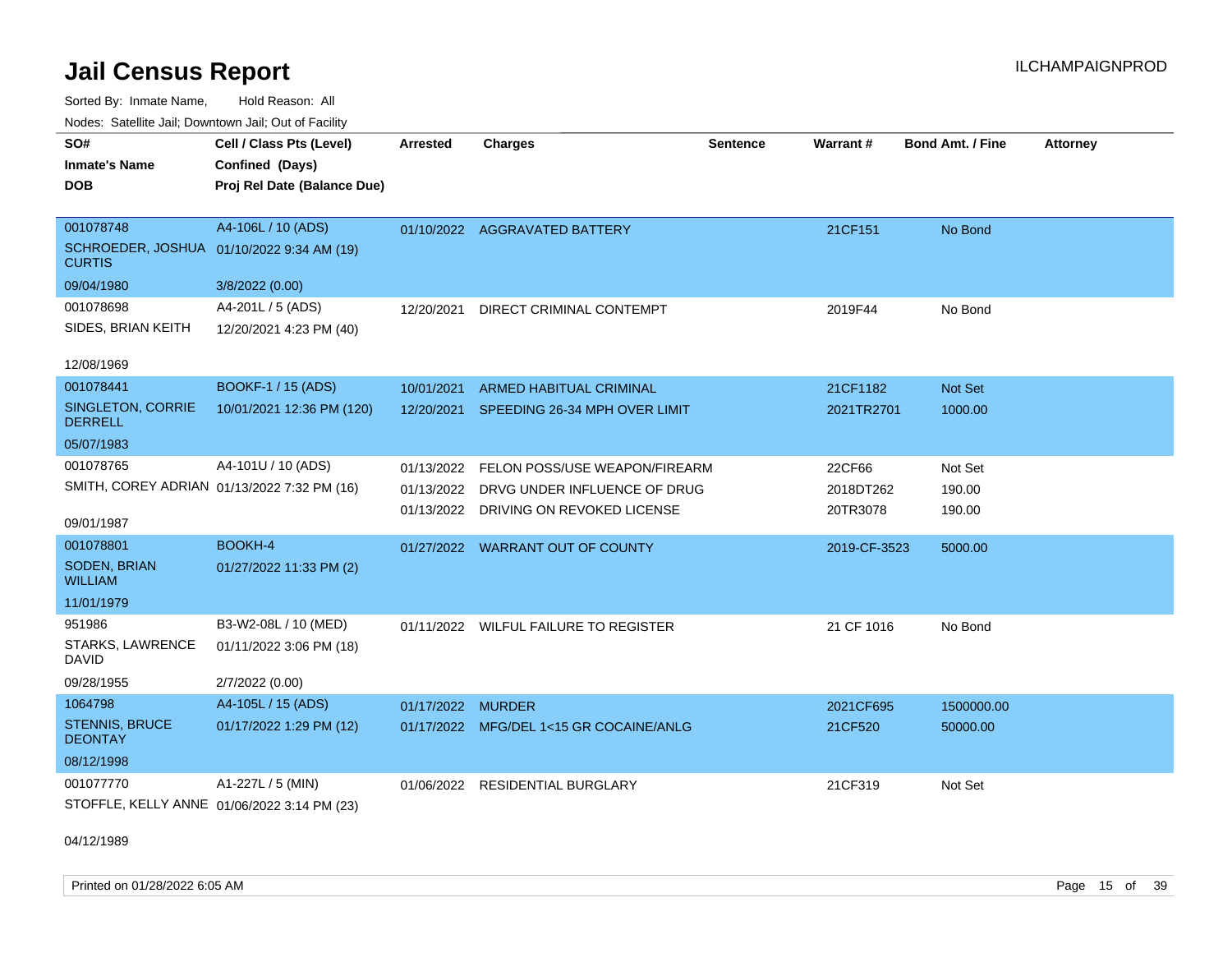| SO#<br><b>Inmate's Name</b><br>DOB         | Cell / Class Pts (Level)<br>Confined (Days)<br>Proj Rel Date (Balance Due) | <b>Arrested</b> | <b>Charges</b>                                                           | <b>Sentence</b> | Warrant#           | <b>Bond Amt. / Fine</b>   | <b>Attorney</b> |
|--------------------------------------------|----------------------------------------------------------------------------|-----------------|--------------------------------------------------------------------------|-----------------|--------------------|---------------------------|-----------------|
|                                            |                                                                            |                 |                                                                          |                 |                    |                           |                 |
| 38305<br>STOVER, JOSH<br><b>ANDREW</b>     | B2-T2-06L / 10 (SPH)<br>03/18/2020 10:24 AM (682)                          | 03/18/2020      | <b>CRIMINAL SEXUAL ABUSE</b>                                             |                 | 20CF-343           | 500000.00                 |                 |
| 08/18/1973                                 |                                                                            |                 |                                                                          |                 |                    |                           |                 |
| 001078182                                  | B3-W2-06L / 5 (MIN)                                                        | 12/20/2021      | DRIVING ON REVOKED LICENSE                                               |                 | 2021CF800          | No Bond                   |                 |
| STRONG, KEVIN<br><b>GARDNER</b>            | 12/20/2021 4:34 PM (40)                                                    |                 |                                                                          |                 |                    |                           |                 |
| 02/12/1963                                 | 3/19/2022 (0.00)                                                           |                 |                                                                          |                 |                    |                           |                 |
| 1062701                                    | A4-202U / 15 (ADS)                                                         |                 | 01/20/2022 UNLAWFUL USE OF A WEAPON                                      | 10y (DOC)       | 2021CF114          | No Bond                   |                 |
| TAYLOR, CODY EARL                          | 01/20/2022 11:31 AM (9)                                                    |                 |                                                                          |                 |                    |                           |                 |
| 10/22/1997                                 |                                                                            |                 |                                                                          |                 |                    |                           |                 |
| 1000614<br><b>TESTER, TIMOTHY</b><br>RAY   | B2-T2-05U / 15 (SPH)<br>01/12/2022 3:38 PM (17)                            |                 | 01/12/2022 AGGRAVATED BATTERY                                            | 3y (DOC)        | 2018CF376          | No Bond                   |                 |
| 06/08/1992                                 |                                                                            |                 |                                                                          |                 |                    |                           |                 |
| 001078471                                  | B4-221U / 10 (MED)                                                         | 10/11/2021      | AGG UUW/VEHICLE/<21                                                      |                 | 21CF1210           | 100.00                    |                 |
| THATCH, OMARION<br><b>DIAMONTE</b>         | 10/11/2021 1:26 AM (110)                                                   |                 |                                                                          |                 |                    |                           |                 |
| 09/05/2003                                 |                                                                            |                 |                                                                          |                 |                    |                           |                 |
| 32058                                      | B4-123U / 15 (MAX)                                                         | 06/14/2021      | <b>AGG DISCH FIREARM</b>                                                 |                 | 21CF690            | Not Set                   |                 |
| THOMPSON, STEVEN<br><b>ONEAL</b>           | 06/14/2021 6:44 AM (229)                                                   |                 |                                                                          |                 |                    |                           |                 |
| 03/14/1969                                 |                                                                            |                 |                                                                          |                 |                    |                           |                 |
| 001078792                                  | A4-203L / 15 (ADS)                                                         | 01/24/2022      | <b>FUGITIVE FROM JUSTICE</b>                                             |                 | 22CF99             | <b>Not Set</b>            |                 |
| TRAMBLE, TOM<br><b>MARCUS</b>              | 01/24/2022 10:24 AM (5)                                                    |                 | 01/24/2022 FUGITIVE FROM JUSTICE<br>01/24/2022 ARMED VIOLENCE/CATEGORY I |                 | 22CF100<br>22CF101 | <b>Not Set</b><br>Not Set |                 |
| 02/28/1985                                 |                                                                            |                 |                                                                          |                 |                    |                           |                 |
| 32910                                      | B3-W1-01U / 10 (MED)                                                       | 10/04/2021      | DOM BTRY/HARM/1-2 PRECONV                                                |                 | 21CF1189           | Not Set                   |                 |
| <b>TULL, CHRISTOPHER</b><br><b>MICHAEL</b> | 10/04/2021 10:53 PM (117)                                                  |                 |                                                                          |                 |                    |                           |                 |
| 04/02/1971                                 |                                                                            |                 |                                                                          |                 |                    |                           |                 |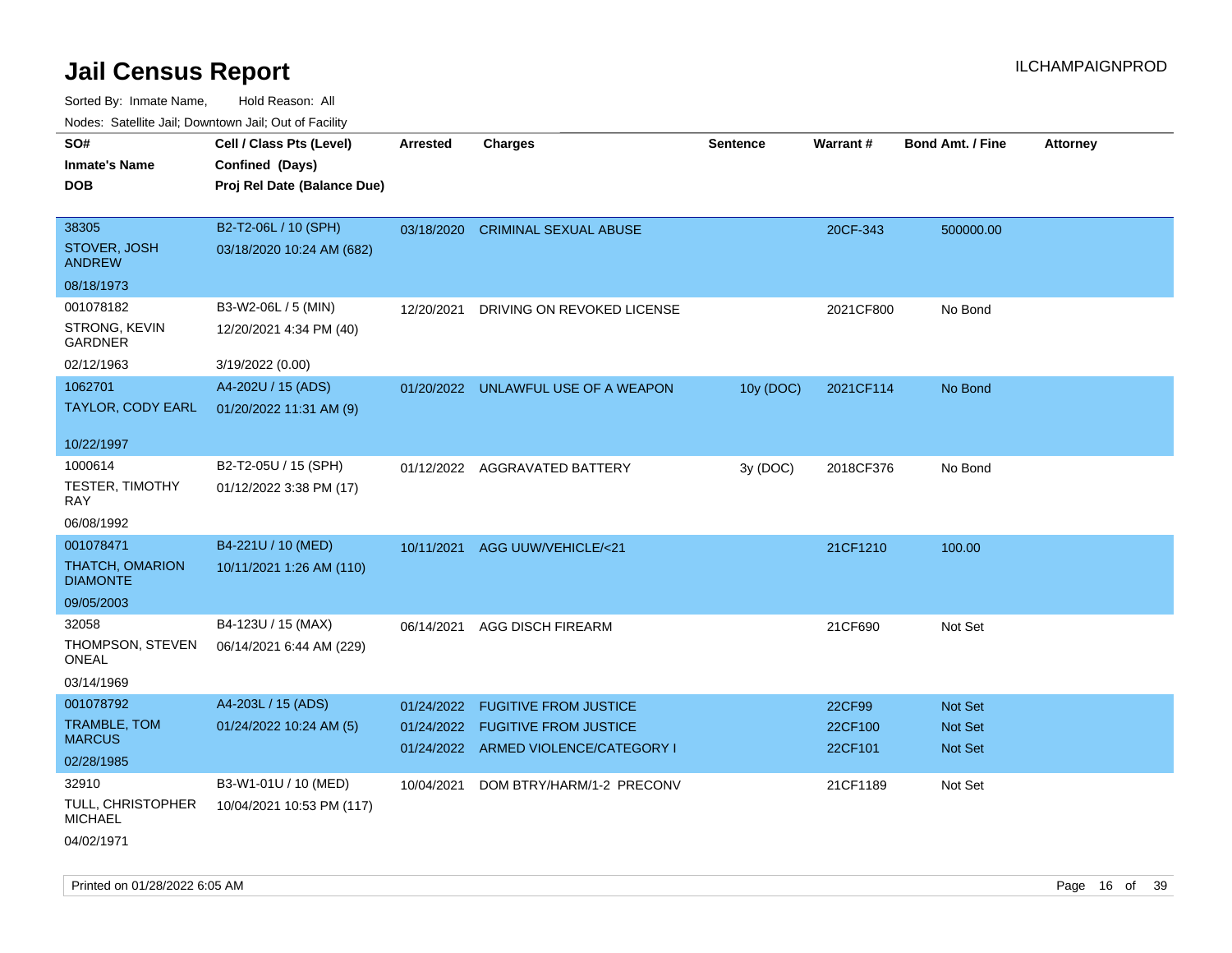Sorted By: Inmate Name, Hold Reason: All Nodes: Satellite Jail; Downtown Jail; Out of Facility

| Nudes. Satellite Jali, Downtown Jali, Out of Facility |                             |                 |                                        |                 |            |                         |                 |
|-------------------------------------------------------|-----------------------------|-----------------|----------------------------------------|-----------------|------------|-------------------------|-----------------|
| SO#                                                   | Cell / Class Pts (Level)    | <b>Arrested</b> | <b>Charges</b>                         | <b>Sentence</b> | Warrant#   | <b>Bond Amt. / Fine</b> | <b>Attorney</b> |
| Inmate's Name                                         | Confined (Days)             |                 |                                        |                 |            |                         |                 |
| DOB                                                   | Proj Rel Date (Balance Due) |                 |                                        |                 |            |                         |                 |
|                                                       |                             |                 |                                        |                 |            |                         |                 |
| 1070904                                               | B3-W4-13U / 5 (MIN)         | 10/28/2021      | <b>BURGLARY</b>                        | 3y (DOC)        | 2021CF321  | 15000.00                |                 |
| WANKEL, JONAH<br>JAMES                                | 10/28/2021 3:42 AM (93)     |                 |                                        |                 |            |                         |                 |
| 12/15/1993                                            |                             |                 |                                        |                 |            |                         |                 |
| 961786                                                | A4-206U / 15 (ADS)          | 01/24/2022      | ARMED HABITUAL CRIMINAL                |                 | 22CF104    | Not Set                 |                 |
| WARREN, DESIE<br>ARNEZ                                | 01/24/2022 7:23 AM (5)      |                 |                                        |                 |            |                         |                 |
| 04/28/1988                                            |                             |                 |                                        |                 |            |                         |                 |
| 1070737                                               | A1-126L / 15 (MAX)          | 10/14/2021      | AGG KIDNAPG/<13/INTEL DISABL           |                 | 2020CF418  | 250000.00               |                 |
| WASHINGTON,<br>JASTINA VIRGINIA                       | 10/14/2021 12:02 PM (107)   |                 |                                        |                 |            |                         |                 |
| 04/11/2000                                            |                             |                 |                                        |                 |            |                         |                 |
| 977140                                                | B1-203L / 10 (MED)          | 10/24/2021      | ARMED HABITUAL CRIMINAL                |                 | 21CF1289   | Not Set                 |                 |
| WEBSTER, DERRIAL<br>DEVON                             | 10/24/2021 2:46 AM (97)     |                 |                                        |                 |            |                         |                 |
| 01/14/1990                                            |                             |                 |                                        |                 |            |                         |                 |
| 001078328                                             | B1-207U / 15 (MAX)          | 08/30/2021      | <b>FELON POSS/USE WEAPON/FIREARM</b>   |                 | 21CF1045   | <b>Not Set</b>          |                 |
| WHITE, JUSTIN<br><b>STEVEN</b>                        | 08/30/2021 10:48 AM (152)   |                 |                                        |                 |            |                         |                 |
| 10/25/1995                                            |                             |                 |                                        |                 |            |                         |                 |
| 1049234                                               | A3-111U                     |                 | 01/22/2022 AGGRAVATED DOMESTIC BATTERY |                 | 22CF94     | Not Set                 |                 |
| WILLIAMS, KHAMRON<br>MARCELL                          | 01/22/2022 9:30 AM (7)      |                 |                                        |                 |            |                         |                 |
| 08/15/1995                                            |                             |                 |                                        |                 |            |                         |                 |
| 1019420                                               | B1-105L / 10 (MED)          | 12/14/2021      | METH MANUFACTURING/15<100 GR           | 8y (DOC)        | 21CF205    | No Bond                 |                 |
| WILLIAMS.<br><b>MARSHAWN ANTONIO</b>                  | 12/14/2021 1:56 PM (46)     |                 |                                        |                 |            |                         |                 |
| 06/02/1994                                            |                             |                 |                                        |                 |            |                         |                 |
| 638552                                                | B2-T2-08L / 5 (SPH)         | 10/07/2021      | CHILD PORNOGRAPHY/PHOTOGRAPH           |                 | 2021CF1207 | No Bond                 |                 |
| WILLIAMS, MICHAEL<br>JAMES                            | 10/07/2021 12:20 PM (114)   |                 |                                        |                 |            |                         |                 |
| 03/29/1964                                            |                             |                 |                                        |                 |            |                         |                 |

Printed on 01/28/2022 6:05 AM Page 17 of 39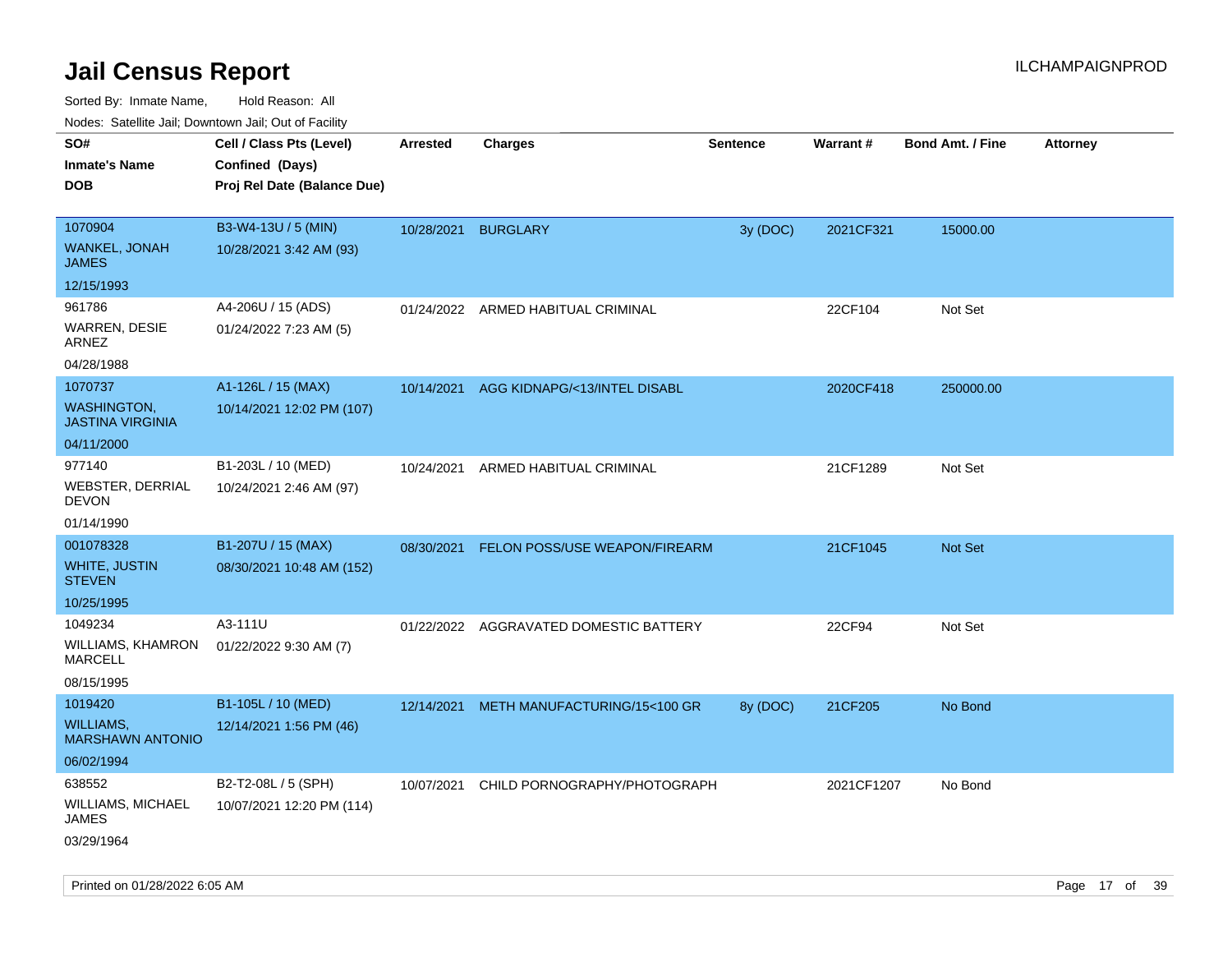| SO#<br><b>Inmate's Name</b><br><b>DOB</b>                        | Cell / Class Pts (Level)<br>Confined (Days)<br>Proj Rel Date (Balance Due) | Arrested   | <b>Charges</b>                | <b>Sentence</b> | Warrant#    | <b>Bond Amt. / Fine</b> | <b>Attorney</b> |
|------------------------------------------------------------------|----------------------------------------------------------------------------|------------|-------------------------------|-----------------|-------------|-------------------------|-----------------|
| 1066370<br><b>WILLIAMS, REONTE</b><br><b>REMIR</b><br>05/14/1999 | B1-101L / 15 (MAX)<br>07/28/2021 5:40 AM (185)                             | 07/28/2021 | ARMED VIOLENCE/CATEGORY III   |                 | 2021 CF 882 | Not Set                 |                 |
| 972160<br>WOOD, ANTONIO<br>10/16/1981                            | B1-206U / 10 (MED)<br>01/11/2022 5:14 PM (18)                              | 01/11/2022 | AGG DOMESTIC BATTERY/STRANGLE | 3y(DOC)         | 21-CF-917   | Not Set                 |                 |
| <b>Total Satellite Jail: 134</b>                                 |                                                                            | Males: 117 | Unknown: 0<br>Females: 17     |                 |             |                         |                 |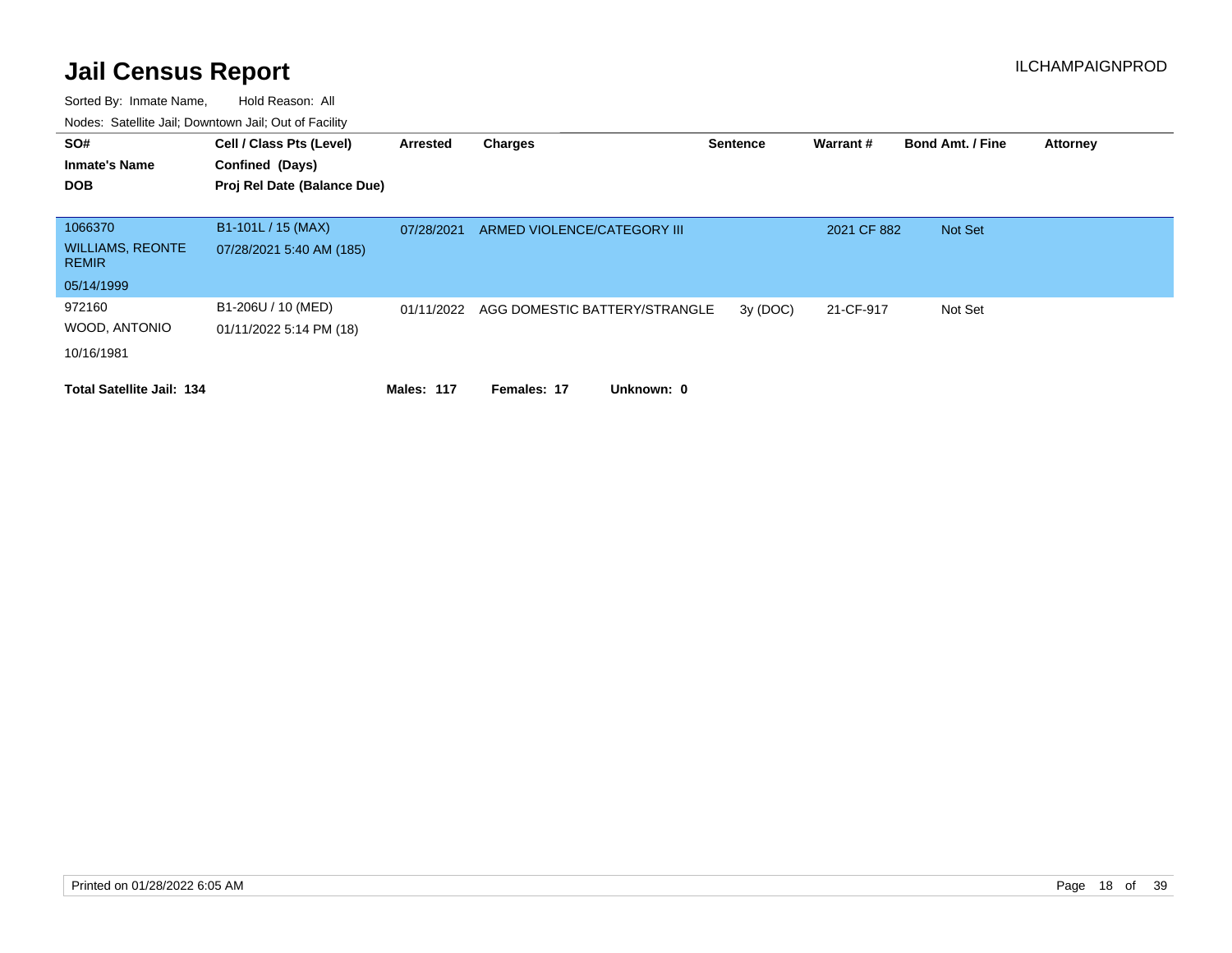| <b>Downtown Jail</b> |  |
|----------------------|--|
|                      |  |
|                      |  |

| SO#<br><b>Inmate's Name</b><br><b>DOB</b> | Cell / Class Pts (Level)<br>Confined (Days)<br>Proj Rel Date (Balance Due) | <b>Arrested</b> | <b>Charges</b>                    | <b>Sentence</b> | Warrant#  | Bond Amt. / Fine | <b>Attorney</b> |
|-------------------------------------------|----------------------------------------------------------------------------|-----------------|-----------------------------------|-----------------|-----------|------------------|-----------------|
| 1073165                                   | G4L / 5 (MIN)                                                              | 04/30/2021      | FORGERY/ISSUE/DELIVER DOCUMENT    |                 | 19CF143   | 75000.00         |                 |
| <b>ACKERMAN, CODY</b><br><b>JAMES</b>     | 04/30/2021 4:48 PM (274)                                                   | 04/30/2021      | <b>BURGLARY</b>                   |                 | 21CF516   | <b>Not Set</b>   |                 |
| 02/01/1989                                |                                                                            | 05/03/2021      | FORGERY/ISSUE/DELIVER DOCUMENT    |                 | 2018CF689 | 2500.00 / 75.00  |                 |
| 001078621                                 | F5U / 10 (MED)                                                             | 12/23/2021      | <b>RESIDENTIAL BURGLARY</b>       |                 | 21CF1582  | Not Set          |                 |
|                                           | BAILEY, DANIEL SCOTT 12/23/2021 9:44 AM (37)                               |                 | 01/14/2022 PROBATION VIOLATION    |                 | 21CF1445  | Not Set          |                 |
| 05/09/1999                                |                                                                            |                 |                                   |                 |           |                  |                 |
| 969121                                    | I3 / 15 (SPH)                                                              | 11/25/2021      | <b>CRIM TRESPASS TO RESIDENCE</b> |                 | 21CF1444  | Not Set          |                 |
| <b>BECKLEY, ANTHONY</b><br><b>PATRICK</b> | 11/25/2021 7:16 PM (65)                                                    |                 |                                   |                 |           |                  |                 |
| 06/30/1989                                |                                                                            |                 |                                   |                 |           |                  |                 |
| 517915                                    | G5L / 5 (MIN)                                                              | 08/03/2021      | <b>BURGLARY</b>                   |                 | 21CF289   | 20000.00         |                 |
| <b>BOXLEY, CHARLES</b><br><b>OMAR</b>     | 08/03/2021 2:18 PM (179)                                                   | 08/03/2021      | <b>BURGLARY</b>                   |                 | 21CF679   | 20000.00         |                 |
| 01/10/1985                                |                                                                            | 08/03/2021      | FORGERY/ISSUE/DELIVER DOCUMENT    |                 |           | No Bond          |                 |
| 1027929                                   | F6L / 15 (MAX)                                                             | 12/18/2021      | HOME INVASION/CAUSE INJURY        |                 | 21CF1560  | No Bond          |                 |
| <b>BROUGHTON, MARK</b><br>ANTHONY, Junior | 12/18/2021 2:55 AM (42)                                                    |                 |                                   |                 |           |                  |                 |
| 02/15/1990                                |                                                                            |                 |                                   |                 |           |                  |                 |
| 1067476                                   | F5L / 10 (MED)                                                             | 11/13/2021      | AGG DOMESTIC BATTERY/STRANGLE     |                 | 20CF575   | 5000.00          |                 |
| BROWN, JAMES<br><b>BRONELL</b>            | 11/13/2021 2:35 AM (77)                                                    | 11/13/2021      | <b>RESIDENTIAL BURGLARY</b>       |                 | 21CF385   | 25000.00         |                 |
| 01/08/1996                                |                                                                            |                 |                                   |                 |           |                  |                 |
| 995432                                    | <b>H5L / 10 (ADS)</b>                                                      | 12/20/2021      | FAIL TO RPT WKLY/NO FIXED ADDR    |                 | 21CF1559  | <b>Not Set</b>   |                 |
| BROWN, JAVON<br><b>SHANTEZ</b>            | 12/20/2021 2:06 AM (40)                                                    |                 |                                   |                 |           |                  |                 |
| 10/14/1991                                |                                                                            |                 |                                   |                 |           |                  |                 |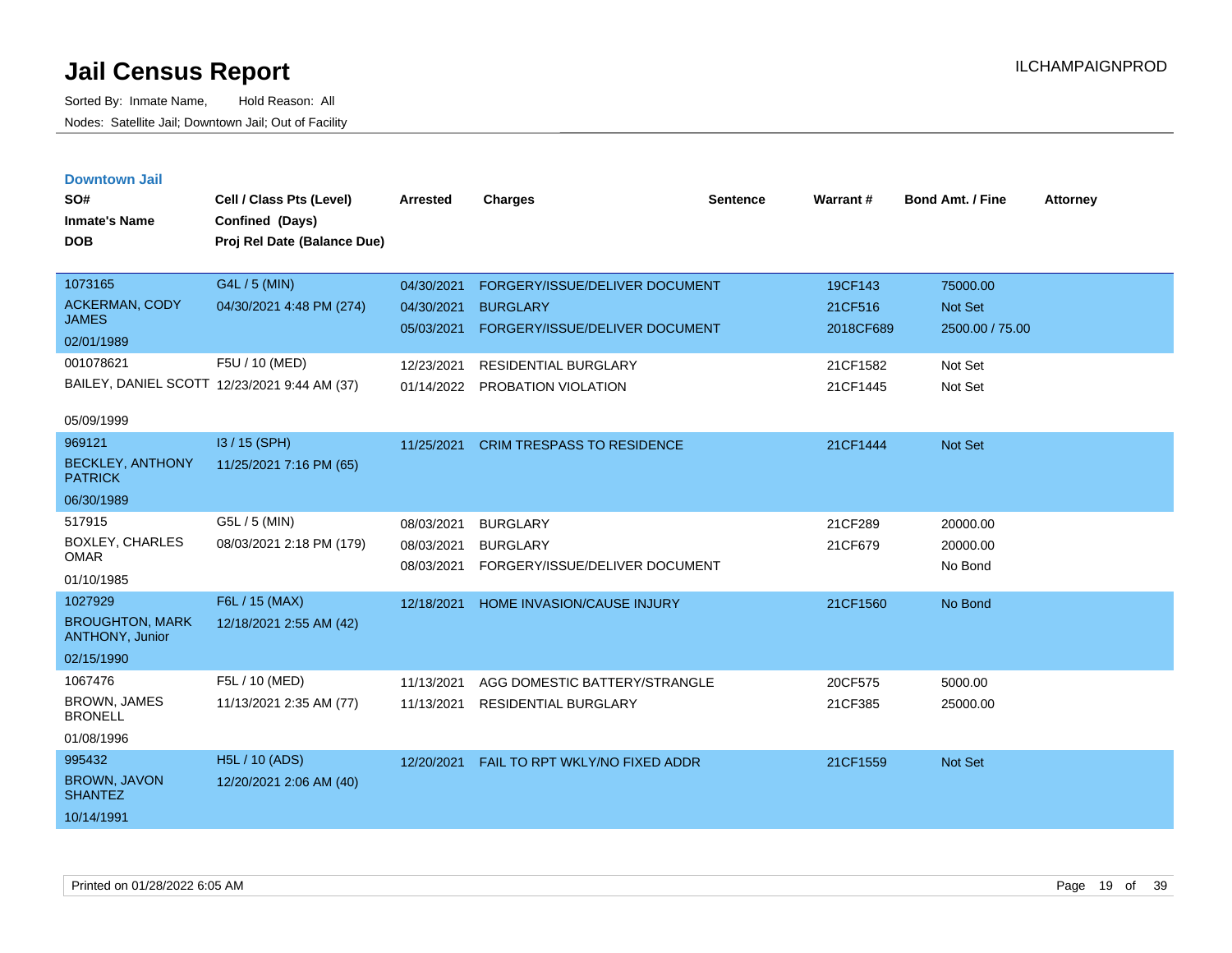| rouco. Calcinic Jan, Downtown Jan, Out of Facility |                                                                            |                          |                                                               |                 |                     |                         |                 |
|----------------------------------------------------|----------------------------------------------------------------------------|--------------------------|---------------------------------------------------------------|-----------------|---------------------|-------------------------|-----------------|
| SO#<br>Inmate's Name<br>DOB                        | Cell / Class Pts (Level)<br>Confined (Days)<br>Proj Rel Date (Balance Due) | <b>Arrested</b>          | <b>Charges</b>                                                | <b>Sentence</b> | <b>Warrant#</b>     | <b>Bond Amt. / Fine</b> | <b>Attorney</b> |
|                                                    |                                                                            |                          |                                                               |                 |                     |                         |                 |
| 1075941<br><b>BROWN, LIONEL</b><br><b>TERRELL</b>  | G2L / 5 (MIN)<br>10/08/2021 5:16 PM (113)                                  | 10/08/2021               | <b>HARASS WITNESS/FAMILY MBR/REP</b>                          |                 | 2021CF1188          | 500000.00               |                 |
| 10/19/1981                                         |                                                                            |                          |                                                               |                 |                     |                         |                 |
| 1068812<br>BRYANT, DANNY<br><b>EUGENE</b>          | F1L / 15 (MAX)<br>12/21/2021 1:50 PM (39)                                  | 12/21/2021<br>12/21/2021 | FELON POSS/USE FIREARM PRIOR<br>AGG DISCHARGE FIREARM/OCC VEH |                 | 21CF1568<br>21CF741 | Not Set<br>Not Set      |                 |
| 11/22/1989                                         |                                                                            |                          |                                                               |                 |                     |                         |                 |
| 61904<br><b>BURNETT, TIMOTHY</b><br>LYNN           | D4 / 15 (ADS)<br>10/23/2021 5:43 PM (98)                                   | 10/23/2021               | <b>ROBBERY</b>                                                |                 | 21CF1287            | <b>Not Set</b>          |                 |
| 09/09/1983                                         |                                                                            |                          |                                                               |                 |                     |                         |                 |
| 56936<br>CALDWELL, STEVEN<br>ANDRE                 | C4U / 10 (ADS)<br>11/01/2021 1:09 PM (89)                                  | 11/01/2021               | PUBLIC INDECENCY/EXPOSURE/3+                                  | 3y/0m/0d (DO    |                     | Not Set                 |                 |
| 04/19/1982                                         |                                                                            |                          |                                                               |                 |                     |                         |                 |
| 001078092                                          | H2U / 10 (ADS)                                                             | 12/27/2021               | AGG BATTERY/PUBLIC PLACE                                      |                 | 2021CF1042          | 5000.00                 |                 |
| WILLIAM                                            | CHOUNARD, STANLEY 12/27/2021 10:47 PM (33)                                 |                          |                                                               |                 |                     |                         |                 |
| 06/25/1986                                         |                                                                            |                          |                                                               |                 |                     |                         |                 |
| 1075361                                            | J6L / 5 (ADS)                                                              | 04/16/2021               | <b>BURGLARY</b>                                               |                 | 21CF414             | Not Set                 |                 |
| COWART, TORREY<br>BENJAMEN, Junior                 | 04/16/2021 9:17 PM (288)                                                   |                          |                                                               |                 |                     |                         |                 |
| 11/22/1987                                         |                                                                            |                          |                                                               |                 |                     |                         |                 |
| 1076276                                            | G1L / 5 (MIN)                                                              | 12/20/2021               | THEFT/CONTROL <\$500/PRIOR                                    | $2y/6m$ (DOC)   |                     | <b>Not Set</b>          |                 |
| <b>COX, SEAN MICHAEL</b>                           | 12/20/2021 12:45 PM (40)                                                   | 12/20/2021               | <b>WARRANT OUT OF COUNTY</b>                                  |                 | 21CM99              | 3000.00                 |                 |
| 02/06/1985                                         |                                                                            |                          |                                                               |                 |                     |                         |                 |
| 1067370                                            | E6L / 15 (ADS)                                                             | 11/05/2021               | FIREARM/FOID INVALID/NOT ELIG                                 |                 | 21CF1370            | Not Set                 |                 |
| DAVIS, AUSTIN<br><b>CHRISTOPHER</b>                | 11/06/2021 12:23 AM (84)                                                   |                          |                                                               |                 |                     |                         |                 |
| 08/11/1997                                         |                                                                            |                          |                                                               |                 |                     |                         |                 |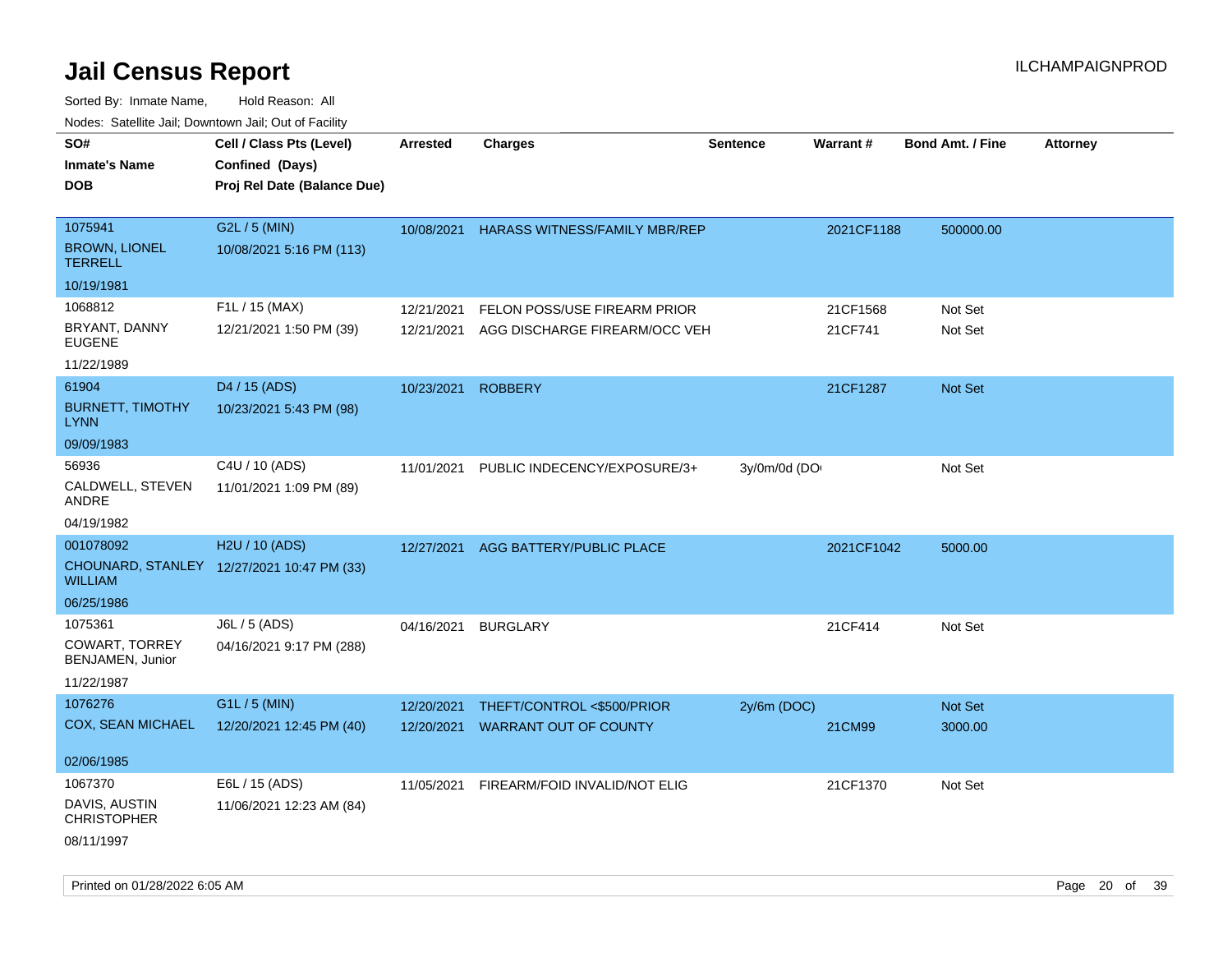| Nodes. Satellite Jali, Downtown Jali, Out of Facility |                                              |                 |                                 |                 |            |                  |                 |
|-------------------------------------------------------|----------------------------------------------|-----------------|---------------------------------|-----------------|------------|------------------|-----------------|
| SO#                                                   | Cell / Class Pts (Level)                     | <b>Arrested</b> | <b>Charges</b>                  | <b>Sentence</b> | Warrant#   | Bond Amt. / Fine | <b>Attorney</b> |
| <b>Inmate's Name</b>                                  | Confined (Days)                              |                 |                                 |                 |            |                  |                 |
| <b>DOB</b>                                            | Proj Rel Date (Balance Due)                  |                 |                                 |                 |            |                  |                 |
|                                                       |                                              |                 |                                 |                 |            |                  |                 |
| 001077214                                             | F9U / 15 (MAX)                               | 12/20/2021      | <b>MURDER</b>                   |                 | 21CF1572   | Not Set          |                 |
| DAVIS-MURDOCK,<br><b>ERION VASSHAD</b>                | 12/21/2021 10:13 AM (39)                     | 12/22/2021      | PAROLE REVOCATION               |                 | CH2107977  | <b>Not Set</b>   |                 |
| 06/22/1998                                            |                                              |                 |                                 |                 |            |                  |                 |
| 001078223                                             | G6L / 5 (MIN)                                | 11/09/2021      | AGG DUI/NO VALID DL             |                 | 21CF1382   | Not Set          |                 |
| DIEGO-MATEO,<br><b>JOAQUIN</b>                        | 11/09/2021 10:52 PM (81)                     |                 |                                 |                 |            |                  |                 |
| 01/23/2002                                            |                                              |                 |                                 |                 |            |                  |                 |
| 571307                                                | J3L / 15 (ADS)                               | 09/14/2020      | CRIM SEXUAL ABUSE/CONSENT       |                 | 2020CF1026 | Not Set          |                 |
| DOMINGO-<br>CASTANEDA,                                | 09/14/2020 11:19 PM (502)                    | 09/14/2020      | PRED CRIM SEX ASLT/VICTIM <13   |                 | 2020CF1025 | Not Set          |                 |
| 09/29/1989                                            |                                              |                 |                                 |                 |            |                  |                 |
| 527379                                                | D6 / 15 (ADS)                                | 10/25/2021      | ARMED HABITUAL CRIMINAL         |                 | 21CF1297   | Not Set          |                 |
| DRAKE, MARCELL<br>DEON                                | 10/25/2021 5:05 PM (96)                      | 10/27/2021      | AGG DOMESTIC BATTERY/STRANGLE   |                 | 21CF1245   | Not Set          |                 |
| 04/20/1987                                            |                                              |                 |                                 |                 |            |                  |                 |
| 959292                                                | K1 / 15 (ADS)                                | 04/01/2021      | ATTEMPT (FIRST DEGREE MURDER)   |                 | 2020CF565  | 2000000.00       |                 |
| DUNCAN, COREYON<br><b>ANTHONY</b>                     | 04/01/2021 8:46 PM (303)                     | 12/17/2021      | <b>MURDER</b>                   |                 | 21CF1542   | <b>Not Set</b>   |                 |
| 01/17/1989                                            |                                              |                 |                                 |                 |            |                  |                 |
| 1053207                                               | K3 / 15 (SPH)                                | 06/06/2019      | MURDER/INTENT TO KILL/INJURE    |                 | 2019-CF849 | 2000000.00       |                 |
| FAUST, JAQUAVEON<br>LAVELL                            | 06/06/2019 2:24 PM (968)                     |                 |                                 |                 |            |                  |                 |
| 07/25/1996                                            |                                              |                 |                                 |                 |            |                  |                 |
| 962759                                                | C5L / 5 (ADS)                                | 07/16/2021      | <b>METH DELIVERY&lt;5 GRAMS</b> |                 | 21CF833    | <b>Not Set</b>   |                 |
|                                                       | FINLEY, KEVIN DANTE 07/16/2021 9:44 PM (197) | 07/29/2021      | AGG CRIM SEX ASSAULT/FELONY     |                 | 21CF891    | No Bond          |                 |
| 12/28/1988                                            |                                              |                 |                                 |                 |            |                  |                 |
| 524764                                                | G3L / 5 (MIN)                                | 09/18/2021      | METH DELIVERY/15<100 GRAMS      |                 | 21CF627    | 50000.00         |                 |
| <b>FISCUS, ROBERT</b><br>LOWELL                       | 09/18/2021 10:50 AM (133)                    |                 |                                 |                 |            |                  |                 |
| 02/17/1986                                            |                                              |                 |                                 |                 |            |                  |                 |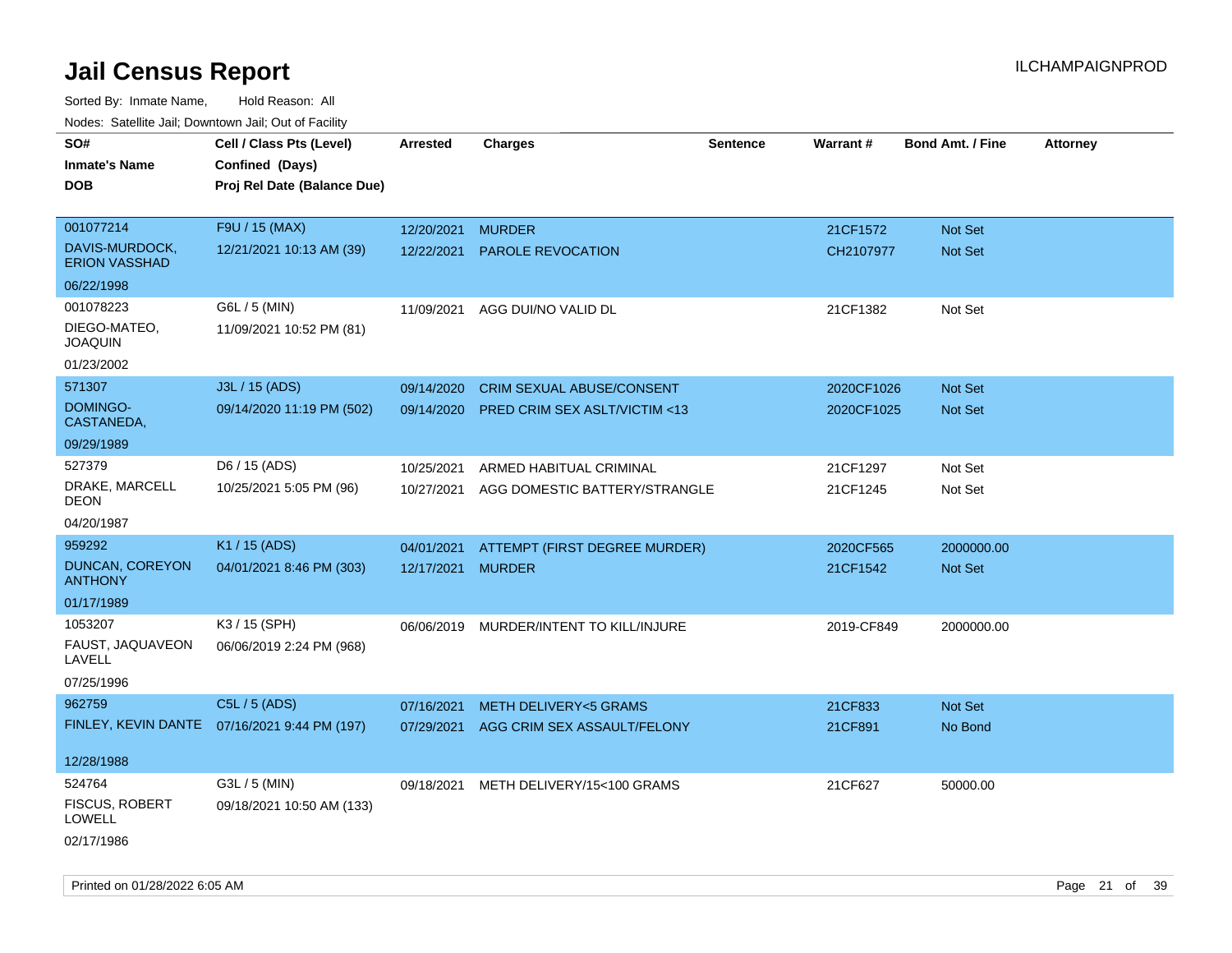| rouco. Calcillo Jali, Downtown Jali, Out of Facility |                                                                            |                          |                                                                    |                       |                      |                             |                 |
|------------------------------------------------------|----------------------------------------------------------------------------|--------------------------|--------------------------------------------------------------------|-----------------------|----------------------|-----------------------------|-----------------|
| SO#<br><b>Inmate's Name</b><br>DOB                   | Cell / Class Pts (Level)<br>Confined (Days)<br>Proj Rel Date (Balance Due) | <b>Arrested</b>          | <b>Charges</b>                                                     | <b>Sentence</b>       | <b>Warrant#</b>      | <b>Bond Amt. / Fine</b>     | <b>Attorney</b> |
| 1068917<br><b>GARCIA, JUAN</b><br>CARLOS             | H <sub>1</sub> L / 5 (MIN)<br>08/11/2021 9:24 PM (171)                     |                          | 08/11/2021 VIO ORDER/PRIOR VIO OF ORDER                            |                       | 21CF965              | <b>Not Set</b>              |                 |
| 10/21/1997                                           |                                                                            |                          |                                                                    |                       |                      |                             |                 |
| 32913<br>GROB, WARREN A,<br>Junior                   | $11/15$ (ADS)<br>12/03/2021 4:24 PM (57)                                   | 12/03/2021               | PRED CRIM SEX ASLT/VICTIM <13                                      |                       | 21CF1481             | Not Set                     |                 |
| 12/07/1950                                           |                                                                            |                          |                                                                    |                       |                      |                             |                 |
| 1073611<br>HAYES, CAMERON<br><b>TAYLOR MALEEK</b>    | G3U / 5 (MIN)<br>02/09/2021 3:10 PM (354)                                  | 02/09/2021<br>02/09/2021 | DELIVERY OF OR POSSESSION OF W/INT<br>MFG 15>100 GR ECSTASY/ANALOG |                       | 21CF160<br>21CF121   | <b>Not Set</b><br>500000.00 |                 |
| 08/10/1998                                           |                                                                            |                          |                                                                    |                       |                      |                             |                 |
| 544770<br>HAYES, DEVON<br>JERMAINE                   | D3 / 10 (MED)<br>08/14/2021 2:56 AM (168)                                  | 08/14/2021<br>08/14/2021 | AGG DOMESTIC BATTERY/STRANGLE<br>AGGRAVATED DOMESTIC BATTERY       |                       | 2021CF514<br>21CF977 | 25000.00<br>No Bond         |                 |
| 11/07/1987                                           |                                                                            |                          |                                                                    |                       |                      |                             |                 |
| 972300                                               | F6U / 10 (MED)                                                             | 12/22/2021               | <b>RESIDENTIAL BURGLARY</b>                                        |                       | 18CF1691             | 25000.00                    |                 |
| <b>HOLT, MICHAEL</b><br>TERRELL                      | 12/22/2021 8:36 AM (38)                                                    | 12/22/2021               | AGG CRIM SEX ABUSE/VICTIM <9                                       |                       | 19CF1277             | 250000.00                   |                 |
| 12/25/1989                                           |                                                                            |                          |                                                                    |                       |                      |                             |                 |
| 1063119                                              | J5L / 10 (MED)                                                             | 11/05/2021               | <b>BURGLARY</b>                                                    | 2y/6m (DOC) 2018CF877 |                      | 10000.00                    |                 |
| HUNT, KHALLEEL<br>MALIK                              | 11/05/2021 7:47 AM (85)                                                    |                          |                                                                    |                       |                      |                             |                 |
| 03/28/1999                                           |                                                                            |                          |                                                                    |                       |                      |                             |                 |
| 1073894                                              | E1U / 10 (ADS)                                                             | 09/09/2021               | VIOLATE SEX OFFENDER REGIS/2+                                      |                       | 2021CF920            | 10000.00                    |                 |
| JOKICH, ANTON VEGO                                   | 09/09/2021 2:14 PM (142)                                                   |                          |                                                                    |                       |                      |                             |                 |
| 05/30/1969                                           |                                                                            |                          |                                                                    |                       |                      |                             |                 |
| 24308                                                | D <sub>2</sub> / 15 (MAX)                                                  | 06/03/2021               | ROBBERY                                                            |                       | 21CF625              | No Bond                     |                 |
| KWIATKOWSKI,<br>ROBERT JOHN                          | 06/03/2021 10:40 PM (240)                                                  |                          |                                                                    |                       |                      |                             |                 |
| 08/08/1963                                           |                                                                            |                          |                                                                    |                       |                      |                             |                 |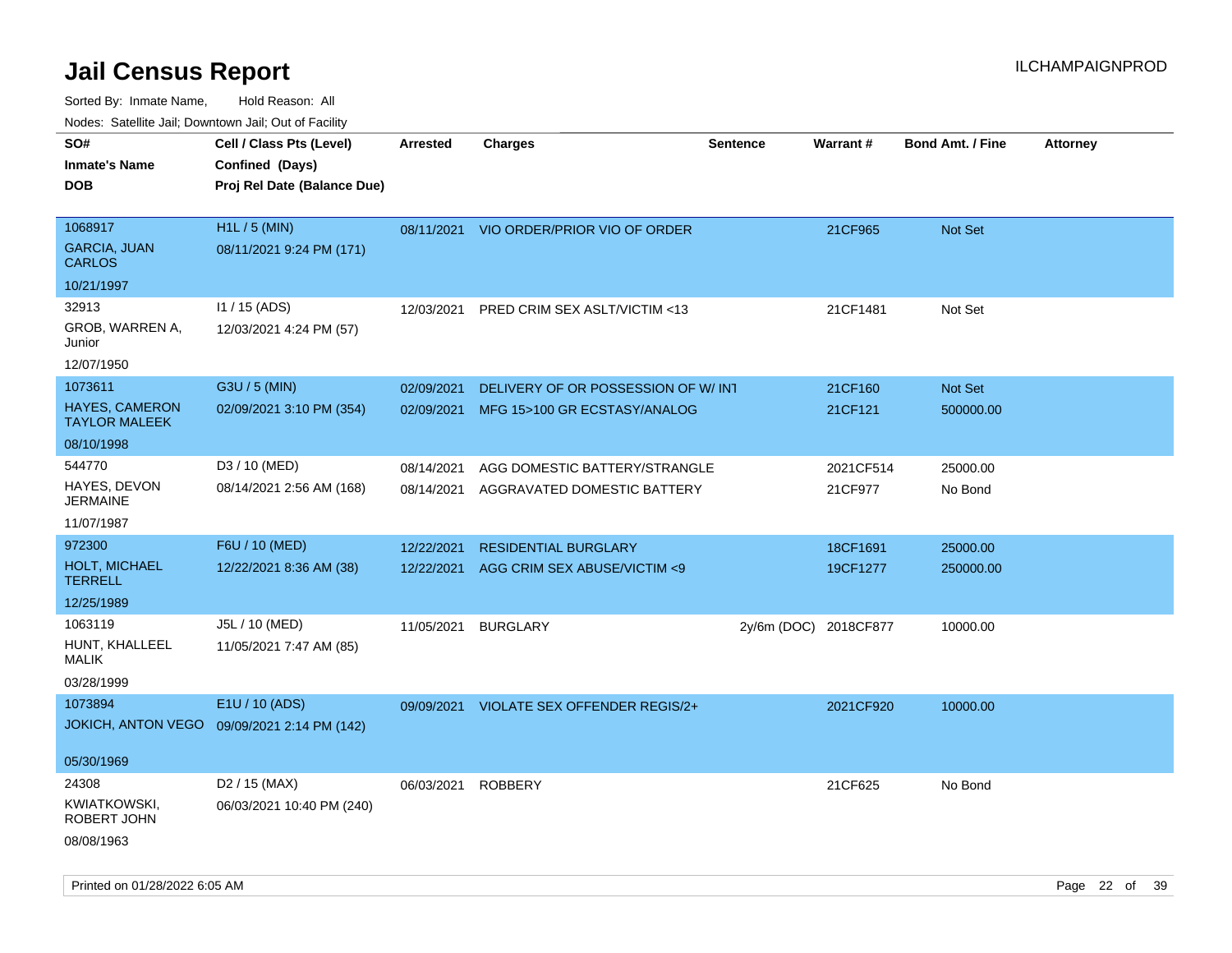| roaco. Calcinio dan, Downtown dan, Cal or Fability |                             |                 |                                      |                 |           |                         |                 |
|----------------------------------------------------|-----------------------------|-----------------|--------------------------------------|-----------------|-----------|-------------------------|-----------------|
| SO#                                                | Cell / Class Pts (Level)    | <b>Arrested</b> | <b>Charges</b>                       | <b>Sentence</b> | Warrant#  | <b>Bond Amt. / Fine</b> | <b>Attorney</b> |
| <b>Inmate's Name</b>                               | Confined (Days)             |                 |                                      |                 |           |                         |                 |
| <b>DOB</b>                                         | Proj Rel Date (Balance Due) |                 |                                      |                 |           |                         |                 |
|                                                    |                             |                 |                                      |                 |           |                         |                 |
| 1041648                                            | F8U / 15 (MAX)              |                 | 01/11/2022 ARMED HABITUAL CRIMINAL   |                 | 22CF41    | Not Set                 |                 |
| <b>LANE, DEMETRIUS</b><br><b>LAQUAN</b>            | 01/11/2022 5:27 AM (18)     |                 | 01/11/2022 PAROLE REVOCATION         |                 | CH2200221 | Not Set                 |                 |
| 07/04/1996                                         |                             |                 |                                      |                 |           |                         |                 |
| 29681                                              | J2L / 15 (ADS)              | 07/14/2020      | PREDATORY CRIMINAL SEX ASSLT/CHILD   |                 | 20CF-781  | 250000.00               |                 |
| LENOIR, JOHN<br><b>CHRISTOPHER</b>                 | 07/14/2020 12:51 PM (564)   |                 |                                      |                 |           |                         |                 |
| 04/20/1966                                         |                             |                 |                                      |                 |           |                         |                 |
| 001078320                                          | J1L / 10 (SPH)              | 11/23/2021      | RESIST/OBSTRUCTING A PEACE OFFICEF   |                 | 21CM539   | Not Set                 |                 |
| <b>MARSH, PAUL</b><br><b>OLUFUNMILAYO</b>          | 11/23/2021 2:32 PM (67)     |                 |                                      |                 |           |                         |                 |
| 07/13/1994                                         |                             |                 |                                      |                 |           |                         |                 |
| 45113                                              | E2L / 15 (MAX)              | 11/20/2021      | ARMED HABITUAL CRIMINAL              |                 | 21CF1424  | No Bond                 |                 |
| MARTIN, JEREMIAH<br><b>FRANCIS</b>                 | 11/20/2021 1:18 AM (70)     |                 |                                      |                 |           |                         |                 |
| 01/18/1977                                         |                             |                 |                                      |                 |           |                         |                 |
| 1000869                                            | C9L / 15 (MAX)              | 09/11/2021      | <b>FELON POSS/USE WEAPON/FIREARM</b> |                 | 21CF1102  | Not Set                 |                 |
| <b>MARTIN, MANNIX</b><br><b>TILMOND</b>            | 09/12/2021 12:40 AM (139)   |                 |                                      |                 |           |                         |                 |
| 07/19/1991                                         |                             |                 |                                      |                 |           |                         |                 |
| 1063030                                            | H4L / 15 (ADS)              | 12/20/2021      | <b>MURDER</b>                        |                 | 21CF1571  | Not Set                 |                 |
| MASON, RYAN ONEIAL 12/21/2021 9:30 AM (39)         |                             | 12/22/2021      | PAROLE REVOCATION                    |                 | CH2107979 | Not Set                 |                 |
|                                                    |                             |                 |                                      |                 |           |                         |                 |
| 02/22/1991                                         |                             |                 |                                      |                 |           |                         |                 |
| 1066623                                            | G6U / 5 (MIN)               | 11/17/2021      | MFG/DEL 15<100 GR COCA/ANALOG        |                 | 17CF1093  | 75000.00                |                 |
| MATA-OROZCO,<br><b>OLEGARIO</b>                    | 11/17/2021 5:08 PM (73)     |                 |                                      |                 |           |                         |                 |
| 03/06/1995                                         |                             |                 |                                      |                 |           |                         |                 |
| 001078249                                          | B3 / 10 (MED)               | 08/07/2021      | FELON POSS/USE WEAPON/FIREARM        |                 | 21CF947   | Not Set                 |                 |
| MCCLENDON, CALVIN<br>м                             | 08/07/2021 8:56 AM (175)    |                 |                                      |                 |           |                         |                 |
| 04/29/1990                                         |                             |                 |                                      |                 |           |                         |                 |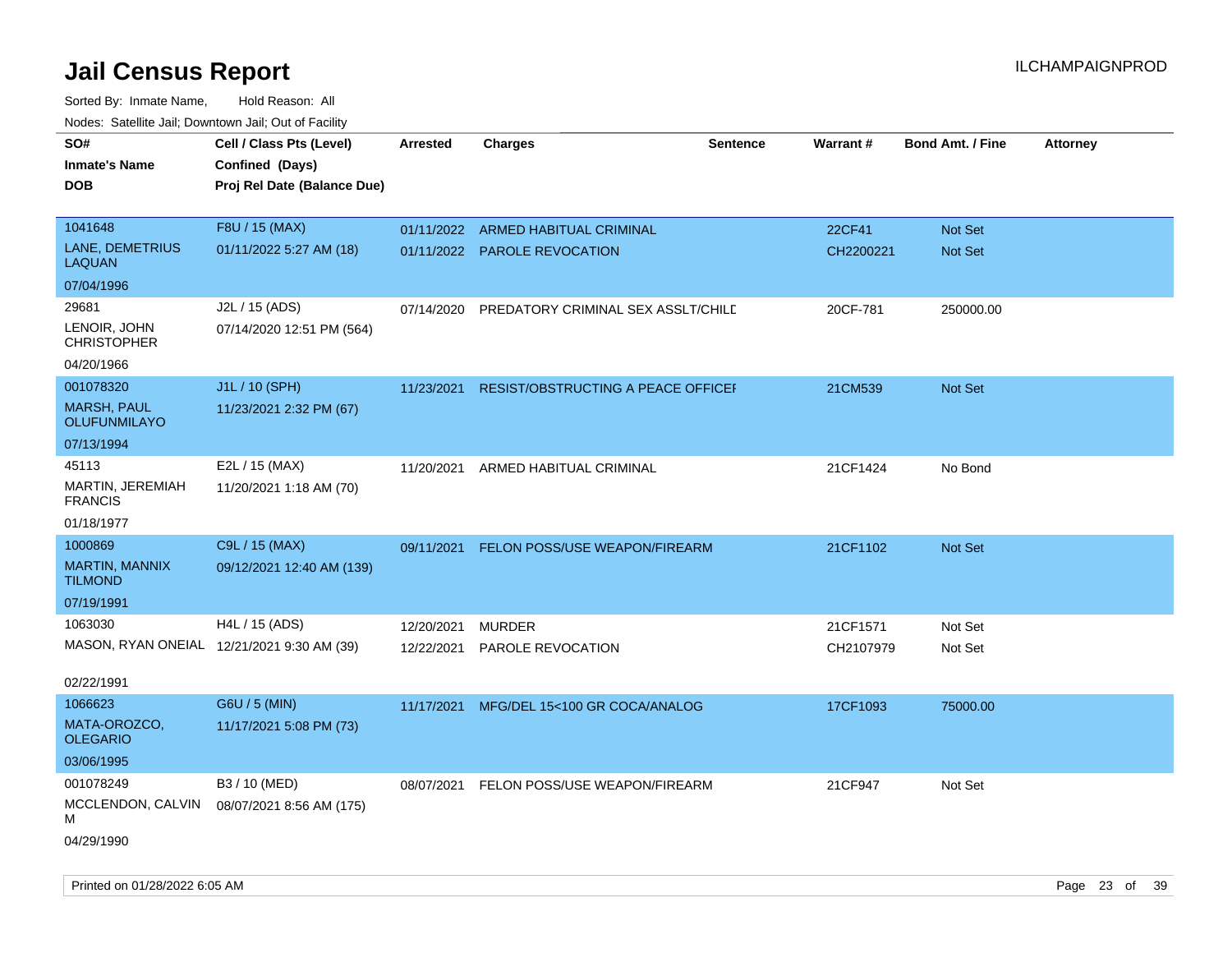Sorted By: Inmate Name, Hold Reason: All

| Nodes: Satellite Jail; Downtown Jail; Out of Facility |  |
|-------------------------------------------------------|--|
|-------------------------------------------------------|--|

| SO#<br><b>Inmate's Name</b><br><b>DOB</b>                  | Cell / Class Pts (Level)<br>Confined (Days)<br>Proj Rel Date (Balance Due) | <b>Arrested</b> | <b>Charges</b>                                                            | <b>Sentence</b> | Warrant#            | <b>Bond Amt. / Fine</b> | <b>Attorney</b> |
|------------------------------------------------------------|----------------------------------------------------------------------------|-----------------|---------------------------------------------------------------------------|-----------------|---------------------|-------------------------|-----------------|
| 40235<br>MERRIWEATHER,<br><b>MARCUS TODD</b><br>11/28/1967 | G9L / 5 (MIN)<br>10/04/2021 4:41 PM (117)                                  |                 | 10/04/2021 AGG DUI/4                                                      |                 | 2021CF1145          | 35000.00                |                 |
| 1040273<br>METCALFE, LANELL<br><b>JARON</b><br>09/22/1988  | E5U / 15 (ADS)<br>09/30/2021 11:32 PM (121)                                | 09/30/2021      | PRED CRIM SEX ASLT/VICTIM <13                                             |                 | 21CF329             | 500000.00               |                 |
| 1075635<br>MILES, DEVLON VON,<br>Junior<br>11/04/2000      | B2 / 10 (ADS)<br>05/11/2021 10:39 PM (263)                                 | 05/11/2021      | AGG DISCHARGE FIREARM/OCC VEH<br>05/11/2021 MFG/DEL CANNABIS/30-500 GRAMS |                 | 21CF538<br>20CF1402 | Not Set<br>100000.00    |                 |
| 001078721<br>MIRAMONTES, RAUL<br>05/11/1989                | C3L / 5 (ADS)<br>12/29/2021 4:02 AM (31)                                   | 12/29/2021      | VIOLATE ORDER PROTECTION                                                  |                 | 21CF1600            | Not Set                 |                 |
| 48033<br>MOORE,<br><b>CHRISTOPHER ALLEN</b><br>07/02/1976  | G7L / 5 (MIN)<br>12/04/2021 4:38 PM (56)                                   |                 | 12/04/2021 DOMESTIC BATTERY/OTHER PRIOR                                   | 4y (DOC)        | 21CF1482            | Not Set                 |                 |
| 1069209<br>MOORE, DEVONTE<br>JAMAL<br>09/24/1995           | 14 / 10 (ADS)<br>04/07/2021 6:25 PM (297)                                  | 04/07/2021      | AGG BATTERY/GREAT BODILY HARM                                             |                 | 21CF376             | Not Set                 |                 |
| 1074169<br>07/04/1988                                      | C2L / 10 (MED)<br>PANZER, IAN RICHARD 12/21/2021 2:24 PM (39)              | 12/21/2021      | AGGRAVATED DOMESTIC BATTERY                                               |                 | 21CF1567            | Not Set                 |                 |
| 61251<br>PETMECKY, JOHN<br><b>ROBERT</b><br>03/09/1983     | E4L / 15 (ADS)<br>12/27/2021 1:52 PM (33)                                  |                 | 12/27/2021 PRED CRIM SEX ASLT/VICTIM <13                                  |                 | 21CF651             | No Bond                 |                 |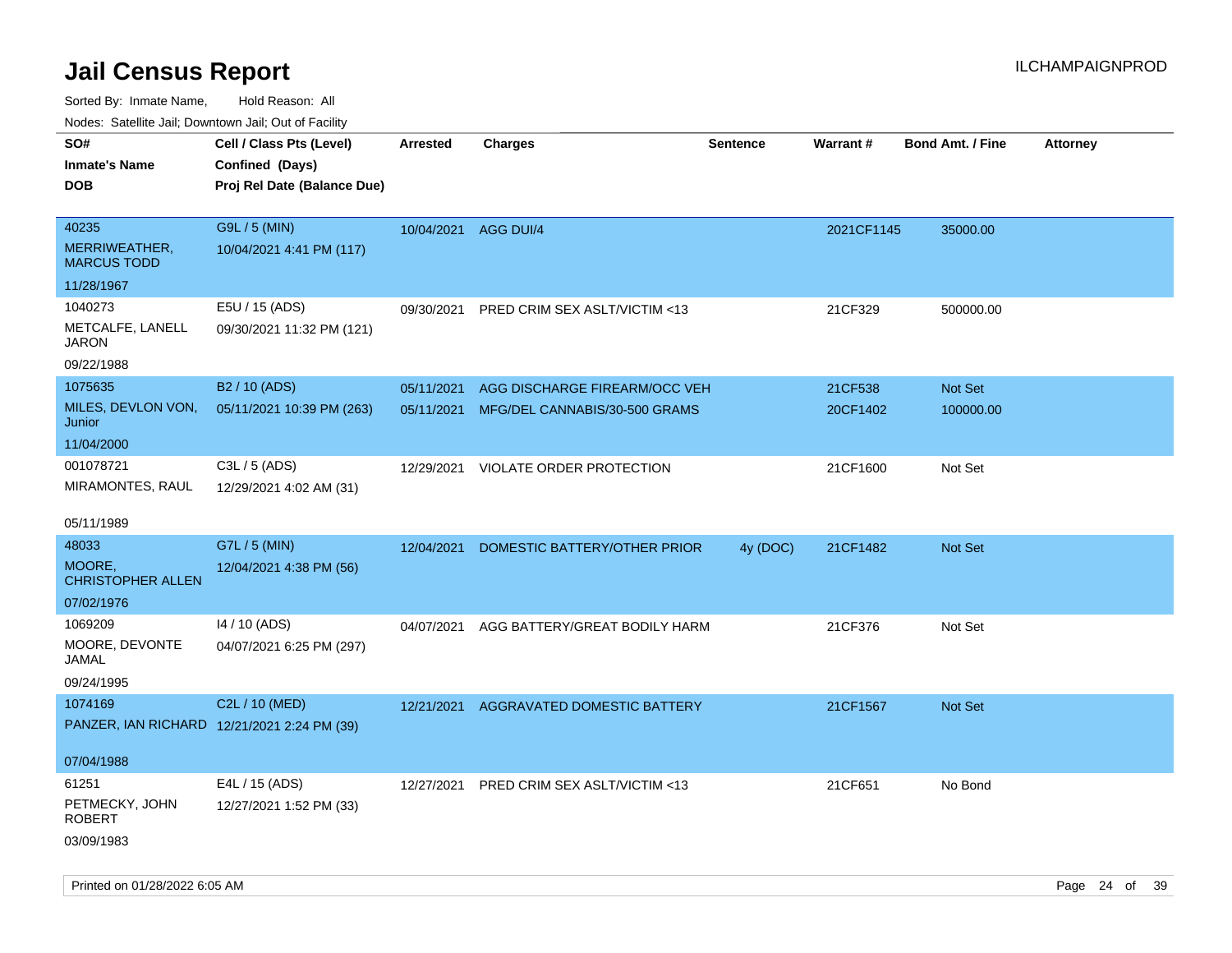| rouco. Calcinic Jan, Downtown Jan, Out of Facility |                                            |                          |                                                       |                 |                 |                         |                 |
|----------------------------------------------------|--------------------------------------------|--------------------------|-------------------------------------------------------|-----------------|-----------------|-------------------------|-----------------|
| SO#                                                | Cell / Class Pts (Level)                   | <b>Arrested</b>          | <b>Charges</b>                                        | <b>Sentence</b> | <b>Warrant#</b> | <b>Bond Amt. / Fine</b> | <b>Attorney</b> |
| Inmate's Name                                      | Confined (Days)                            |                          |                                                       |                 |                 |                         |                 |
| DOB                                                | Proj Rel Date (Balance Due)                |                          |                                                       |                 |                 |                         |                 |
|                                                    |                                            |                          |                                                       |                 |                 |                         |                 |
| 1022441                                            | H6L / 10 (ADS)                             | 10/27/2021               | AGG BATTERY/PEACE OFFICER                             |                 | 2021 CF 12      | No Bond                 |                 |
| PICKENS, DONTRELL<br><b>DEMAR</b>                  | 10/27/2021 1:39 PM (94)                    |                          | 10/27/2021 AGG BATTERY/PEACE OFFICER                  |                 | 2020 CF 1488    | No Bond                 |                 |
| 12/10/1993                                         |                                            |                          |                                                       |                 |                 |                         |                 |
| 1063325                                            | C6L / 10 (MED)                             |                          | 01/13/2022 VIO BAIL BOND/CLASS A OFFENSE              |                 | 22CM17          | Not Set                 |                 |
| PICKENS, JOSEPH<br>PARNELL                         | 01/14/2022 12:28 AM (15)                   |                          |                                                       |                 |                 |                         |                 |
| 04/27/1978                                         |                                            |                          |                                                       |                 |                 |                         |                 |
| 001078602                                          | F4U / 10 (MED)                             | 11/21/2021               | AGGRAVATED DOMESTIC BATTERY                           |                 | 21CF1428        | <b>Not Set</b>          |                 |
| RICHARDSON,<br><b>JOHNNY LINDAL</b>                | 11/21/2021 10:00 AM (69)                   |                          |                                                       |                 |                 |                         |                 |
| 06/27/2000                                         |                                            |                          |                                                       |                 |                 |                         |                 |
| 001077783                                          | 15 / 10 (ADS)                              |                          | 01/05/2022 AGGRAVATED BATTERY                         |                 | 21CF325         | Not Set                 |                 |
| RIVERA, DARYL<br><b>ANTONIO</b>                    | 01/05/2022 4:20 PM (24)                    |                          |                                                       |                 |                 |                         |                 |
| 11/14/1981                                         |                                            |                          |                                                       |                 |                 |                         |                 |
| 1072114                                            | A1U / 15 (SPH)                             | 01/17/2021               | ATTEMPT (FIRST DEGREE MURDER)                         |                 | 2021CF65        | Not Set                 |                 |
| <b>LEVON</b>                                       | ROBINSON, DONNELL 01/17/2021 2:40 PM (377) | 01/17/2021<br>02/17/2021 | ARMED ROBBERY/NO FIREARM<br><b>AGGRAVATED BATTERY</b> | 4y (DOC)        | 2020CF824       | 75000.00<br>250000.00   |                 |
| 10/23/2000                                         |                                            |                          |                                                       |                 |                 |                         |                 |
| 1068592                                            | J7L / 15 (ADS)                             | 11/12/2021               | <b>BURGLARY</b>                                       |                 | 21CF1393        | Not Set                 |                 |
| ROSS, TEVONTAE<br>TERRANCE                         | 11/12/2021 8:41 AM (78)                    |                          |                                                       |                 |                 |                         |                 |
| 12/15/1998                                         |                                            |                          |                                                       |                 |                 |                         |                 |
| 59178                                              | F8L / 15 (MAX)                             | 12/13/2021               | AGG DISCHARGE FIREARM/OCC VEH                         |                 | 21CF1274        | 1500000.00              |                 |
| <b>SANDERS, MICHAEL</b><br>JEAN                    | 12/13/2021 4:17 PM (47)                    |                          |                                                       |                 |                 |                         |                 |
| 12/22/1967                                         |                                            |                          |                                                       |                 |                 |                         |                 |
| 001078704                                          | F7U / 15 (MAX)                             | 12/21/2021               | MURDER/INTENT TO KILL/INJURE                          |                 | 21CF1575        | Not Set                 |                 |
| SHORTER, JAQUAN<br><b>MAURICE</b>                  | 12/23/2021 1:23 AM (37)                    |                          |                                                       |                 |                 |                         |                 |
| 10/08/1998                                         |                                            |                          |                                                       |                 |                 |                         |                 |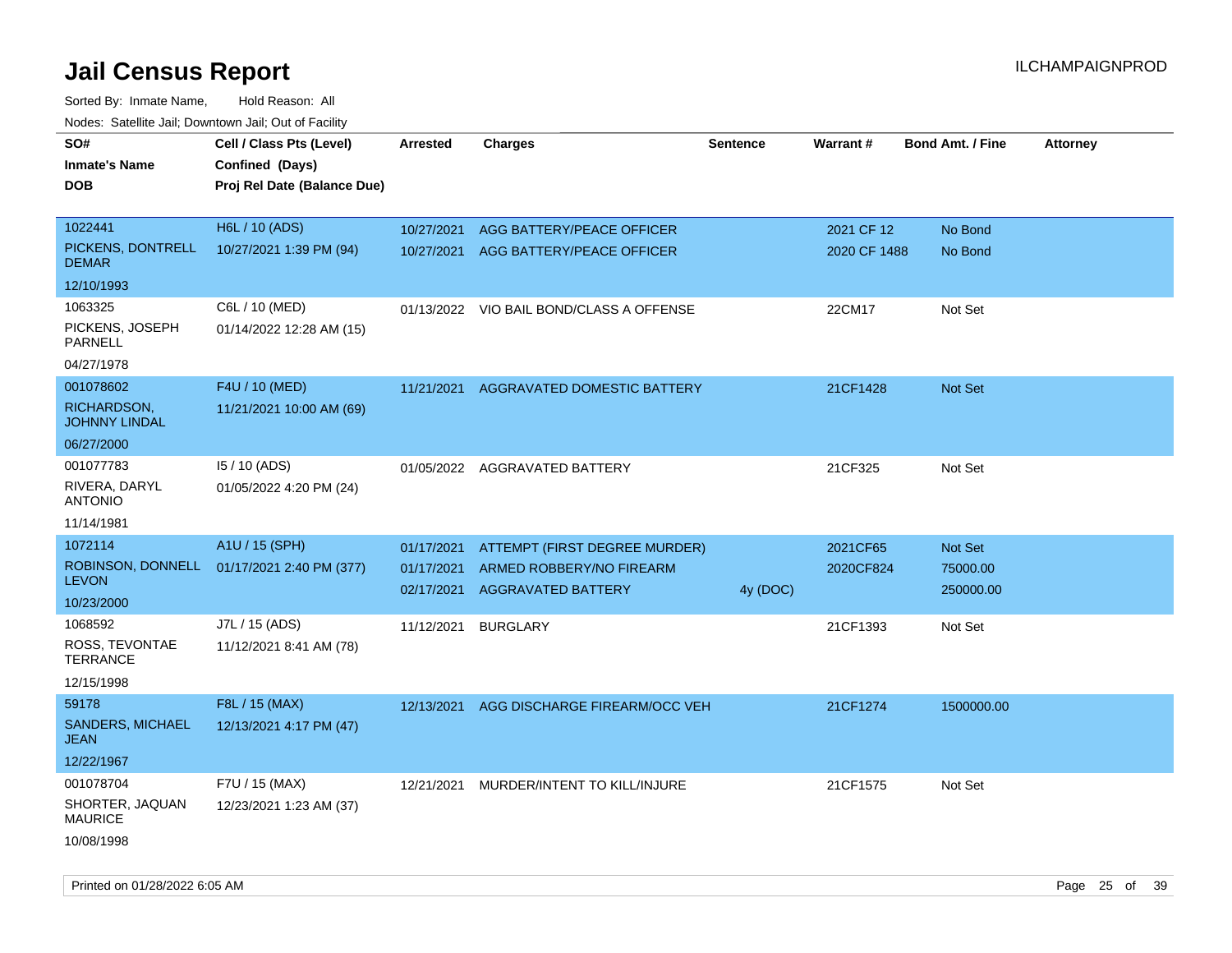| rougs. Calcing Jan, Downtown Jan, Out of Facility |                                             |                     |                                         |          |            |                         |                 |
|---------------------------------------------------|---------------------------------------------|---------------------|-----------------------------------------|----------|------------|-------------------------|-----------------|
| SO#<br><b>Inmate's Name</b>                       | Cell / Class Pts (Level)<br>Confined (Days) | <b>Arrested</b>     | <b>Charges</b>                          | Sentence | Warrant#   | <b>Bond Amt. / Fine</b> | <b>Attorney</b> |
| <b>DOB</b>                                        | Proj Rel Date (Balance Due)                 |                     |                                         |          |            |                         |                 |
| 47195                                             | G8L / 5 (MIN)                               | 12/27/2021          | <b>RESIDENTIAL BURGLARY</b>             |          | 2020CF1222 | 10000.00                |                 |
| SIMMONS, JAMES<br><b>ROBERT</b>                   | 12/27/2021 8:42 AM (33)                     | 12/28/2021          | <b>RESIDENTIAL BURGLARY</b>             |          | 2021CF1596 | Not Set                 |                 |
| 03/13/1975                                        |                                             |                     |                                         |          |            |                         |                 |
| 1057312                                           | G5U / 5 (MIN)                               | 11/10/2021          | HOME INVASION/FIREARM                   | 7y (DOC) | 21CF1388   | Not Set                 |                 |
| STARKS, RAMEON<br><b>TAHZIER</b>                  | 11/10/2021 9:51 PM (80)                     |                     |                                         |          |            |                         |                 |
| 12/18/1996                                        |                                             |                     |                                         |          |            |                         |                 |
| 1051104                                           | G8U / 5 (MIN)                               | 05/26/2021          | METH DELIVERY/5<15 GRAMS                |          | 21CF598    | Not Set                 |                 |
| <b>STOVER, ANDREW</b><br>WADE                     | 05/27/2021 12:59 AM (247)                   | 05/26/2021          | <b>BURGLARY</b>                         |          | 21CF667    | <b>Not Set</b>          |                 |
| 07/20/1994                                        |                                             |                     |                                         |          |            |                         |                 |
| 65920                                             | F3L / 15 (MAX)                              | 12/21/2021          | ARMED ROBBERY/ARMED W/FIREARM           |          | 2021CF1543 | 100000.00               |                 |
| TAPSCOTT,<br><b>CORNELIUS</b>                     | 12/21/2021 10:57 PM (39)                    |                     |                                         |          |            |                         |                 |
| 07/14/1985                                        |                                             |                     |                                         |          |            |                         |                 |
| 1068839                                           | F4L / 15 (MAX)                              | 08/07/2020 HOMICIDE |                                         |          | 2020-CF851 | 1000000.00              |                 |
| <b>TAYLOR, LONDON</b><br><b>JAVON</b>             | 08/07/2020 10:30 AM (540)                   |                     |                                         |          |            |                         |                 |
| 08/16/1999                                        |                                             |                     |                                         |          |            |                         |                 |
| 1004142                                           | F2U / 15 (MAX)                              | 10/27/2021          | POSSESSION OF METH/15<100GRAMS          |          | 2021CF1298 | 1500000.00              |                 |
| TOY, KAYON LARENZ                                 | 10/22/2021 1:01 PM (99)                     |                     |                                         |          |            |                         |                 |
| 09/12/1991                                        |                                             |                     |                                         |          |            |                         |                 |
| 1056971                                           | D1 / 10 (ADS)                               | 08/07/2021          | <b>FELON POSS/USE WEAPON/FIREARM</b>    |          | 21CF948    | No Bond                 |                 |
| <b>TRAVIS, DENZEL</b><br><b>DANTRELL</b>          | 08/07/2021 7:36 AM (175)                    | 08/08/2021          | AGG BATTERY/PUBLIC PLACE                |          | 2020CF647  | 25000.00                |                 |
| 03/21/1993                                        |                                             |                     |                                         |          |            |                         |                 |
| 001078250                                         | F2L / 10 (MED)                              |                     | 08/07/2021 FELON POSS WEAPON/BODY ARMOR |          | 21CF950    | Not Set                 |                 |
| TRAVIS, JORDAN<br><b>TESHAUN</b>                  | 08/07/2021 10:27 AM (175)                   |                     |                                         |          |            |                         |                 |
| 03/03/1996                                        |                                             |                     |                                         |          |            |                         |                 |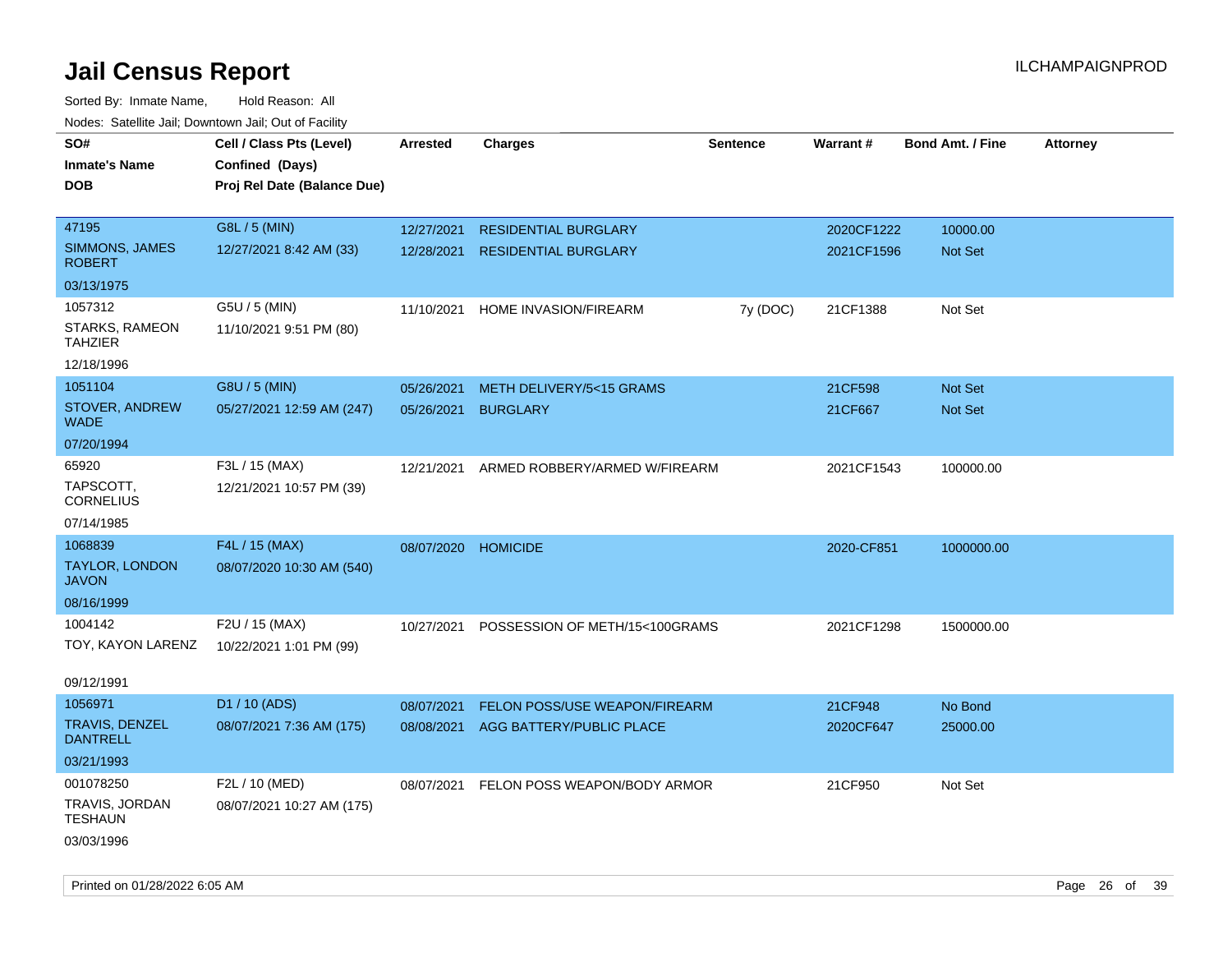| roaco. Catolino dall, Downtown dall, Out of Fability |                                                                            |                 |                                         |                 |           |                         |                 |
|------------------------------------------------------|----------------------------------------------------------------------------|-----------------|-----------------------------------------|-----------------|-----------|-------------------------|-----------------|
| SO#<br><b>Inmate's Name</b><br><b>DOB</b>            | Cell / Class Pts (Level)<br>Confined (Days)<br>Proj Rel Date (Balance Due) | <b>Arrested</b> | <b>Charges</b>                          | <b>Sentence</b> | Warrant#  | <b>Bond Amt. / Fine</b> | <b>Attorney</b> |
|                                                      |                                                                            |                 |                                         |                 |           |                         |                 |
| 56994                                                | A1L / 15 (SPH)                                                             | 12/09/2021      | STALKING/CAUSE FEAR FOR SAFETY          |                 | 21CF1514  | <b>Not Set</b>          |                 |
| <b>TURNER, ROBERT</b><br><b>EARL, Senior</b>         | 12/09/2021 9:23 PM (51)                                                    | 12/13/2021      | <b>PAROLE REVOCATION</b>                |                 | CH2107735 | <b>Not Set</b>          |                 |
| 09/07/1982                                           |                                                                            |                 |                                         |                 |           |                         |                 |
| 30108                                                | J4L / 15 (ADS)                                                             | 07/30/2021      | <b>MURDER</b>                           |                 | 21CF902   | 2000000.00              |                 |
| VANDYKE, DARYL<br><b>ANTHONY</b>                     | 07/30/2021 8:29 PM (183)                                                   |                 |                                         |                 |           |                         |                 |
| 10/04/1965                                           |                                                                            |                 |                                         |                 |           |                         |                 |
| 968681                                               | D5 / 15 (ADS)                                                              | 08/27/2021      | AGG CRIM SX AB/VIC 13<18/TRUST          |                 | 2020CF499 | 250000.00               |                 |
| <b>WADE, DEMETRIUS</b><br><b>DARYL</b>               | 08/27/2021 2:25 AM (155)                                                   | 08/27/2021      | <b>INDIRECT CRIMINAL CONTEMPT</b>       | 3y (DOC)        | 2021CC16  | No Bond                 |                 |
| 01/07/1987                                           |                                                                            |                 |                                         |                 |           |                         |                 |
| 1070971                                              | H3L / 5 (ADS)                                                              | 12/07/2021      | <b>IDENTITY THEFT/&lt;\$300</b>         |                 | 20CF922   | Not Set                 |                 |
| <b>WEIR, CLINTON</b><br><b>HOWARD</b>                | 12/08/2021 3:45 AM (52)                                                    | 12/07/2021      | <b>RECKLESS DRIVING</b>                 |                 | 19TR2348  | Not Set                 |                 |
| 03/15/1983                                           |                                                                            |                 |                                         |                 |           |                         |                 |
| 54212                                                | E3U / 10 (ADS)                                                             | 12/21/2021      | RECEIVE/POSS/SELL STOLEN VEH            |                 | 2021CF669 | 10000.00                |                 |
| <b>WHITLOCK, GEORGE</b>                              | 12/21/2021 1:20 PM (39)                                                    | 12/21/2021      | <b>VIOLATE ORDER PROTECTION</b>         |                 | 2021CM391 | 1000.00                 |                 |
| ABRAM<br>11/10/1978                                  |                                                                            | 12/21/2021      | ARMED VIOLENCE/CATEGORY I               |                 | 21CF1576  | Not Set                 |                 |
| 001078709                                            | F3U / 15 (MAX)                                                             |                 | 12/22/2021 ARMED VIOLENCE/CATEGORY I    |                 | 21CF1586  | Not Set                 |                 |
| WILLIAMS, DAVID LEE                                  | 12/22/2021 11:00 AM (38)                                                   |                 |                                         |                 |           |                         |                 |
|                                                      |                                                                            |                 |                                         |                 |           |                         |                 |
| 12/18/1989                                           |                                                                            |                 |                                         |                 |           |                         |                 |
| 1058072                                              | A2U / 15 (SPH)                                                             | 02/25/2021      | <b>ARMED HABITUAL CRIMINAL</b>          |                 |           | <b>Not Set</b>          |                 |
| <b>WILLIAMS, KENNETH</b><br><b>BERNARD</b>           | 02/25/2021 3:24 PM (338)                                                   |                 |                                         |                 |           |                         |                 |
| 10/04/1985                                           |                                                                            |                 |                                         |                 |           |                         |                 |
| 996311                                               | F7L / 10 (MED)                                                             |                 | 01/12/2022 RECEIVE/POSS/SELL STOLEN VEH | 3y (DOC)        | 2021CF524 | No Bond                 |                 |
| <b>WILLIAMS,</b><br>TRAYSHAUN DEVONTA                | 01/12/2022 5:31 PM (17)                                                    |                 |                                         |                 |           |                         |                 |
| 02/18/1992                                           |                                                                            |                 |                                         |                 |           |                         |                 |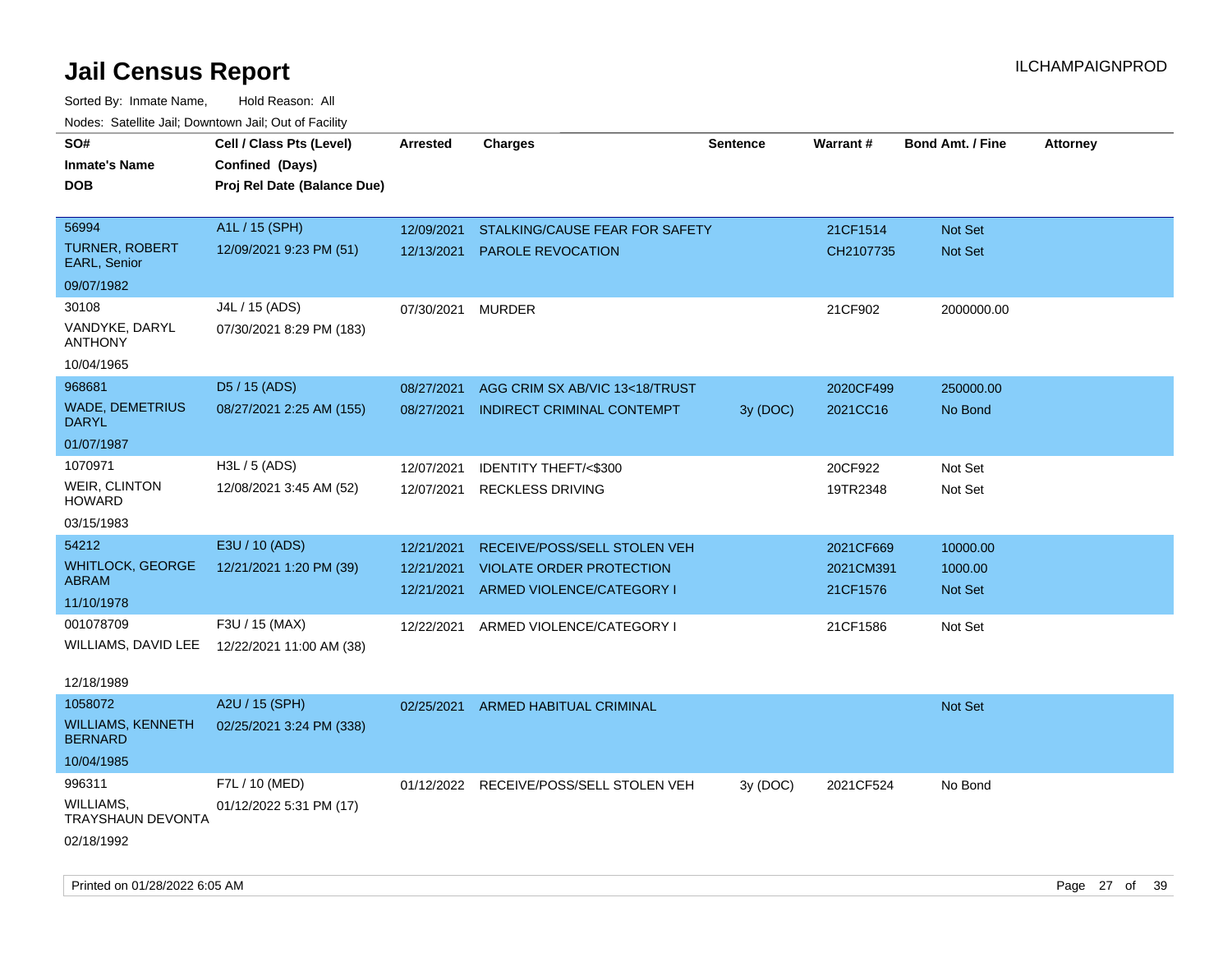| SO#<br><b>Inmate's Name</b><br><b>DOB</b> | Cell / Class Pts (Level)<br>Confined (Days)<br>Proj Rel Date (Balance Due) | Arrested   | <b>Charges</b>                 | <b>Sentence</b> | Warrant#    | <b>Bond Amt. / Fine</b> | <b>Attorney</b> |
|-------------------------------------------|----------------------------------------------------------------------------|------------|--------------------------------|-----------------|-------------|-------------------------|-----------------|
|                                           |                                                                            |            |                                |                 |             |                         |                 |
| 001078711                                 | F9L / 10 (MED)                                                             | 12/22/2021 | AGG DISCHARGE FIREARM/OCC BLDG |                 | 21CF1585    | Not Set                 |                 |
| <b>WILLIS, RANDY</b><br><b>RAMEEL</b>     | 12/22/2021 4:15 PM (38)                                                    |            |                                |                 |             |                         |                 |
| 09/10/2003                                |                                                                            |            |                                |                 |             |                         |                 |
| 9326                                      | $12/5$ (ADS)                                                               | 06/14/2021 | <b>BURGLARY</b>                |                 | 2020-CF-625 | Not Set                 |                 |
| YOUNG, ANTHONY<br>PAUL                    | 06/14/2021 12:07 PM (229)                                                  |            |                                |                 |             |                         |                 |
| 03/13/1954                                |                                                                            |            |                                |                 |             |                         |                 |
| <b>Total Downtown Jail: 73</b>            |                                                                            | Males: 73  | Unknown: 0<br>Females: 0       |                 |             |                         |                 |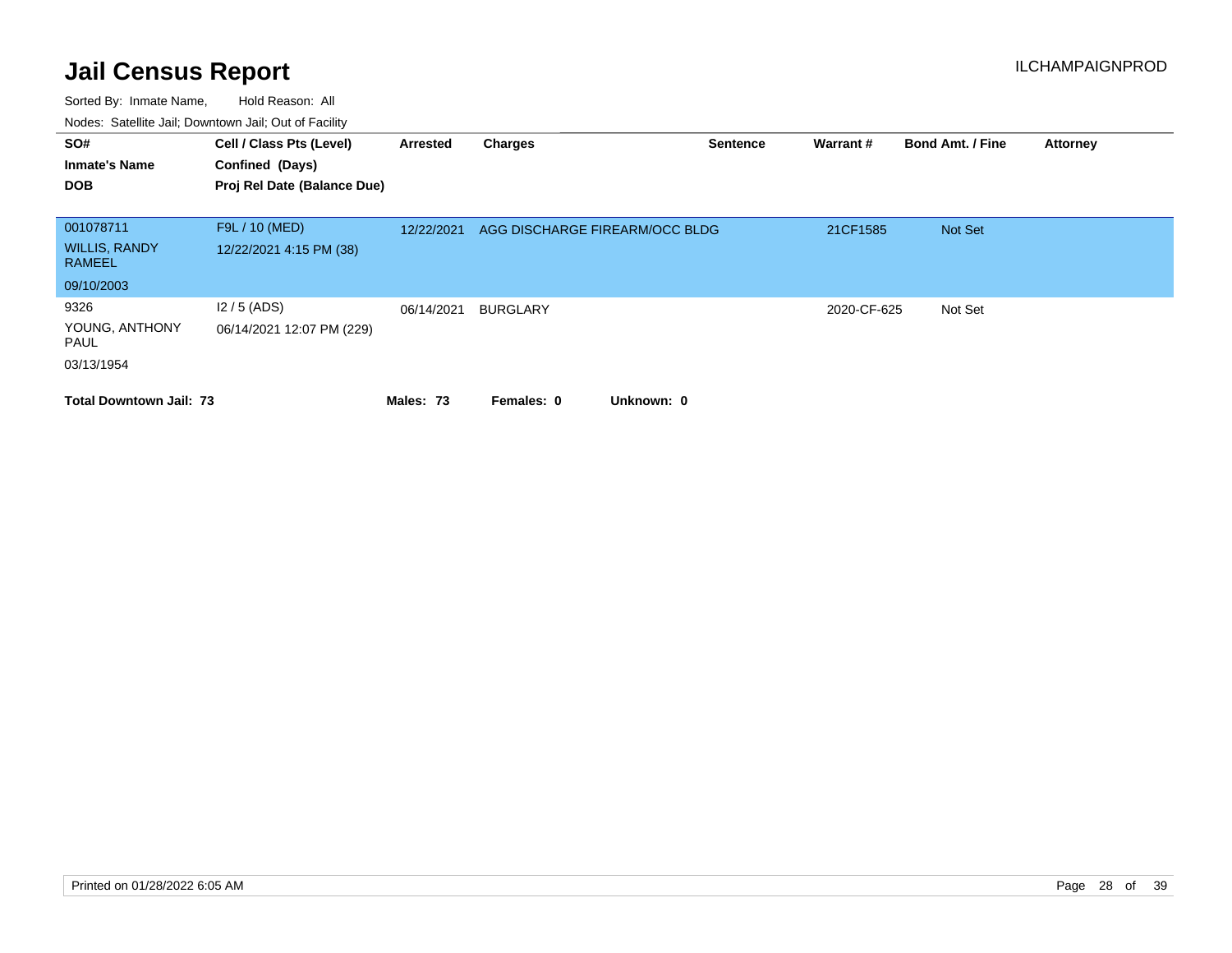|  |  | <b>Out of Facility</b> |  |
|--|--|------------------------|--|
|--|--|------------------------|--|

| SO#<br><b>Inmate's Name</b><br><b>DOB</b>                                  | Cell / Class Pts (Level)<br>Confined (Days)<br>Proj Rel Date (Balance Due) | <b>Arrested</b>                                      | <b>Charges</b>                                                                                                        | <b>Sentence</b> | Warrant#                                   | <b>Bond Amt. / Fine</b>                  | Attorney |
|----------------------------------------------------------------------------|----------------------------------------------------------------------------|------------------------------------------------------|-----------------------------------------------------------------------------------------------------------------------|-----------------|--------------------------------------------|------------------------------------------|----------|
| 61095<br><b>AMOS, DERRICK</b><br><b>JAMES</b>                              | <b>KAN / 10 (ADS)</b><br>05/02/2021 9:02 PM (272)                          | 05/02/2021                                           | HOME INVASION/CAUSE INJURY                                                                                            |                 | 2021CF323                                  | 100000.00                                |          |
| 06/12/1985<br>19971<br><b>LYNN</b><br>08/17/1961                           | <b>EHD</b><br>BARNESKE, RAYMOND 11/09/2021 9:32 AM (81)<br>5/6/2022 (0.00) | 11/09/2021                                           | DRIVING RVK/SUSP DUI/SSS 4-9                                                                                          |                 | 2021CF968                                  | Not Set                                  |          |
| 516062<br><b>BENNETT, JOHN</b><br><b>MICHAEL</b><br>04/30/1986             | <b>KAN / 15 (MAX)</b><br>02/22/2021 10:47 AM (341)                         | 02/22/2021<br>02/22/2021                             | <b>PHONE HARASSMENT/2+</b><br>AGG DISCH FIR/VEH/PC OFF/FRMAN                                                          |                 | 20CF194<br>21CF210                         | 5000.00<br>No Bond                       |          |
| 33993<br><b>BOOKER, STEPHON</b><br><b>MONTELL</b><br>06/11/1971<br>1074315 | KAN / 10 (MED)<br>06/14/2021 7:42 PM (229)<br><b>KAN</b> / 15 (MAX)        | 06/14/2021<br>06/14/2021<br>06/14/2021<br>07/27/2021 | AGGRAVATED DOMESTIC BATTERY<br>POSSESSING A CONTROLLED SUBSTANC<br>PAROLE REVOCATION<br>AGG DISCHARGE FIREARM/VEH/SCH |                 | 21CF688<br>21CF657<br>CH2103612<br>21CF927 | Not Set<br>Not Set<br>No Bond<br>Not Set |          |
| <b>BRIGGS, PATRICK</b><br><b>MONTAY</b><br>08/05/2001                      | 08/03/2021 4:56 PM (179)                                                   |                                                      |                                                                                                                       |                 |                                            |                                          |          |
| 001078065<br><b>BROWN, CHARMAN</b><br>LAKEEF<br>11/30/2002                 | KAN / 10 (ADS)<br>06/17/2021 12:32 PM (226)                                | 06/17/2021                                           | AGG BATTERY/DISCHARGE FIREARM                                                                                         |                 | 21CF704                                    | 1000000.00                               |          |
| 1038554<br><b>BROWN, CORRION</b><br><b>DEVONTAE</b><br>04/19/1995          | <b>KAN / 15 (MAX)</b><br>08/18/2021 5:40 PM (164)                          | 08/18/2021<br>08/18/2021                             | DELIVERY OF OR POSSESSION OF W/INT<br><b>ARMED HABITUAL CRIMINAL</b>                                                  |                 | 21CF1009<br>21CF1162                       | No Bond<br>Not Set                       |          |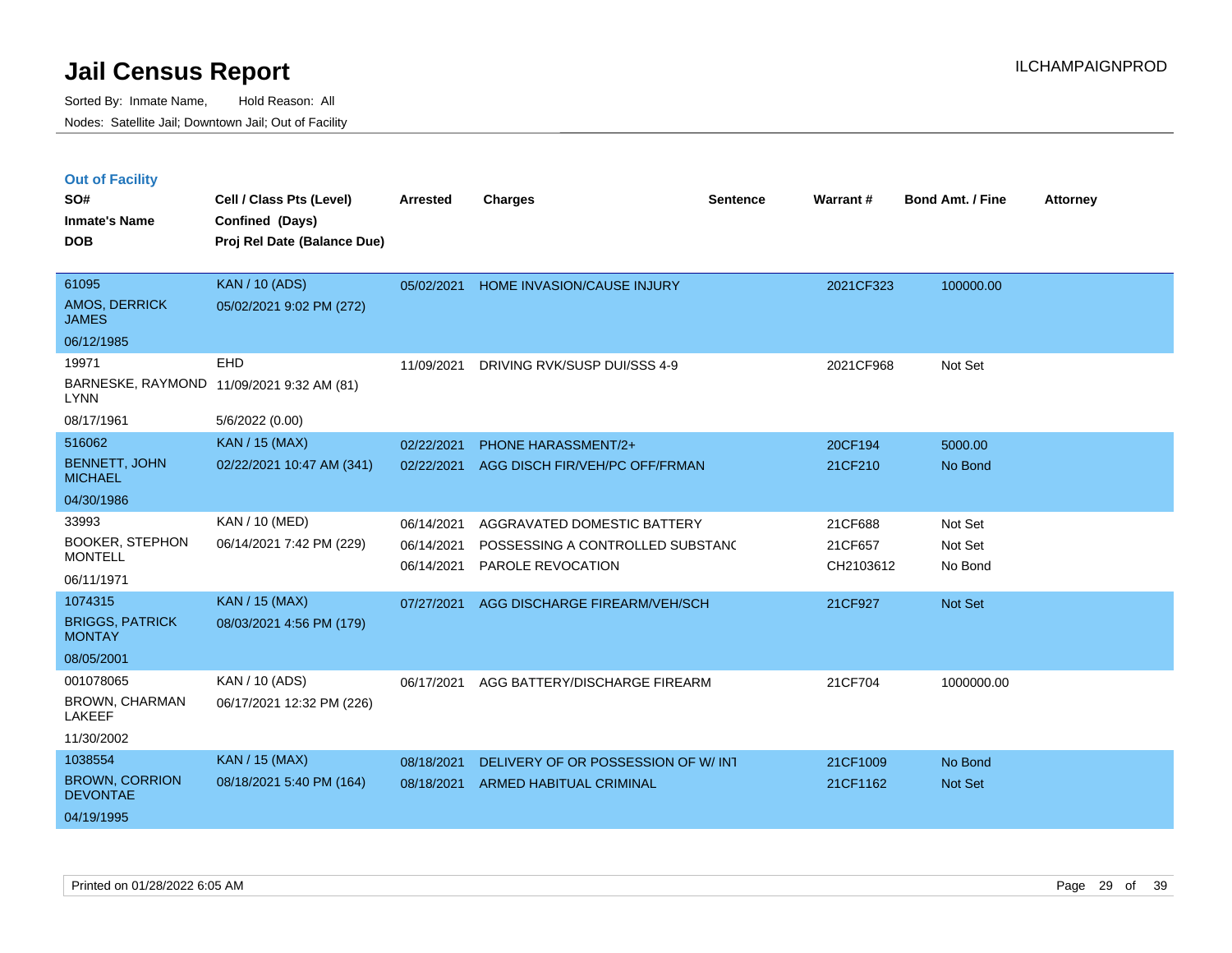| ivouss. Satellite Jali, Downtown Jali, Out of Facility |                                             |            |                                          |                 |            |                         |                 |
|--------------------------------------------------------|---------------------------------------------|------------|------------------------------------------|-----------------|------------|-------------------------|-----------------|
| SO#                                                    | Cell / Class Pts (Level)                    | Arrested   | <b>Charges</b>                           | <b>Sentence</b> | Warrant#   | <b>Bond Amt. / Fine</b> | <b>Attorney</b> |
| Inmate's Name                                          | Confined (Days)                             |            |                                          |                 |            |                         |                 |
| DOB                                                    | Proj Rel Date (Balance Due)                 |            |                                          |                 |            |                         |                 |
|                                                        |                                             |            |                                          |                 |            |                         |                 |
| 1038579                                                | <b>KAN / 15 (MAX)</b>                       | 08/18/2021 | FELON POSS/USE WEAPON/FIREARM            |                 | 21CF1010   | Not Set                 |                 |
| <b>BROWN, MARKEL</b><br>rikki                          | 08/18/2021 2:05 PM (164)                    |            |                                          |                 |            |                         |                 |
| 01/06/1995                                             |                                             |            |                                          |                 |            |                         |                 |
| 1003006                                                | KAN / 15 (MAX)                              | 08/19/2021 | FELON POSS/USE MACHINE GUN               |                 | 21CF1011   | No Bond                 |                 |
| BROWN, ROCKEITH<br>JAVONTE                             | 08/19/2021 12:55 AM (163)                   |            |                                          |                 |            |                         |                 |
| 07/23/1991                                             |                                             |            |                                          |                 |            |                         |                 |
| 995894                                                 | <b>KAN / 10 (ADS)</b>                       | 12/28/2021 | FELON POSSESS WEAPON/2ND+                | 5y (DOC)        | 2020CF709  | No Bond                 |                 |
|                                                        | BUTLER, JAMES LYNN 12/28/2021 11:05 AM (32) |            |                                          |                 |            |                         |                 |
|                                                        |                                             |            |                                          |                 |            |                         |                 |
| 12/04/1991                                             |                                             |            |                                          |                 |            |                         |                 |
| 987334                                                 | DEW / 15 (MAX)                              |            | 03/10/2021 ATTEMPT (FIRST DEGREE MURDER) |                 | 19CF689    | Not Set                 |                 |
| CAIN, ISAIAH<br><b>DEPRIEST</b>                        | 03/10/2021 2:22 PM (325)                    |            |                                          |                 |            |                         |                 |
| 12/23/1990                                             |                                             |            |                                          |                 |            |                         |                 |
| 001078638                                              | <b>EHD</b>                                  | 12/15/2021 | DRIVING ON SUSPENDED LICENSE             |                 | 2021TR1120 | <b>Not Set</b>          |                 |
| CAMPBELL, CARLA<br><b>GISSELLE</b>                     | 12/15/2021 11:03 AM (45)                    |            |                                          |                 |            |                         |                 |
| 08/12/1980                                             | 2/12/2022 (0.00)                            |            |                                          |                 |            |                         |                 |
| 992962                                                 | DEW / 15 (ADS)                              | 05/25/2021 | MURDER/INTENT TO KILL/INJURE             |                 | 2018CF1045 | 1000000.00              |                 |
| CAMPBELL, KEITH<br>KNAQEEB                             | 05/25/2021 1:19 PM (249)                    |            |                                          |                 |            |                         |                 |
| 07/22/1991                                             |                                             |            |                                          |                 |            |                         |                 |
| 001078576                                              | <b>KAN / 15 (MAX)</b>                       | 11/09/2021 | UNLAWFUL USE OF A WEAPON                 |                 | 21CF1383   | <b>Not Set</b>          |                 |
| <b>CARTER, DEMONDRE</b><br>DAVON                       | 11/09/2021 6:01 PM (81)                     |            |                                          |                 |            |                         |                 |
| 05/27/2001                                             |                                             |            |                                          |                 |            |                         |                 |
| 1064992                                                | KAN / 15 (MAX)                              | 09/20/2021 | ARMED VIOLENCE/CATEGORY I                |                 | 21CF1137   | Not Set                 |                 |
| CARTER, KEJUAN<br>JAVONTE                              | 09/20/2021 11:42 PM (131)                   |            |                                          |                 |            |                         |                 |
| 06/27/1998                                             |                                             |            |                                          |                 |            |                         |                 |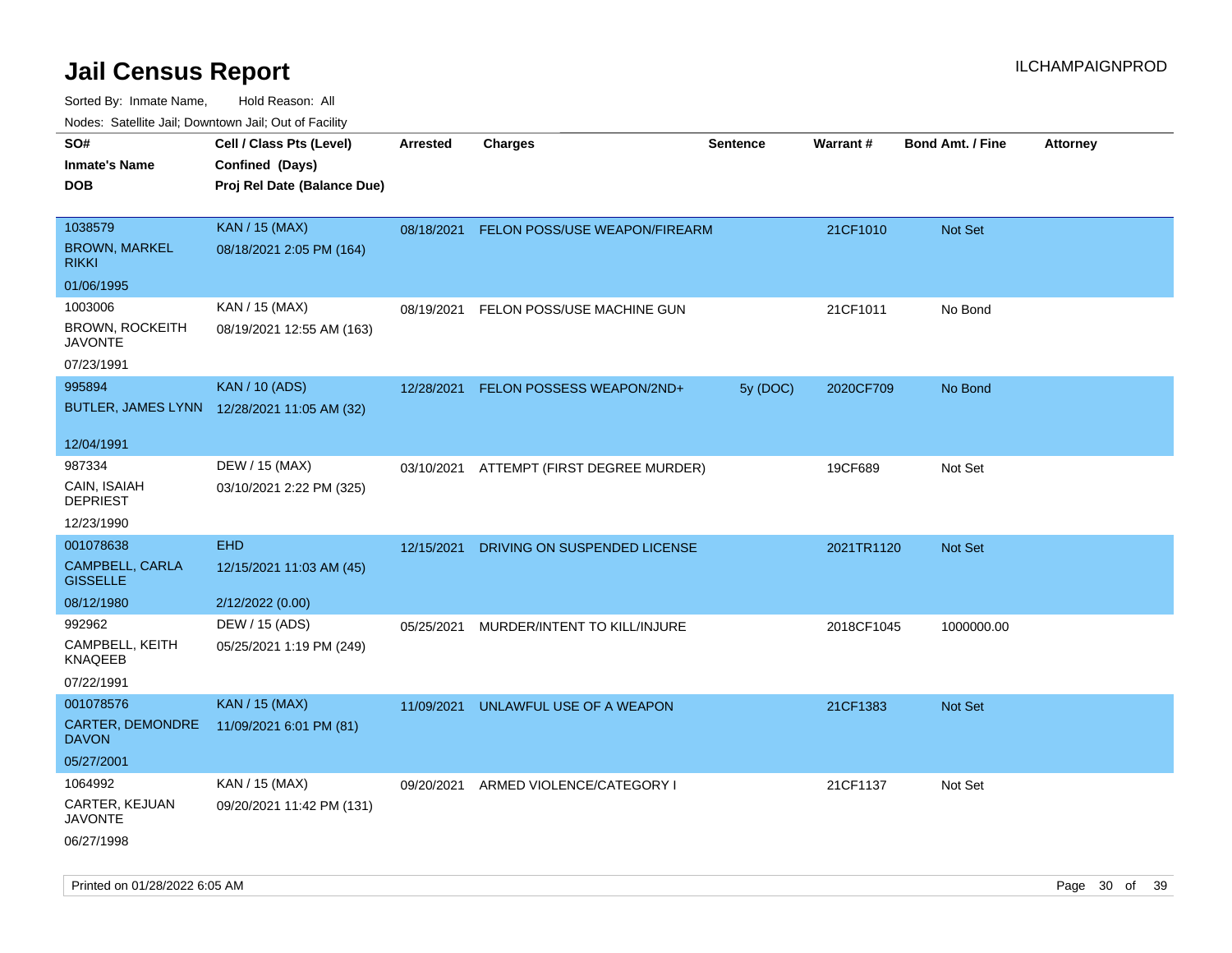| SO#<br><b>Inmate's Name</b><br><b>DOB</b> | Cell / Class Pts (Level)<br>Confined (Days)<br>Proj Rel Date (Balance Due) | <b>Arrested</b> | <b>Charges</b>                           | <b>Sentence</b> | Warrant #  | <b>Bond Amt. / Fine</b> | <b>Attorney</b> |
|-------------------------------------------|----------------------------------------------------------------------------|-----------------|------------------------------------------|-----------------|------------|-------------------------|-----------------|
| 001078729                                 | <b>KAN / 15 (ADS)</b>                                                      |                 | 01/02/2022 MURDER/INTENT TO KILL/INJURE  |                 | 20CF396    | 1000000.00              |                 |
| <b>CARTER, TROY</b><br><b>DEMON</b>       | 01/02/2022 10:29 AM (27)                                                   |                 |                                          |                 |            |                         |                 |
| 01/02/2004                                |                                                                            |                 |                                          |                 |            |                         |                 |
| 001078461                                 | KAN / 10 (MED)                                                             | 10/07/2021      | AGG UNLAWFUL USE WEAPON/PERSON           |                 | 2021CF1209 | No Bond                 |                 |
| COLE, ERIC JOSE                           | 10/08/2021 12:25 AM (113)                                                  | 10/07/2021      | AGG DOMESTIC BATTERY/STRANGLE            |                 | 2021CF1208 | Not Set                 |                 |
| 01/24/2002                                |                                                                            | 10/08/2021      | HARASS WITNESS/FAMILY MBR/REP            |                 | 21CF1218   | Not Set                 |                 |
| 1048488                                   | <b>KAN / 10 (ADS)</b>                                                      | 12/30/2021      | ARMED VIOLENCE/CATEGORY I                |                 | 2022CF4    | Not Set                 |                 |
| COLSON, WAYNE<br><b>ARTHUR, Third</b>     | 12/30/2021 8:27 AM (30)                                                    |                 |                                          |                 |            |                         |                 |
| 10/14/1995                                |                                                                            |                 |                                          |                 |            |                         |                 |
| 57733                                     | KAN / 15 (SPH)                                                             | 02/25/2020      | <b>HOMICIDE</b>                          |                 | 2020-CF250 | 2000000.00              |                 |
| <b>CRAIG, ANTOINE</b><br><b>DARRELL</b>   | 02/25/2020 4:08 PM (704)                                                   | 02/25/2020      | FELON POSS/USE WEAPON/FIREARM            |                 | 19CF-1827  | 80000.00                |                 |
| 10/09/1982                                |                                                                            |                 |                                          |                 |            |                         |                 |
| 001077939                                 | <b>KAN / 10 (MED)</b>                                                      | 05/10/2021      | FIREARM/FOID INVALID/NOT ELIG            |                 | 21CF526    | No Bond                 |                 |
| <b>CROSS, PATRICK</b><br><b>DONTRELLE</b> | 05/10/2021 7:31 PM (264)                                                   | 06/02/2021      | POSS STOLEN VEHICLE > \$25,000           |                 | 21CF612    | Not Set                 |                 |
| 11/07/2001                                |                                                                            |                 |                                          |                 |            |                         |                 |
| 001077558                                 | <b>EHD</b>                                                                 | 01/04/2022      | DRIVING RVK/SUSP DUI/SSS 2ND             |                 | 2021CF301  | Not Set                 |                 |
| DAVIS, RICHARD LEE                        | 01/04/2022 9:17 AM (25)                                                    |                 |                                          |                 |            |                         |                 |
| 08/20/1984                                | 2/2/2022 (0.00)                                                            |                 |                                          |                 |            |                         |                 |
| 49972                                     | <b>KAN / 10 (ADS)</b>                                                      |                 | 01/03/2022 FELON POSS/USE WEAPON/FIREARM | 2y (DOC)        | 20CF1476   | No Bond                 |                 |
| DICKERSON,<br><b>RAYMOND COLLIER</b>      | 01/03/2022 11:10 AM (26)                                                   |                 |                                          |                 |            |                         |                 |
| 08/16/1978                                |                                                                            |                 |                                          |                 |            |                         |                 |
| 1061304                                   | KAN / 15 (MAX)                                                             | 10/11/2021      | ARMED HABITUAL CRIMINAL                  |                 | 21CF1226   | No Bond                 |                 |
| DORRIS, KEMION<br><b>DAETOCE</b>          | 10/11/2021 7:30 PM (110)                                                   | 10/11/2021      | ARMED HABITUAL CRIMINAL                  |                 | 21CF1227   | No Bond                 |                 |
| 11/19/1997                                |                                                                            | 10/11/2021      | <b>HOME INVASION/FIREARM</b>             |                 | 21CF1228   | No Bond                 |                 |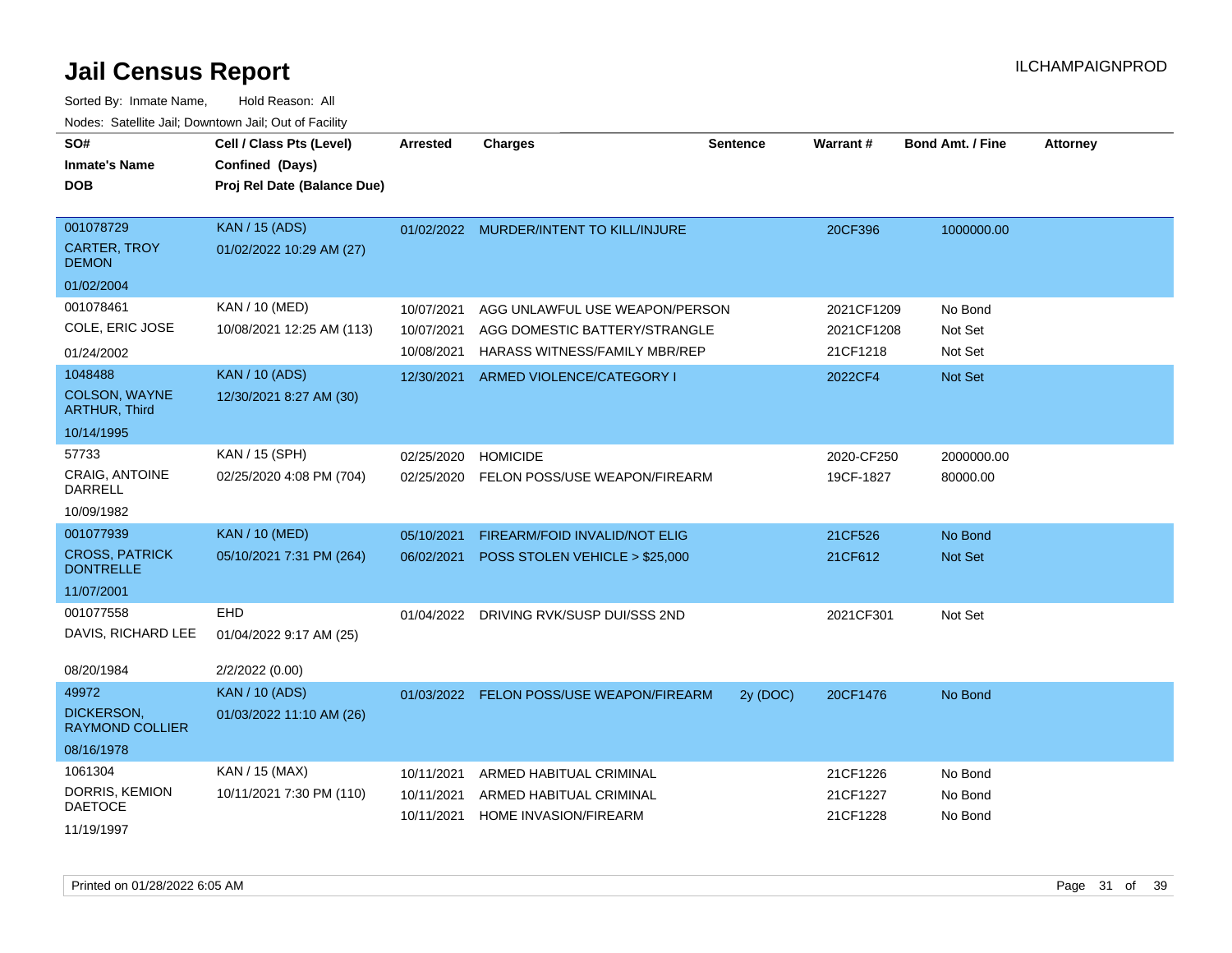| SO#<br><b>Inmate's Name</b><br><b>DOB</b>    | Cell / Class Pts (Level)<br>Confined (Days)<br>Proj Rel Date (Balance Due) | <b>Arrested</b> | <b>Charges</b>                            | Sentence | <b>Warrant#</b> | <b>Bond Amt. / Fine</b> | <b>Attorney</b> |
|----------------------------------------------|----------------------------------------------------------------------------|-----------------|-------------------------------------------|----------|-----------------|-------------------------|-----------------|
| 1048528<br>FREEMAN, TAMISHA<br><b>NICOLE</b> | <b>EHD</b><br>01/11/2022 9:20 AM (18)                                      |                 | 01/11/2022 DRIVING RVK/SUSP DUI/SSS 3RD   |          | 2021CF828       | Not Set                 |                 |
| 04/24/1985                                   | 2/9/2022 (0.00)                                                            |                 |                                           |          |                 |                         |                 |
| 001077363                                    | KAN / 25 (SPH)                                                             | 10/30/2020      | HOME INVASION/FIREARM                     |          | 20CF1202        | 500000.00               |                 |
| GARY, DAKOTA<br><b>TREVON</b>                | 10/30/2020 10:41 AM (456)                                                  |                 |                                           |          |                 |                         |                 |
| 12/31/2001                                   |                                                                            |                 |                                           |          |                 |                         |                 |
| 1013012                                      | <b>KAN / 15 (MAX)</b>                                                      | 07/08/2021      | ATTEMPT (FIRST DEGREE MURDER)             |          | 2021CF790       | 1000000.00              |                 |
| GARY, XAVIER LAMAR                           | 07/08/2021 9:24 AM (205)                                                   | 07/08/2021      | <b>FELON POSS/USE FIREARM PRIOR</b>       |          | 2020CF650       | 25000.00                |                 |
|                                              |                                                                            | 07/08/2021      | <b>FELON POSS/USE FIREARM PRIOR</b>       |          | 21CF798         | Not Set                 |                 |
| 12/14/1991                                   |                                                                            |                 |                                           |          |                 |                         |                 |
| 952666<br>Junior                             | <b>EHD</b><br>GILL, MICHAEL LAMAR, 01/25/2022 10:05 AM (4)                 | 01/25/2022      | DRIVING ON REVOKED LICENSE                |          | 2021TR175       | Not Set                 |                 |
| 12/07/1986                                   | 3/10/2022 (0.00)                                                           |                 |                                           |          |                 |                         |                 |
| 1065946                                      | <b>KAN / 10 (MED)</b>                                                      | 09/04/2021      | AGG BATTERY/DISCHARGE FIREARM             |          | 21CF1057        | 750000.00               |                 |
| <b>GODBOLT, DESMOND</b><br><b>DEVONTAE</b>   | 09/04/2021 1:17 AM (147)                                                   | 09/04/2021      | <b>RESIST/OBSTRUCTING A PEACE OFFICEF</b> |          | 21CM407         | Not Set                 |                 |
| 11/15/1997                                   |                                                                            |                 |                                           |          |                 |                         |                 |
| 1070118                                      | KAN / 15 (MAX)                                                             | 08/31/2021      | AGGRAVATED DOMESTIC BATTERY               |          | 21CF1049        | No Bond                 |                 |
| GRAHAM, CORTEZ<br><b>LAMON</b>               | 08/31/2021 9:32 PM (151)                                                   | 09/02/2021      | PROBATION VIOLATION                       |          | 21CF55          | Not Set                 |                 |
| 03/31/1976                                   |                                                                            |                 |                                           |          |                 |                         |                 |
| 1076506                                      | <b>KAN / 15 (MAX)</b>                                                      | 09/17/2021      | AGG UUW/PERSON/CM THREAT VIOL             |          | 21CF1131        | <b>Not Set</b>          |                 |
|                                              | GRAY, JAMARH EMERE 09/17/2021 10:41 AM (134)                               | 09/20/2021      | <b>DOMESTIC BATTERY</b>                   |          | 21CM430         | <b>Not Set</b>          |                 |
| 06/21/2003                                   |                                                                            |                 |                                           |          |                 |                         |                 |
| 986315                                       | EHD                                                                        |                 | 01/04/2022 DRIVING ON SUSPENDED LICENSE   |          | 2020TR4725      | Not Set                 |                 |
| HARPER, DEMARKO<br><b>DEVAIL</b>             | 01/04/2022 10:13 AM (25)                                                   |                 |                                           |          |                 |                         |                 |
| 09/04/1989                                   | 2/2/2022 (0.00)                                                            |                 |                                           |          |                 |                         |                 |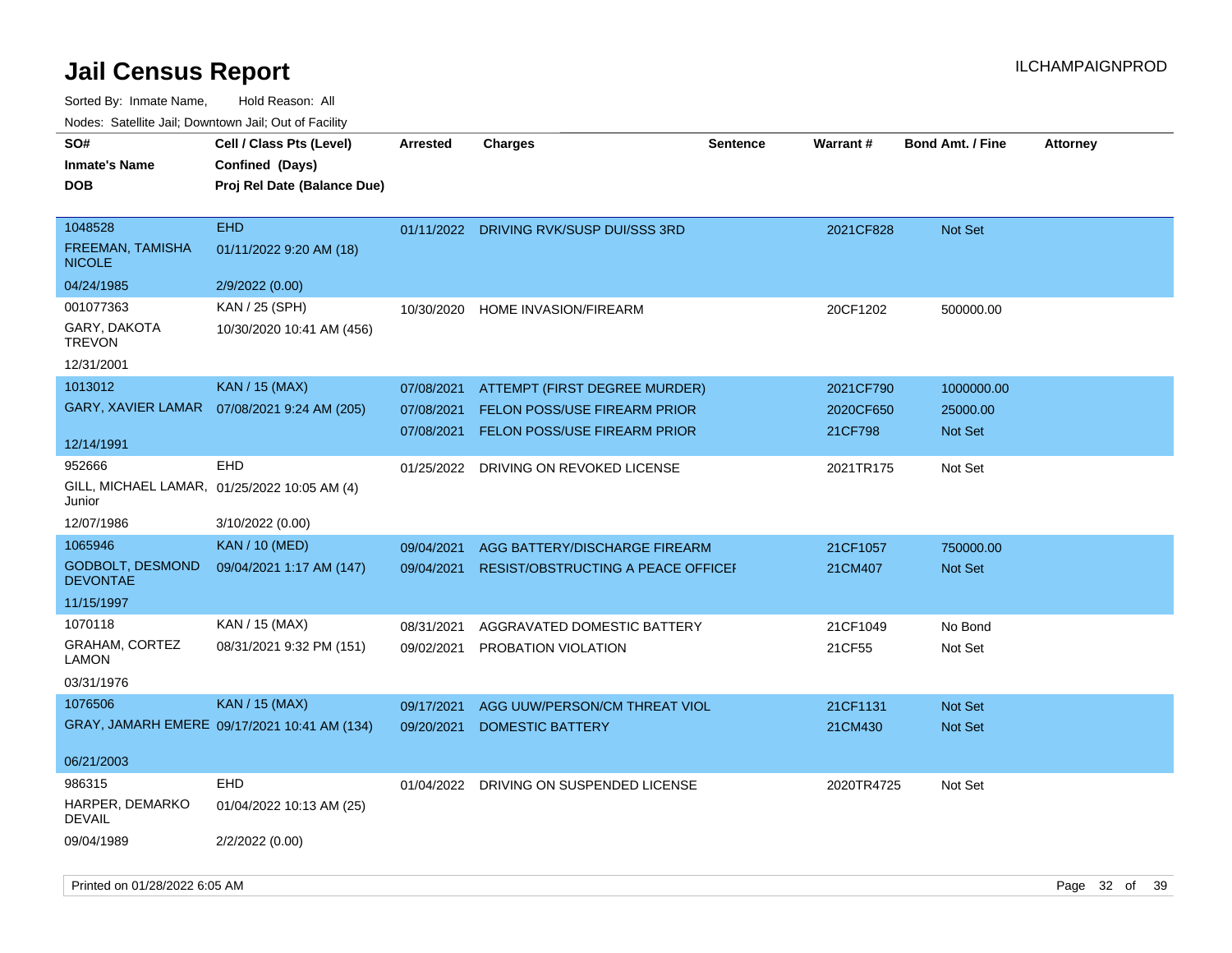| SO#<br><b>Inmate's Name</b><br><b>DOB</b>   | Cell / Class Pts (Level)<br>Confined (Days)<br>Proj Rel Date (Balance Due) | Arrested   | <b>Charges</b>                 | <b>Sentence</b>         | Warrant #  | <b>Bond Amt. / Fine</b> | <b>Attorney</b> |
|---------------------------------------------|----------------------------------------------------------------------------|------------|--------------------------------|-------------------------|------------|-------------------------|-----------------|
| 001077887<br>HENRY, ROBERT<br><b>GORDON</b> | <b>EHD</b><br>01/11/2022 11:02 AM (18)                                     | 01/11/2022 | AGG DUI/LIC SUSP OR REVOKED    |                         | 2021CF466  | Not Set                 |                 |
| 12/16/1952                                  | 2/7/2022 (0.00)                                                            |            |                                |                         |            |                         |                 |
| 1045186                                     | KAN / 15 (MAX)                                                             | 08/16/2021 | ARMED VIOLENCE/CATEGORY I      |                         | 21CF934    | 1000000.00              |                 |
| HOLBROOK, JOHNNIE<br><b>MATHIS</b>          | 08/16/2021 11:07 AM (166)                                                  | 08/16/2021 | FELON POSS/USE WEAPON/FIREARM  |                         | 19CF968    | Not Set                 |                 |
| 07/19/1996                                  |                                                                            | 08/16/2021 | AGG FLEEING POLICE/21 MPH OVER |                         | 21CF988    | Not Set                 |                 |
|                                             |                                                                            | 08/16/2021 | FELON POSS/USE WEAPON/FIREARM  |                         | 21CF989    | Not Set                 |                 |
| 001078146                                   | <b>DEW / 15 (MAX)</b>                                                      | 07/09/2021 | AGG BATTERY/DISCHARGE FIREARM  |                         | 21CF795    | 1000000.00              |                 |
| HUNT, TEIGAN<br><b>JAZAIREO</b>             | 07/09/2021 12:41 PM (204)                                                  | 07/09/2021 | ARMED ROBBERY/ARMED W/FIREARM  |                         | 21CF806    | <b>Not Set</b>          |                 |
| 05/14/2003                                  |                                                                            |            |                                |                         |            |                         |                 |
| 989743                                      | KAN / 15 (ADS)                                                             | 04/13/2021 | AGG DISCHARGE FIREARM/VEH/SCH  |                         | 21CF400    | Not Set                 |                 |
| JACKSON, STEVE<br>ALLEN                     | 04/13/2021 2:45 AM (291)                                                   | 04/13/2021 | AGGRAVATED DOMESTIC BATTERY    |                         | 21CF399    | Not Set                 |                 |
| 06/04/1991                                  |                                                                            |            |                                |                         |            |                         |                 |
| 50495                                       | <b>EHD</b>                                                                 | 08/10/2021 | DRIVING RVK/SUSP DUI/SSS 10-14 |                         | 2020CF997  | <b>Not Set</b>          |                 |
| <b>JENKINS, ARNOLD</b><br><b>FARRIS</b>     | 08/10/2021 9:08 AM (172)                                                   | 08/10/2021 | DRIVING RVK/SUSP DUI/SSS 10-14 |                         | 2019CF1363 | <b>Not Set</b>          |                 |
| 04/19/1962                                  | 2/4/2022 (0.00)                                                            |            |                                |                         |            |                         |                 |
| 1076450                                     | DEW / 15 (MAX)                                                             | 06/25/2020 | AGG DISCHARGE OF A FIREARM     | 6y/0m/0d (DOI 2020CF703 |            | Not Set                 |                 |
| <b>JONES, CARLOS</b><br><b>ANTONIO</b>      | 06/25/2020 2:13 PM (583)                                                   | 11/02/2020 | HOME INVASION/FIREARM          | 11y(DOC)                | 20CF1204   | No Bond                 |                 |
| 11/18/2001                                  |                                                                            |            |                                |                         |            |                         |                 |
| 001078401                                   | <b>KAN / 10 (ADS)</b>                                                      | 09/19/2021 | UNLAWFUL VEHICULAR INVASION    |                         | 21CF1134   | Not Set                 |                 |
| <b>KNIGHT, ERIC</b>                         | 09/19/2021 7:32 PM (132)                                                   | 09/19/2021 | HRSMT/THREATEN PERSON/KILL     |                         | 2021CF561  | 50000.00                |                 |
| 07/11/1991                                  |                                                                            | 09/21/2021 | <b>BURGLARY</b>                |                         | 21CF1139   | Not Set                 |                 |
| 1002591                                     | <b>EHD</b>                                                                 | 01/11/2022 | AGG DUI/LIC SUSP OR REVOKED    |                         | 2020CF1399 | Not Set                 |                 |
| <b>KRAUS, MARY</b><br>KATHERINE             | 01/11/2022 11:54 AM (18)                                                   |            |                                |                         |            |                         |                 |
| 04/13/1959                                  | 2/22/2022 (0.00)                                                           |            |                                |                         |            |                         |                 |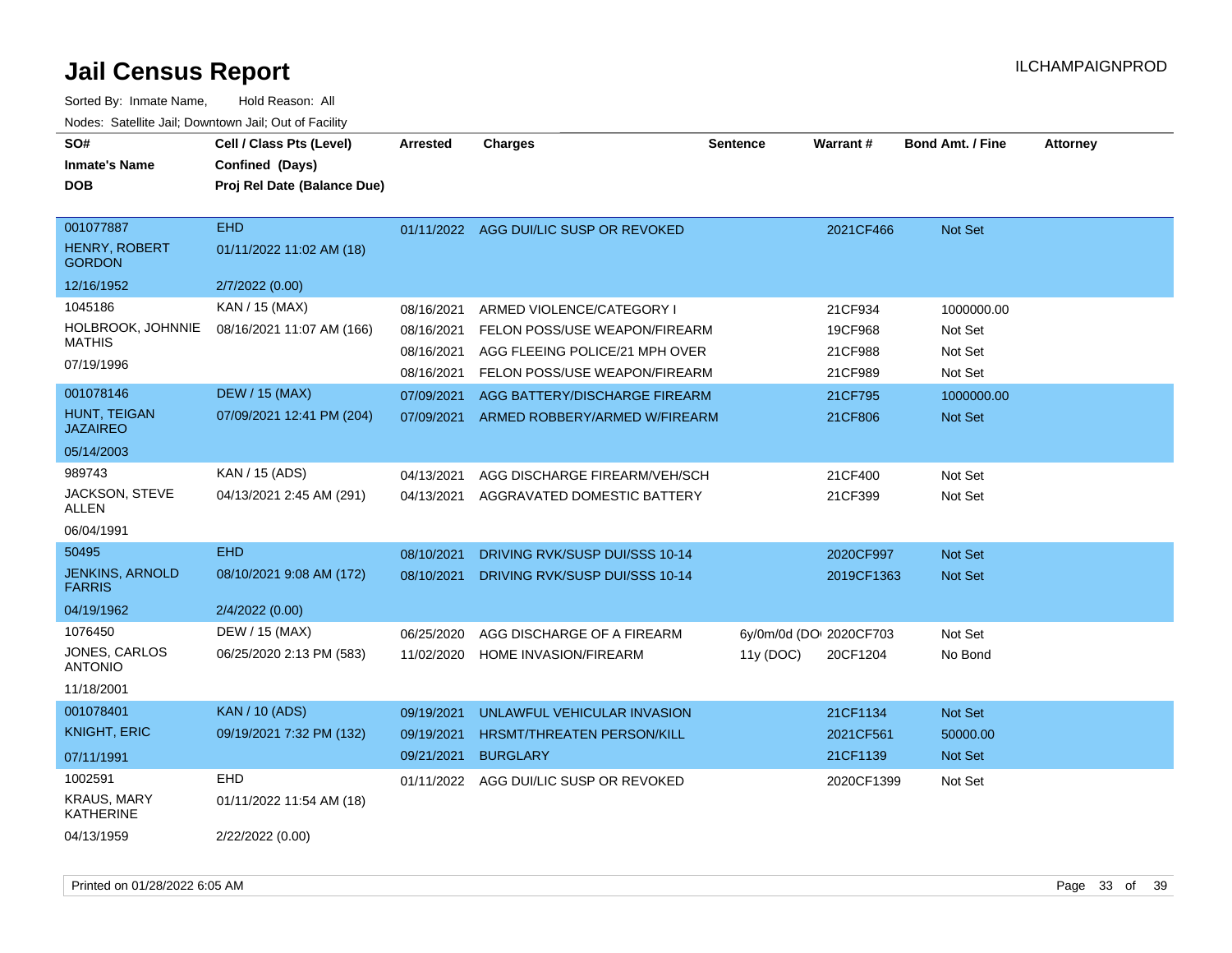| SO#<br><b>Inmate's Name</b><br><b>DOB</b> | Cell / Class Pts (Level)<br>Confined (Days)<br>Proj Rel Date (Balance Due) | Arrested                 | <b>Charges</b>                                                        | <b>Sentence</b> | Warrant#             | <b>Bond Amt. / Fine</b> | <b>Attorney</b> |
|-------------------------------------------|----------------------------------------------------------------------------|--------------------------|-----------------------------------------------------------------------|-----------------|----------------------|-------------------------|-----------------|
| 1064445<br><b>LARUE, TERENCE</b>          | <b>DEW / 15 (MAX)</b><br>04/23/2021 11:18 AM (281)                         | 04/23/2021<br>04/23/2021 | <b>FELON POSS/USE FIREARM/PAROLE</b><br>AGG DISCHARGE FIREARM/OCC VEH |                 | 21CF899<br>2021CF295 | Not Set<br>500000.00    |                 |
| <b>TRAMEL</b>                             |                                                                            | 04/23/2021               | POSSESS 15<100 GRAMS COCAINE                                          |                 | 19CF1052             | 10000.00                |                 |
| 12/23/1998                                |                                                                            |                          |                                                                       |                 |                      |                         |                 |
| 001078237                                 | KAN / 15 (ADS)                                                             | 08/03/2021               | AGG DISCHARGE FIREARM/OCC VEH                                         |                 | 21CF928              | No Bond                 |                 |
| LAWS, TERON<br><b>RAMONTE</b>             | 08/03/2021 6:29 PM (179)                                                   |                          |                                                                       |                 |                      |                         |                 |
| 04/03/2001                                |                                                                            |                          |                                                                       |                 |                      |                         |                 |
| 001078470                                 | <b>KAN / 15 (MAX)</b>                                                      | 10/10/2021               | MURDER/INTENT TO KILL/INJURE                                          |                 | 21CF1221             | Not Set                 |                 |
| LEE, AMAHRION<br><b>JA'MERE</b>           | 10/10/2021 1:23 PM (111)                                                   |                          |                                                                       |                 |                      |                         |                 |
| 11/05/2002                                |                                                                            |                          |                                                                       |                 |                      |                         |                 |
| 56792                                     | DEW / 10 (MED)                                                             | 02/02/2021               | ARMED HABITUAL CRIMINAL                                               |                 | 2021CF141            | 500000.00               |                 |
| LILLARD, LAWRENCE<br><b>TYRONE</b>        | 02/02/2021 2:11 PM (361)                                                   | 02/22/2021               | DRIVING ON REVOKED LICENSE                                            |                 | 21TR426              | 5000.00                 |                 |
| 10/20/1982                                |                                                                            |                          |                                                                       |                 |                      |                         |                 |
| 001078575                                 | <b>KAN / 10 (MED)</b>                                                      | 11/09/2021               | <b>GUNRUNNING</b>                                                     |                 | 21CF1330             | 750000.00               |                 |
| <b>MCLAURIN, KEYON A</b>                  | 11/09/2021 12:41 PM (81)                                                   |                          |                                                                       |                 |                      |                         |                 |
| 11/19/2002                                |                                                                            |                          |                                                                       |                 |                      |                         |                 |
| 1011046                                   | KAN / 15 (ADS)                                                             | 04/10/2021               | ATTEMPT (FIRST DEGREE MURDER)                                         |                 | 21CF392              | Not Set                 |                 |
| MILES, DARRION<br><b>ANTONIO KEVONTA</b>  | 04/11/2021 12:46 AM (293)                                                  |                          |                                                                       |                 |                      |                         |                 |
| 03/18/1990                                |                                                                            |                          |                                                                       |                 |                      |                         |                 |
| 001077278                                 | <b>KAN / 15 (MAX)</b>                                                      | 10/06/2020               | MURDER/INTENT TO KILL/INJURE                                          |                 | 2020CF146            | 2000000.00              |                 |
| MILLER, D'ANDRE                           | 10/06/2020 12:49 PM (480)                                                  | 10/06/2020               | AGG FLEEING POLICE/21 MPH OVER                                        |                 | 2019CF1171           | 50000.00                |                 |
| 09/08/1986                                |                                                                            |                          |                                                                       |                 |                      |                         |                 |
| 001078712                                 | KAN / 10 (MED)                                                             | 12/23/2021               | AGG DISCH FIREARM/1ST AID PERS                                        |                 | 21CF1581             | Not Set                 |                 |
| MONTGOMERY,<br>RASHARD MYKI               | 12/23/2021 4:27 PM (37)                                                    |                          |                                                                       |                 |                      |                         |                 |
| 11/05/2001                                |                                                                            |                          |                                                                       |                 |                      |                         |                 |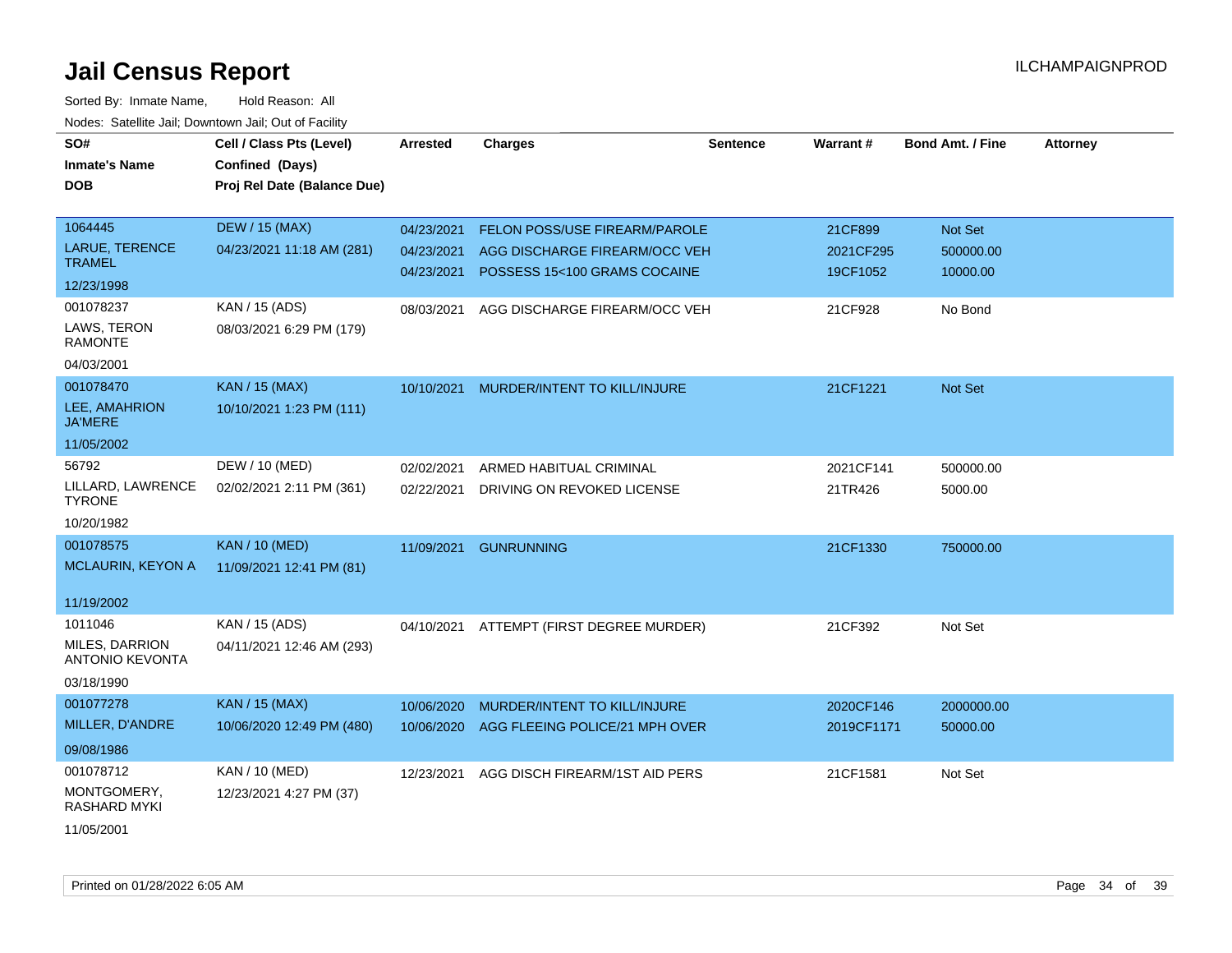| roaco. Catolino dall, Downtown dall, Out of Fability |                                               |                 |                                          |                 |             |                         |                 |
|------------------------------------------------------|-----------------------------------------------|-----------------|------------------------------------------|-----------------|-------------|-------------------------|-----------------|
| SO#                                                  | Cell / Class Pts (Level)                      | <b>Arrested</b> | <b>Charges</b>                           | <b>Sentence</b> | Warrant#    | <b>Bond Amt. / Fine</b> | <b>Attorney</b> |
| <b>Inmate's Name</b>                                 | Confined (Days)                               |                 |                                          |                 |             |                         |                 |
| DOB                                                  | Proj Rel Date (Balance Due)                   |                 |                                          |                 |             |                         |                 |
|                                                      |                                               |                 |                                          |                 |             |                         |                 |
| 1026477                                              | <b>KAN / 15 (ADS)</b>                         | 09/21/2021      | AGG DISCHARGE FIREARM/OCC VEH            |                 | 21CF1138    | Not Set                 |                 |
| NEWBILL, DEVONTRE<br><b>LAMONT</b>                   | 09/21/2021 2:27 AM (130)                      |                 | 09/22/2021 PROBATION VIOLATION           |                 | 20CF577     | Not Set                 |                 |
| 11/22/1993                                           |                                               |                 |                                          |                 |             |                         |                 |
| 1072907                                              | <b>KAN</b>                                    | 07/14/2021      | CRIMINAL DAMAGE <\$500/SCHOOL            |                 | 2021CF840   | 5000.00                 |                 |
| NIKOLAEV, YEVGENIY                                   | 07/14/2021 10:10 PM (199)                     |                 | 07/14/2021 ATTEMPT (FIRST DEGREE MURDER) |                 | 2021-CF-832 | 2000000.00              |                 |
|                                                      |                                               |                 |                                          |                 |             |                         |                 |
| 10/06/1983                                           |                                               |                 |                                          |                 |             |                         |                 |
| 22129                                                | <b>EHD</b>                                    |                 | 01/25/2022 DUI INTOXICATING COMPOUND     |                 | 2021DT155   | Not Set                 |                 |
| OAKLEY, ALAN RUFUS                                   | 01/25/2022 9:10 AM (4)                        |                 |                                          |                 |             |                         |                 |
|                                                      |                                               |                 |                                          |                 |             |                         |                 |
| 04/05/1963                                           | 2/7/2022 (0.00)                               |                 |                                          |                 |             |                         |                 |
| 001078558                                            | KAN / 10 (MED)                                | 11/03/2021      | UNLAWFUL USE OF A WEAPON                 |                 | 21CF1352    | Not Set                 |                 |
| PARRISH, DOMINIC<br>WALTER                           | 11/03/2021 1:25 PM (87)                       |                 |                                          |                 |             |                         |                 |
| 08/23/2001                                           |                                               |                 |                                          |                 |             |                         |                 |
| 001078063                                            | <b>KAN / 15 (MAX)</b>                         | 06/15/2021      | AGG CRIM SEX ASSAULT/WEAPON              |                 | 2021CF678   | 1000000.00              |                 |
|                                                      | PERRY, ROBERT Junior 06/15/2021 4:37 PM (228) | 06/15/2021      | <b>ROBBERY</b>                           |                 | 2021CF159   | 25000.00                |                 |
|                                                      |                                               |                 |                                          |                 |             |                         |                 |
| 12/21/1990                                           |                                               |                 |                                          |                 |             |                         |                 |
| 37559                                                | <b>EHD</b>                                    |                 | 01/12/2022 DRIVING ON REVOKED LICENSE    |                 | 2021TR2685  | Not Set                 |                 |
| PICKENS, DAVID                                       | 01/12/2022 10:16 AM (17)                      |                 |                                          |                 |             |                         |                 |
| EUGENE                                               |                                               |                 |                                          |                 |             |                         |                 |
| 02/01/1973                                           | 3/12/2022 (0.00)                              |                 |                                          |                 |             |                         |                 |
| 001077591                                            | <b>KAN / 5 (ADS)</b>                          |                 | 01/06/2022 FIREARM/FOID INVALID/NOT ELIG | 42m (DOC)       | 2021CF782   | No Bond                 |                 |
| PYE, TRESHAUN<br><b>CORTEZ</b>                       | 01/06/2022 10:30 AM (23)                      |                 |                                          |                 |             |                         |                 |
| 05/01/2001                                           |                                               |                 |                                          |                 |             |                         |                 |
| 001077614                                            | KAN / 15 (MAX)                                |                 | 01/17/2021 ATTEMPT (FIRST DEGREE MURDER) |                 | 21CF66      | Not Set                 |                 |
| DEVON                                                | ROBINSON, DONTRELL 01/17/2021 3:08 PM (377)   |                 |                                          |                 |             |                         |                 |
| 09/22/2002                                           |                                               |                 |                                          |                 |             |                         |                 |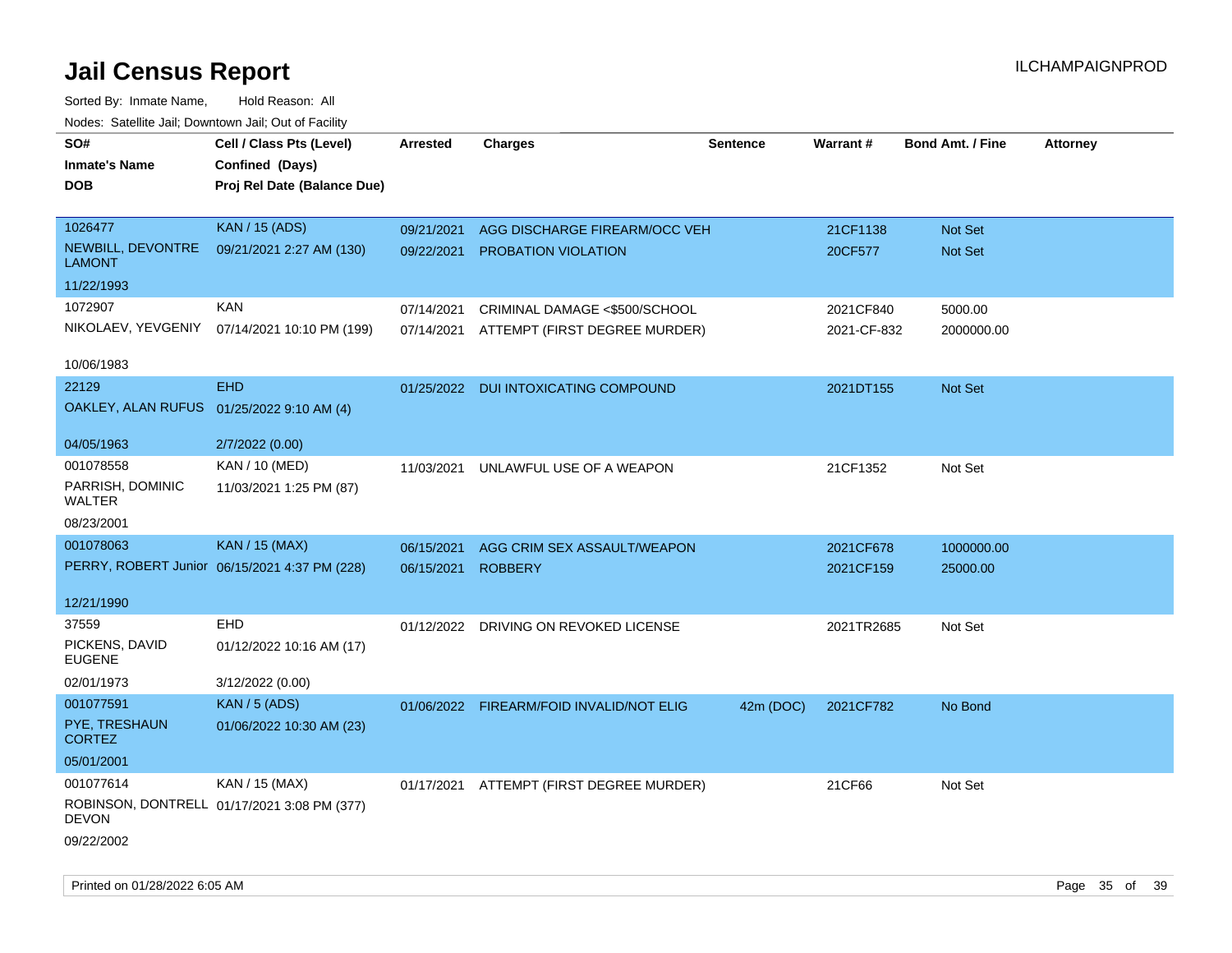| SO#<br><b>Inmate's Name</b><br><b>DOB</b> | Cell / Class Pts (Level)<br>Confined (Days)<br>Proj Rel Date (Balance Due) | <b>Arrested</b> | <b>Charges</b>                            | <b>Sentence</b> | <b>Warrant#</b> | <b>Bond Amt. / Fine</b> | <b>Attorney</b> |
|-------------------------------------------|----------------------------------------------------------------------------|-----------------|-------------------------------------------|-----------------|-----------------|-------------------------|-----------------|
|                                           |                                                                            |                 |                                           |                 |                 |                         |                 |
| 1061216                                   | <b>KAN / 10 (MED)</b>                                                      | 06/22/2021      | <b>HOME INVASION/FIREARM</b>              |                 | 21CF727         | Not Set                 |                 |
| RUNGE, ANDRE<br><b>MARSEAN</b>            | 06/22/2021 4:42 PM (221)                                                   |                 |                                           |                 |                 |                         |                 |
| 12/05/1997                                |                                                                            |                 |                                           |                 |                 |                         |                 |
| 650295                                    | PIA / 50 (MAX)                                                             | 04/22/2020      | CRIMINAL SEXUAL ASSAULT                   |                 | 2020-CF407      | 750000.00               |                 |
| SANDAGE, JERALD                           | 04/22/2020 6:30 AM (647)                                                   | 04/22/2020      | <b>CRIMINAL SEXUAL ASSAULT</b>            |                 | 2020-CF408      | 750000.00               |                 |
| <b>EUGENE</b>                             |                                                                            | 04/22/2020      | <b>CRIMINAL SEXUAL ABUSE</b>              |                 | 2020-CF409      | 750000.00               |                 |
| 06/07/1971                                |                                                                            | 04/22/2020      | CRIMINAL SEXUAL ASSAULT                   |                 | 2020-CF410      | 750000.00               |                 |
|                                           |                                                                            | 04/22/2020      | OFFICIAL MISCONDUCT                       |                 | 2019-CF1811     | 25000.00                |                 |
| 1062194                                   | <b>DEW / 15 (MAX)</b>                                                      | 02/27/2020      | MURDER/OTHER FORCIBLE FELONY              |                 | 20CF-247        | 1000000.00              |                 |
| <b>SIMMONS, MICHAEL</b><br><b>JAMAL</b>   | 02/27/2020 1:11 PM (702)                                                   | 09/23/2020      | AGG BATTERY/DISCHARGE FIREARM             |                 | 20CF1061        | Not Set                 |                 |
| 11/03/1997                                |                                                                            |                 |                                           |                 |                 |                         |                 |
| 19495                                     | <b>EHD</b>                                                                 | 01/26/2022      | DRIVING RVK/SUSP DUI/SSS 3RD              |                 | 2021CF740       | Not Set                 |                 |
| SIMPSON, BRADLEY<br><b>FARRELL</b>        | 01/26/2022 9:07 AM (3)                                                     |                 |                                           |                 |                 |                         |                 |
| 05/16/1960                                | 2/24/2022 (0.00)                                                           |                 |                                           |                 |                 |                         |                 |
| 001078115                                 | <b>KAN / 15 (MAX)</b>                                                      | 07/01/2021      | ARMED VIOLENCE/CATEGORY I                 |                 | 21CF772         | Not Set                 |                 |
| <b>SMITH, JAMES</b><br>NASHAUN, Junior    | 07/01/2021 2:44 PM (212)                                                   | 07/30/2021      | DRIVING ON SUSPENDED LICENSE              |                 | 21TR5804        | 1500.00                 |                 |
| 09/18/2000                                |                                                                            |                 |                                           |                 |                 |                         |                 |
| 001077868                                 | KAN / 15 (MAX)                                                             | 04/21/2021      | ARMED ROBBERY/ARMED W/FIREARM             |                 | 21CF445         | Not Set                 |                 |
| SPEARMENT,<br><b>KENTRELL</b>             | 04/21/2021 9:48 PM (283)                                                   | 08/19/2021      | FLEEING/ATTEMPT ELUDE OFFICER             |                 | 2021TR1053      | 1000.00                 |                 |
| 01/21/2002                                |                                                                            |                 |                                           |                 |                 |                         |                 |
| 11979                                     | <b>EHD</b>                                                                 |                 | 01/11/2022 AGG FLEEING POLICE/21 MPH OVER |                 | 2021CF629       | Not Set                 |                 |
| <b>STARK, JACK LYNN</b>                   | 01/11/2022 10:13 AM (18)                                                   |                 |                                           |                 |                 |                         |                 |
| 12/31/1955                                | 4/9/2022 (0.00)                                                            |                 |                                           |                 |                 |                         |                 |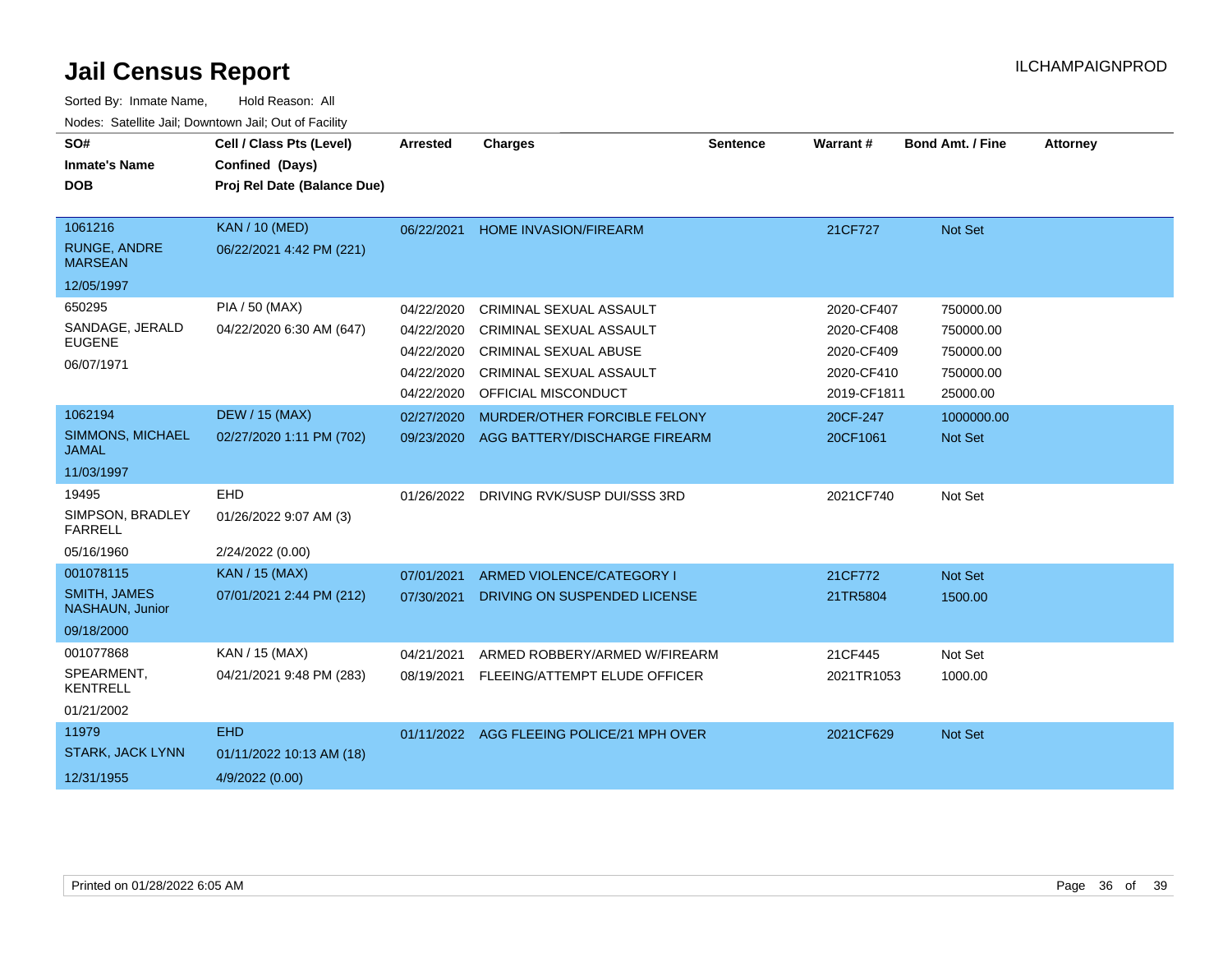| rougs. Calcing Jan, Downtown Jan, Out of Facinty              |                                                                 |            |                                          |                        |            |                         |                 |
|---------------------------------------------------------------|-----------------------------------------------------------------|------------|------------------------------------------|------------------------|------------|-------------------------|-----------------|
| SO#<br><b>Inmate's Name</b><br><b>DOB</b>                     | Cell / Class Pts (Level)<br>Confined (Days)                     | Arrested   | <b>Charges</b>                           | <b>Sentence</b>        | Warrant#   | <b>Bond Amt. / Fine</b> | <b>Attorney</b> |
|                                                               | Proj Rel Date (Balance Due)                                     |            |                                          |                        |            |                         |                 |
| 001077854<br>STUKINS, DANNY RAY                               | <b>EHD</b><br>09/15/2021 10:17 AM (136)                         | 09/15/2021 | DRIVING RVK/SUSP DUI/SSS 4-9             |                        | 2021CF306  | Not Set                 |                 |
| 07/05/1985                                                    | 3/13/2022 (0.00)                                                |            |                                          |                        |            |                         |                 |
| 1046632                                                       | KAN / 15 (MAX)<br>TATE, JAVON MARQUIS 09/14/2021 12:10 PM (137) | 09/14/2021 | ARMED VIOLENCE/CATEGORY II               |                        | 21CF912    | 750000.00               |                 |
| 08/10/1996                                                    |                                                                 |            |                                          |                        |            |                         |                 |
| 962484<br><b>TAYLOR, VINCENT</b><br><b>REGINALD</b>           | <b>KAN / 10 (ADS)</b><br>12/29/2021 7:23 AM (31)                | 12/29/2021 | AGGRAVATED DOMESTIC BATTERY              |                        | 21CF1608   | Not Set                 |                 |
| 11/03/1988                                                    |                                                                 |            |                                          |                        |            |                         |                 |
| 1033031<br>TOMS, ANDREW<br><b>CHUCKY</b>                      | KAN / 15 (MAX)<br>08/19/2020 5:59 PM (528)                      |            | 08/19/2020 *AGG BATTERY W/FIREARM/PERSON |                        | 2020-CF923 | 500000.00               |                 |
| 09/28/1978                                                    |                                                                 |            |                                          |                        |            |                         |                 |
| 27007<br><b>TUELL, ROBERT</b><br><b>STEPHEN</b><br>09/25/1967 | <b>KAN / 15 (MAX)</b><br>09/19/2021 9:51 AM (132)               | 09/19/2021 | DOMESTIC BATTERY/OTHER PRIOR             | 2y/0m/0d (DOI 21CF1133 |            | No Bond                 |                 |
| 001078263                                                     | KAN / 10 (ADS)                                                  | 08/11/2021 | AGG FLEEING POLICE/21 MPH OVER           | 15m (DOC)              |            | 200000.00               |                 |
| TURK, BRANDON<br>LARSHAWN<br>10/18/1995                       | 08/11/2021 6:23 PM (171)                                        |            |                                          |                        |            |                         |                 |
| 001078386                                                     | <b>KAN / 10 (MED)</b>                                           | 09/14/2021 | POSSESSION OF STOLEN FIREARM             |                        | 2021CF1099 | 250000.00               |                 |
| <b>TURNER, AMARIO</b>                                         | 09/14/2021 11:42 PM (137)                                       |            |                                          |                        |            |                         |                 |
| 09/23/2002                                                    |                                                                 |            |                                          |                        |            |                         |                 |
| 1011886<br>TURNER, SHAWNTAY<br><b>EUGENE</b>                  | <b>EHD</b><br>01/12/2022 9:25 AM (17)                           |            | 01/12/2022 AGG FLEEING/2+ CON DEVICES    |                        | 2021CF378  | Not Set                 |                 |
| 01/09/1992                                                    | 3/11/2022 (0.00)                                                |            |                                          |                        |            |                         |                 |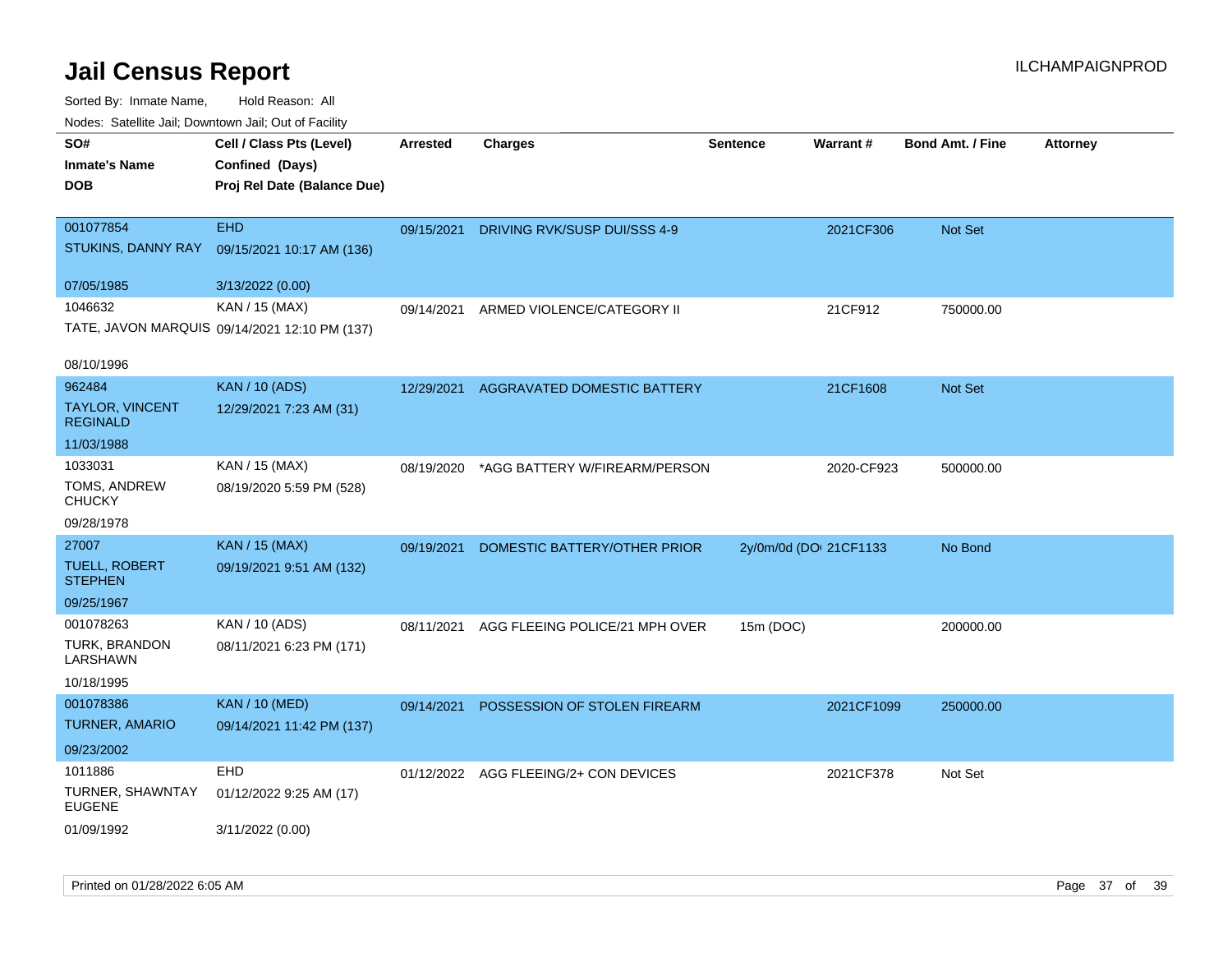| SO#                                            | Cell / Class Pts (Level)                       | Arrested                 | <b>Charges</b>                                              | <b>Sentence</b> | Warrant #               | <b>Bond Amt. / Fine</b> | <b>Attorney</b> |
|------------------------------------------------|------------------------------------------------|--------------------------|-------------------------------------------------------------|-----------------|-------------------------|-------------------------|-----------------|
| <b>Inmate's Name</b><br><b>DOB</b>             | Confined (Days)<br>Proj Rel Date (Balance Due) |                          |                                                             |                 |                         |                         |                 |
|                                                |                                                |                          |                                                             |                 |                         |                         |                 |
| 1040925                                        | <b>KAN / 10 (MED)</b>                          |                          | 10/05/2021 AGG BATTERY/DISCHARGE FIREARM                    |                 | 2021CF1105              | 1000000.00              |                 |
| <b>WEATHERALL.</b><br><b>JOHNNY EARL JAMES</b> | 10/05/2021 4:17 PM (116)                       |                          |                                                             |                 |                         |                         |                 |
| 04/29/1994                                     |                                                |                          |                                                             |                 |                         |                         |                 |
| 1062558                                        | DEW / 10 (MED)                                 | 10/02/2021               | FELON POSS/USE WEAPON/FIREARM                               |                 | 21CF1185                | Not Set                 |                 |
| <b>WELLS, JIAMANTE</b><br><b>AMORE</b>         | 10/02/2021 8:29 PM (119)                       |                          |                                                             |                 |                         |                         |                 |
| 09/02/1995                                     |                                                |                          |                                                             |                 |                         |                         |                 |
| 1002033                                        | <b>KAN / 15 (MAX)</b>                          | 09/08/2021               | DRIVING ON SUSPENDED LICENSE                                |                 | 2019-TR-11944           | 5000.00                 |                 |
| <b>WEST, ANTONIO</b>                           | 09/08/2021 11:01 PM (143)                      | 09/08/2021               | ARMED ROBBERY/ARMED W/FIREARM                               |                 | 2020-CF-1406            | 500000.00               |                 |
| <b>DEONTA</b>                                  |                                                | 09/08/2021               | AGG UNLAWFUL USE OF WEAPON/VEH                              |                 | 2021-CF-AWOW            | <b>Not Set</b>          |                 |
| 04/15/1992                                     |                                                | 09/08/2021               | OBSTRCT JUSTICE/LEAVE STATE                                 |                 | 2021-CF-AWOW            | <b>Not Set</b>          |                 |
|                                                |                                                | 09/08/2021               | ARMED VIOLENCE/CATEGORY I                                   |                 | 2021-CF-AWOW            | Not Set                 |                 |
| 1022068                                        | KAN / 15 (ADS)                                 | 10/10/2021               | FELON POSS/USE WEAPON/FIREARM                               |                 | 21CF1212                | Not Set                 |                 |
| <b>WILKINS, MICHAEL</b><br>CARL                | 10/10/2021 5:07 AM (111)                       | 10/10/2021               | <b>FUGITIVE FROM JUSTICE</b>                                |                 | 22CFAWOW                | Not Set                 |                 |
| 07/10/1992                                     |                                                |                          |                                                             |                 |                         |                         |                 |
| 001077508                                      | <b>DEW / 15 (ADS)</b>                          | 12/10/2020               | MURDER/STRONG PROB KILL/INJURE                              | 55y (DOC)       | 2020CF1293              | No Bond                 |                 |
| <b>WILLIAMS, CALVIN</b><br><b>TIMOTHY</b>      | 12/10/2020 8:55 PM (415)                       |                          |                                                             |                 |                         |                         |                 |
| 10/23/2002                                     |                                                |                          |                                                             |                 |                         |                         |                 |
| 539662                                         | KAN / 10 (MED)                                 | 08/14/2021               | AGGRAVATED BATTERY                                          |                 | 21CF979                 | No Bond                 |                 |
| WILLIAMS, JAVONTAE<br><b>DEMAR</b>             | 08/14/2021 1:28 AM (168)                       | 08/14/2021<br>08/14/2021 | AGGRAVATED DOMESTIC BATTERY<br>DOM BTRY/CONTACT/1-2 PRECONV |                 | 2020CF1098<br>2021CF770 | 25000.00<br>250000.00   |                 |
| 07/28/1991                                     |                                                | 08/14/2021               | <b>CITY OV ARREST</b>                                       |                 | 2017OV893               | 1000.00                 |                 |
| 1037579                                        | <b>KAN / 10 (MED)</b>                          | 08/17/2021               | FELON POSS/USE WEAPON/FIREARM                               |                 | 2019CF73                | No Bond                 |                 |
| <b>WILLIAMS, STEVEN</b><br>PATRICK, Second     | 08/17/2021 8:16 PM (165)                       |                          |                                                             |                 |                         |                         |                 |
| 11/25/1994                                     |                                                |                          |                                                             |                 |                         |                         |                 |